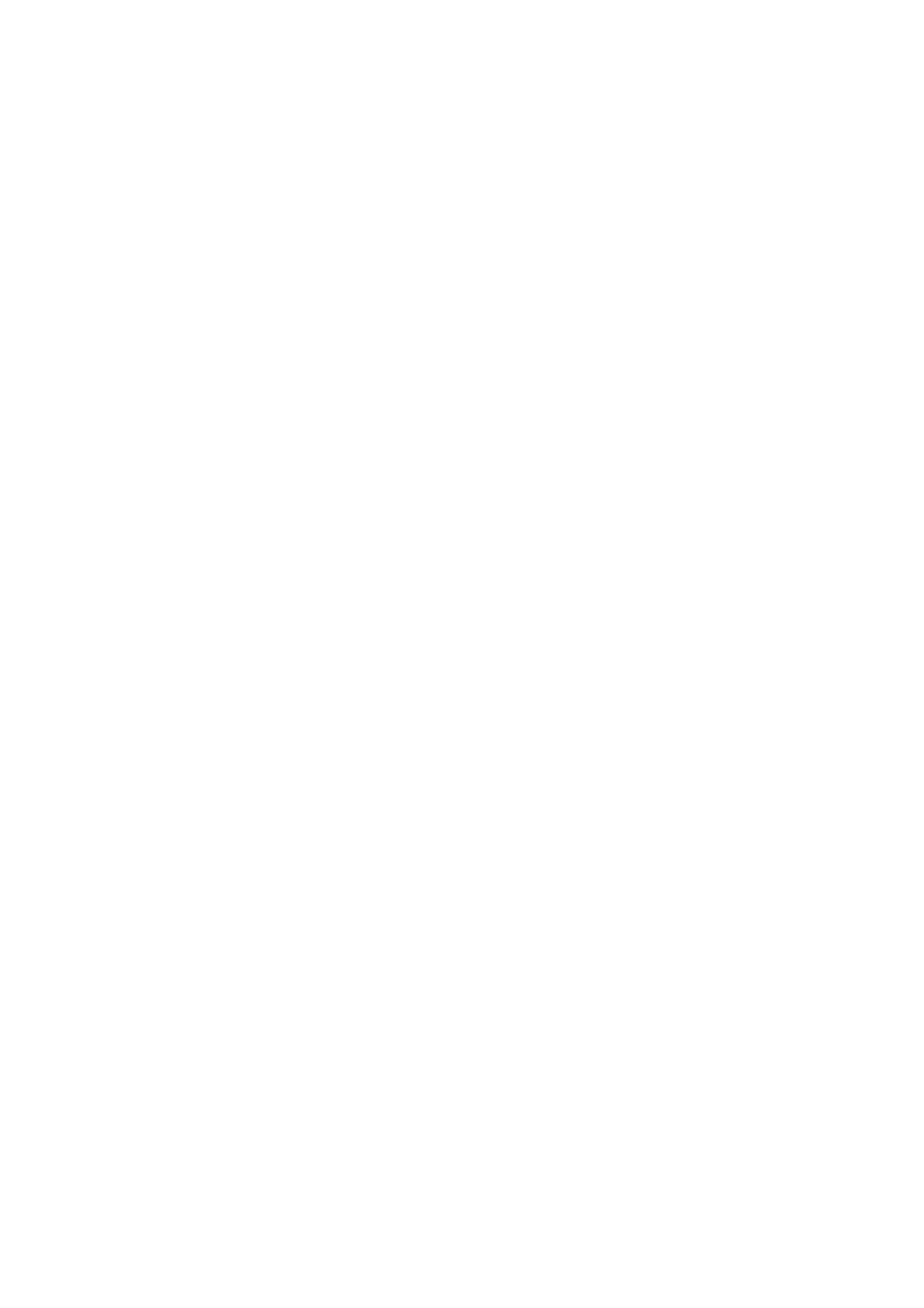# **Contents**

| 1. | Summary                         |   |
|----|---------------------------------|---|
| 2. | Consultation                    | 2 |
| 3. | <b>Introduction and Context</b> | 3 |
| 4. | <b>Information Requirements</b> | 5 |
| 5. | Framework and Methodology       |   |
| 6. | <b>Next Steps</b>               |   |

## **Appendices**

| $1_{\cdot}$ | Summary of Requirements of SEA Directive            |     |
|-------------|-----------------------------------------------------|-----|
| 2.          | Review of Relevant Plans, Programmes and Objectives | 13. |
| 3.          | <b>Baseline Information</b>                         | 35  |
|             | 4. Assessment 'Prompts'                             | 39  |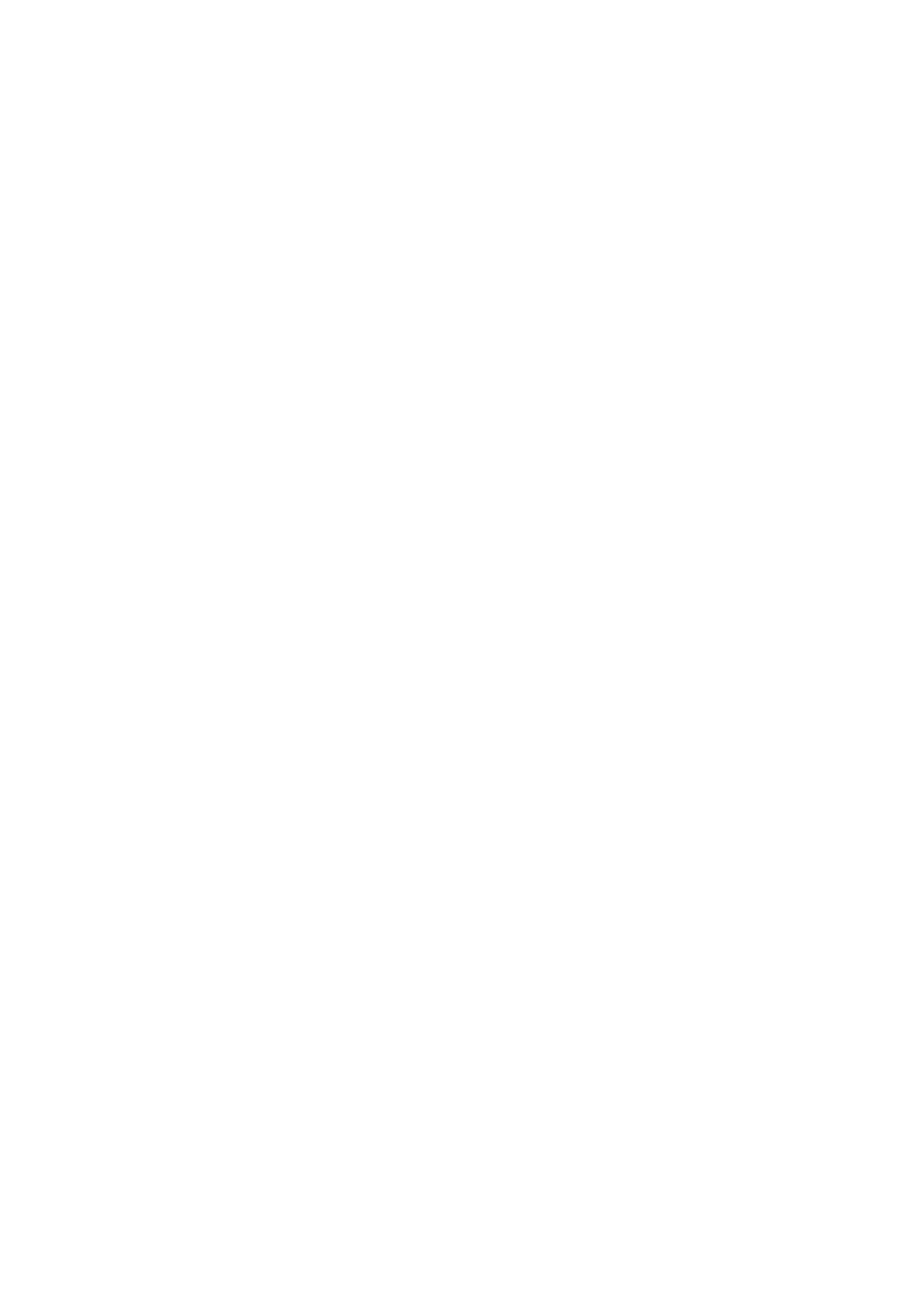## **1. Summary**

- 1.1 This scoping report represents the initial phase in establishing the framework for undertaking Sustainability Appraisal and Strategic Environmental Assessment of the Helmsley Plan.
- 1.2 The process of Sustainability Appraisal aims to promote sustainable development through better integration of sustainability considerations in the preparation and adoption of plans. Therefore the purpose of this consultation document is to help ensure that the final Sustainability Appraisal addresses all significant issues of environmental, social and economic sustainability by ensuring that there is adequate provision for options and policies to be sufficiently evaluated during their development and prior to their implementation.
- 1.3 This consultation document therefore;
	- Reviews other relevant policies, plans, programmes and objectives which will inform the Helmsley Plan;
	- Provides baseline information in relation to Helmsley and the surrounding area;<br>• Identifies the sustainability issues:
	- Identifies the sustainability issues;
	- Proposes the sustainability objectives and appraisal methodology;
	- Identifies proposals for monitoring.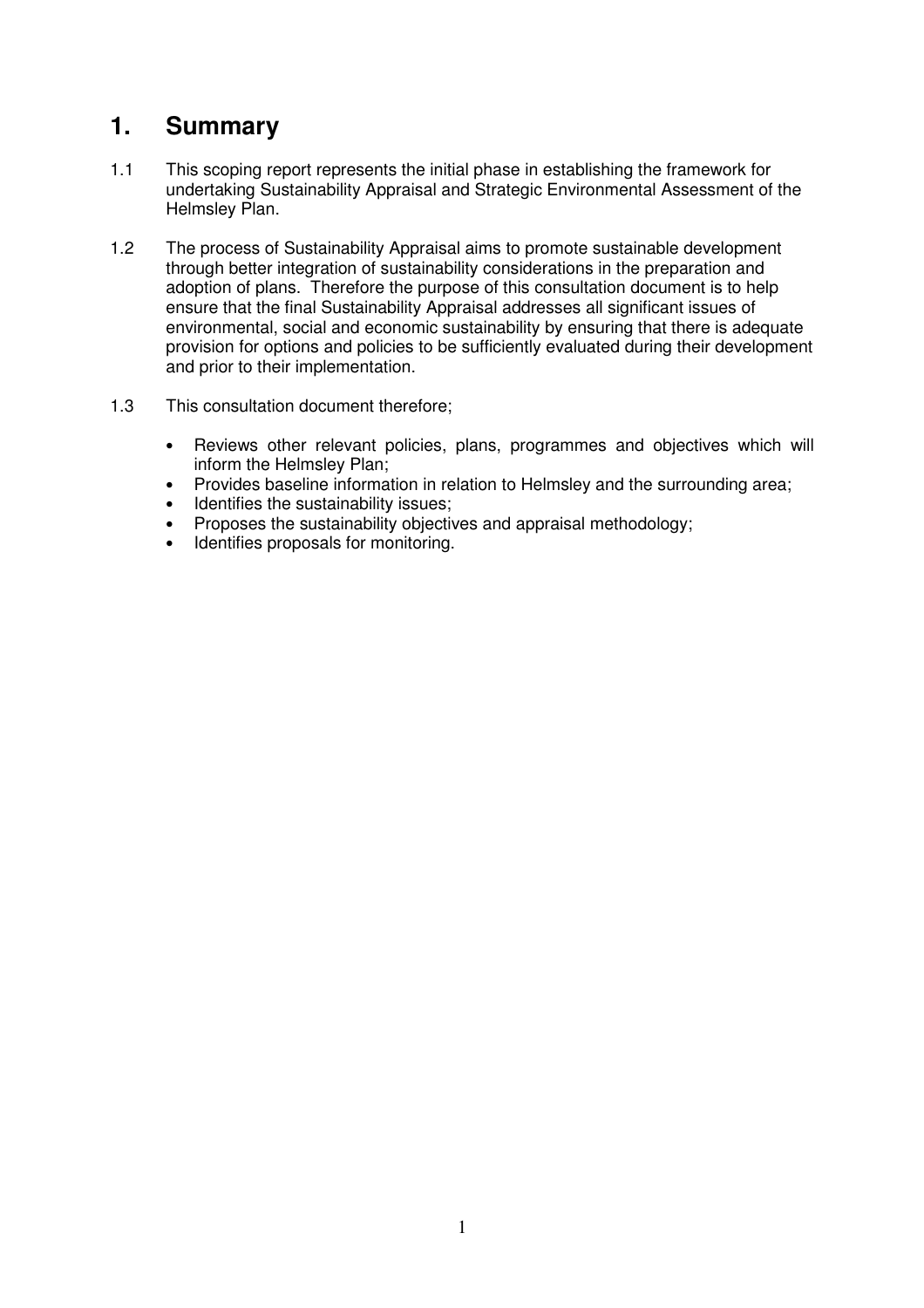## **2. Consultation**

- 2.1 Consultation on this document will help to ensure that the Sustainability Appraisal is comprehensive, robust and adequate to support the Helmsley Plan. In accordance with the statutory requirements the three Strategic Environmental Assessment bodies have been consulted (English Heritage, Environment Agency, Natural England) alongside other consultees as part of the consultation on the Discussion Paper. We are seeking your views at this point early on in the process to help us decide the scope and direction of our appraisal methodology.
- 2.2 Comments should be sent or emailed to the details below by 2 March 2012.

 Planning Policy North York Moors National Park Authority The Old Vicarage Bondgate **Helmsley**  York YO62 5BP Tel: 01439 770657

Email: policy@northyorkmoors-npa.gov.uk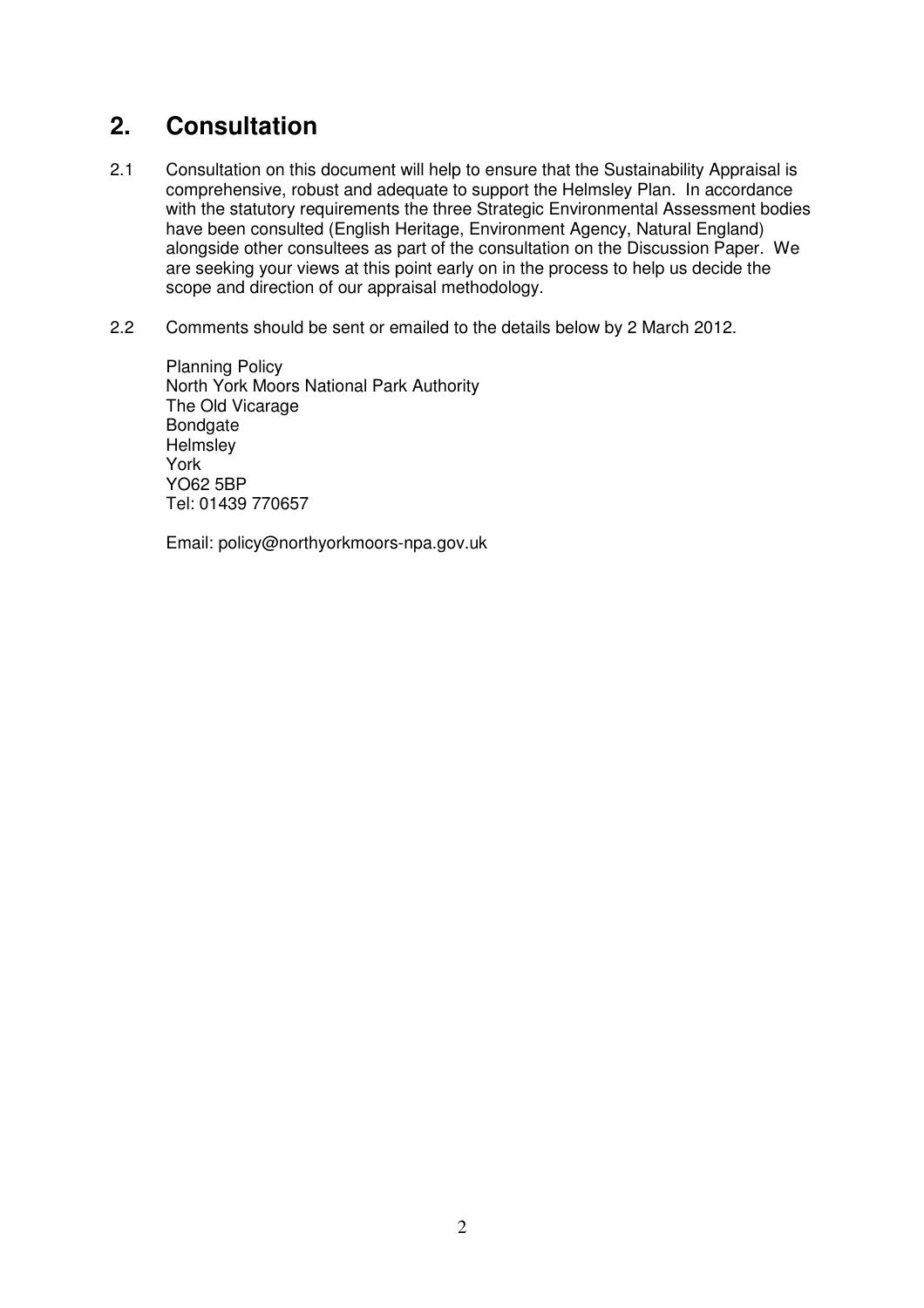## **3. Introduction and Context**

#### **Helmsley Plan**

- 3.1 The Helmsley Plan is being produced jointly by the North York Moors National Park Authority and Ryedale District Council. The town of Helmsley is divided between two planning authorities, and sits partly within Ryedale District and partly within the North York Moors National Park for planning purposes.
- 3.2 The draft Ryedale Local Plan Strategy<sup>1</sup>, shortly to be released for consultation, identifies a need for 200 houses per year to deliver 3,000 new houses across Ryedale District by 2027. The draft Ryedale Local Plan Strategy proposes that land for approximately 150 houses needs to be identified in Helmsley over this period through small to medium sized extension sites. The Local Plan Strategy also identifies that between 37 and 45ha of employment land should be allocated across the District, and that between approximately 1.85 and 2.25ha of this should be distributed within Helmsley and Kirkbymoorside on sites within, adjacent to and on the outskirts of the built up areas.
- 3.3 The part of Helmsley in the National Park is not subject to any specific targets for housing or employment land but the National Park's Core Strategy and Development Policies support such uses in principle subject to proposals meeting certain criteria. However, it is considered logical to look at the town as a whole for the purposes of allocating housing and employment land to meet Ryedale's requirements as set out above. A commitment to produce a joint Development Plan Document for Helmsley has been established in both the North York Moors Core Strategy and Development Policies and in the draft Ryedale Local Plan Strategy.

#### **Sustainability Appraisal and Strategic Environmental Assessment**

- 3.4 The Planning and Compulsory Act 2004 requires a Sustainability Appraisal to be carried out as part of the production of any Development Plan Document. In addition the requirements of the Strategic Environmental Assessment Directive<sup>2</sup> must also be complied with. Both processes have been undertaken together and the term Sustainability Appraisal throughout the rest of this report refers to both assessments. Appendix 1 shows the elements of the Sustainability Appraisal which will meet the requirements of the Strategic Environmental Assessment Directive. Table 1, overleaf, shows how the Sustainability Appraisal process will inform and be integrated with the production of the Helmsley Plan.
- 3.5 Assessment is also required under the Habitats Directive<sup>3</sup>. Habitats Regulations Assessment however follows different principles to Sustainability Appraisal and Strategic Environmental Assessment and therefore should be undertaken separately, although certain elements such as information gathering and developing options can be undertaken simultaneously. A Habitats Regulations Report will be published alongside the Sustainability Report at the appropriate stages.

 $\overline{a}$ 

<sup>&</sup>lt;sup>1</sup> See Ryedale District Council website: http://ldf.ryedale.gov.uk

<sup>&</sup>lt;sup>2</sup> Directive 2001/42/EC of the European Parliament and of the Council on the Assessment of the Effects of

Certain Plans and Programmes on the Environment<br><sup>3</sup> The Conservation of Natural Habitats and of Wild Fauna and Flora (Habitats Directive) (Directive 92/43/EEC)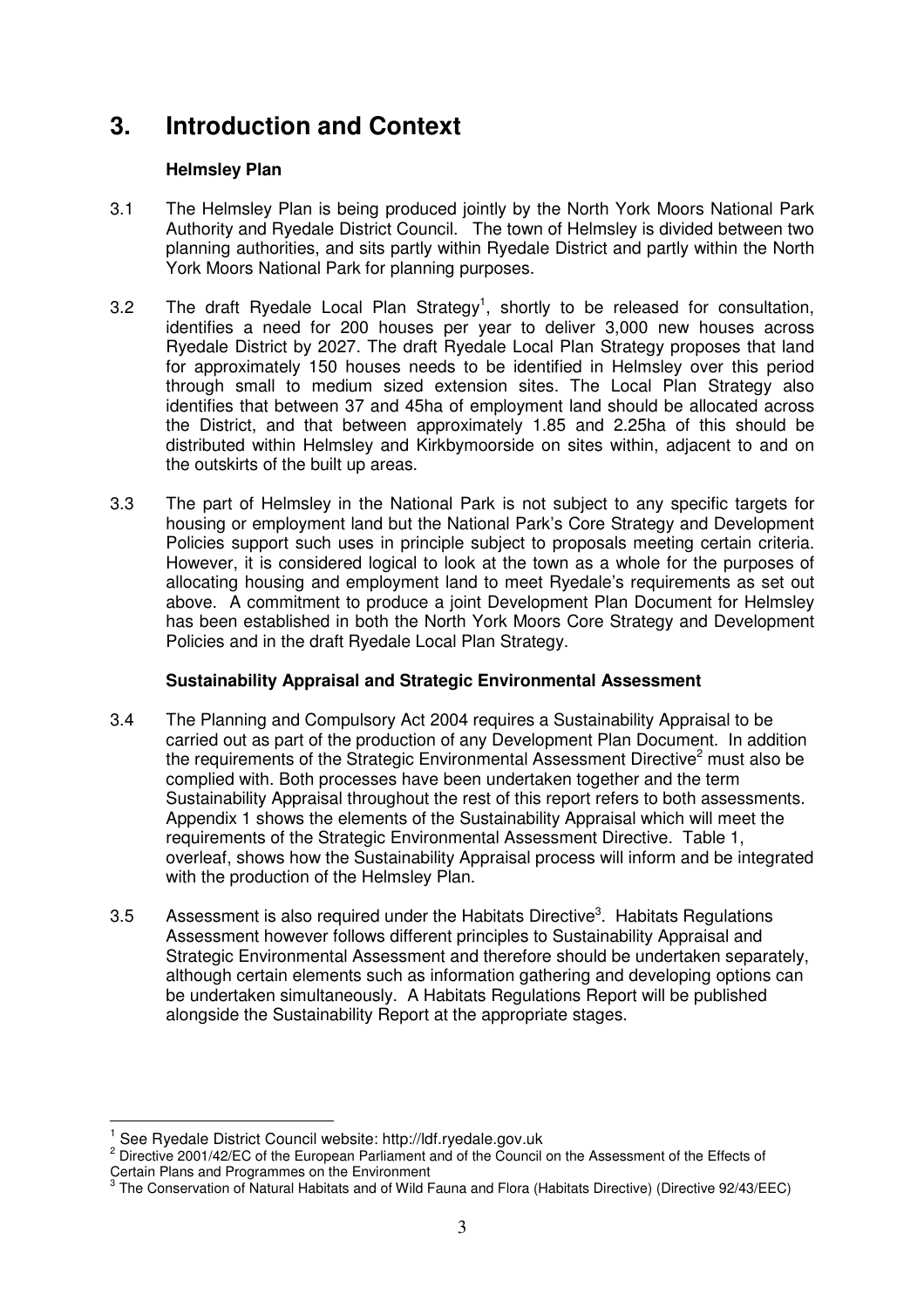**Table 1 – Integration of Sustainability Appraisal** 

| <b>Consultation</b>                           | <b>Helmsley Plan</b>                     |   | <b>Sustainability</b><br><b>Appraisal</b>          |
|-----------------------------------------------|------------------------------------------|---|----------------------------------------------------|
| <b>Consultation</b><br>on                     | <b>Discussion Document</b>               |   | <b>Scoping Report</b>                              |
| <b>Discussion</b>                             |                                          |   |                                                    |
| <b>Document</b>                               | <b>Production of Draft</b><br><b>DPD</b> | ↞ | <b>Sustainability</b><br>options and sites         |
|                                               |                                          |   |                                                    |
| <b>Consultation</b><br>on<br><b>Draft DPD</b> |                                          |   | <b>Sustainability</b><br><b>Appraisal of Draft</b> |
|                                               | <b>Production of</b>                     |   | Plan                                               |
|                                               | <b>Publication DPD</b>                   |   |                                                    |
| <b>Consultation on</b>                        |                                          |   | <b>Sustainability</b>                              |
| <b>Publication DPD</b>                        |                                          |   | <b>Appraisal of</b>                                |
|                                               | <b>Submission</b>                        | ✦ | <b>Publication DPD</b>                             |
|                                               |                                          |   |                                                    |
|                                               |                                          |   |                                                    |
|                                               | <b>Examination</b>                       |   |                                                    |
|                                               |                                          |   |                                                    |
|                                               | <b>Adoption of DPD</b>                   |   | <b>Sustainability</b><br><b>Statement</b>          |

#### **Previous Sustainability Appraisals**

- 3.6 The North York Moors National Park Authority undertook Sustainability Appraisal as part of the production of its Core Strategy and Development Policies. Elements of the Sustainability Appraisal undertaken on the Core Strategy and Development Policies will hold relevance for the Helmsley DPD and these will be identified in subsequent sections of this report.
- 3.7 Ryedale District Council produced a Scoping Report in 2009 covering all documents within the Ryedale Plan and have undertaken Sustainability Appraisal as part of the production of their Local Plan Strategy. The Ryedale SA Scoping Report was designed to be applicable for all documents within the Ryedale Local Development Framework. However, it proves useful to produce a separate Scoping Report for the Helmsley Plan to ensure that information is up to date, to highlight the specific circumstances of the Plan as a joint document and to define the scope of what decisions can be taken through the production of this Plan.

#### **Guidance**

- 3.8 The following have been used to inform the Scoping Report:
	- Sustainability Appraisal Advice Note (Planning Advisory Service, 2010)
	- Local Development Frameworks Guidance on options generation and appraisal (Planning Advisory Service, 2009)
	- A Practical Guide to the Strategic Environmental Assessment Directive (ODPM, 2005)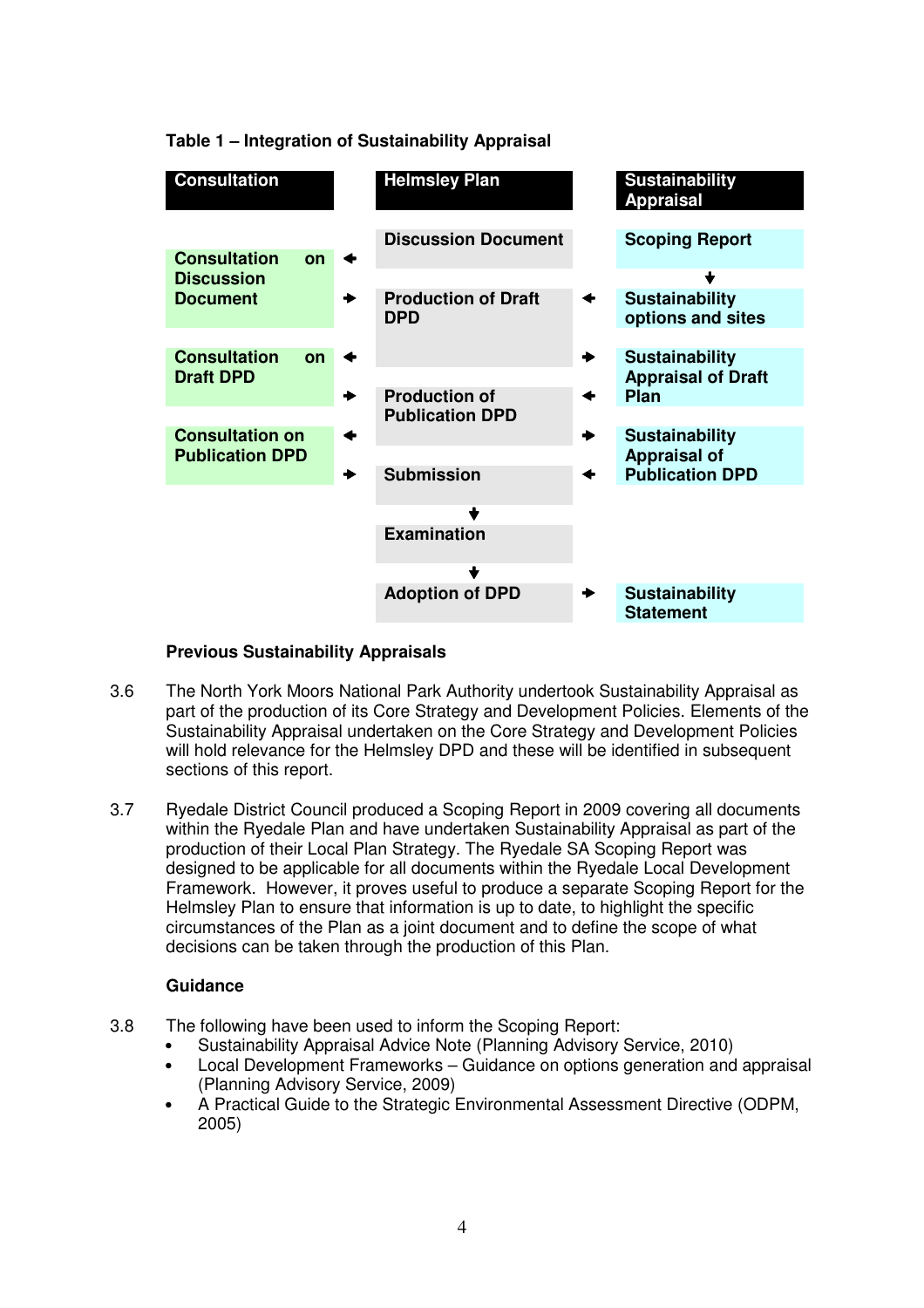## **4. Information Requirements**

#### **What is the policy context?**

4.1 In fulfilling the requirements of the SEA Directive it is necessary to identify the relationship of the Helmsley Plan to other relevant plans and programmes at International, European and national levels. Appendix 2 of this report provides a comprehensive listing of relevant plans and programmes so far identified (although it remains under development and review, and will continue to evolve in light of consultation feedback and as the Sustainability Appraisal process progresses). Below is a summary of the key issues arising from these. As a starting point, the review of plans and programmes carried out as part of previous Sustainability Appraisals undertaken by both Authorities has been used, and these have been updated to ensure that all relevant and up to date plans that cover the geographical area of Helmsley are included.

#### **What is the situation now?**

- 4.2 One of the key requirements of the Sustainability Appraisal is to predict and monitor the effects of implementing a plan. In order to do this effectively it is necessary to have an understanding of the baseline position. This section forms an important starting point for ascertaining the current and likely future state of the plan area as well as helping to identify the sustainability issues.
- 4.3 The collection of baseline data was undertaken as part of the Sustainability Appraisals for both the North York Moors Core Strategy and Development Policies and the Ryedale Plan. As much of the data relating to Ryedale District includes the part within the North York Moors National Park it would seem logical to use the baseline data established as part of the Sustainability Appraisal of the Ryedale Core Strategy. This has been updated, and supplemented with data relating specifically to Helmsley where this is available. An account of the baseline situation is contained in Appendix 3.

#### **Sustainability Issues**

- 4.4 A summary of the key sustainability issues arising from the two tasks above is set out below:
	- Meeting the housing requirements of an aging population
	- Loss of young people and shortage of affordable housings
	- Pressure for second homes / holiday homes
	- Low average wages
	- Reliance on tourism and agriculture
	- Need to maintain services and facilities
	- Need to maintain current levels of employment
	- Much of Helmsley is surrounded by landscape, nature conservation and/or cultural heritage designations
	- Large parts of Helmsley designated as a Conservation Area and many Listed **Buildings**
	- Parts of the town at risk of flooding and within flood zone 3
	- Need to continue to promote renewable energy generation and reduce energy use
	- Need to continue to encourage recycling and composting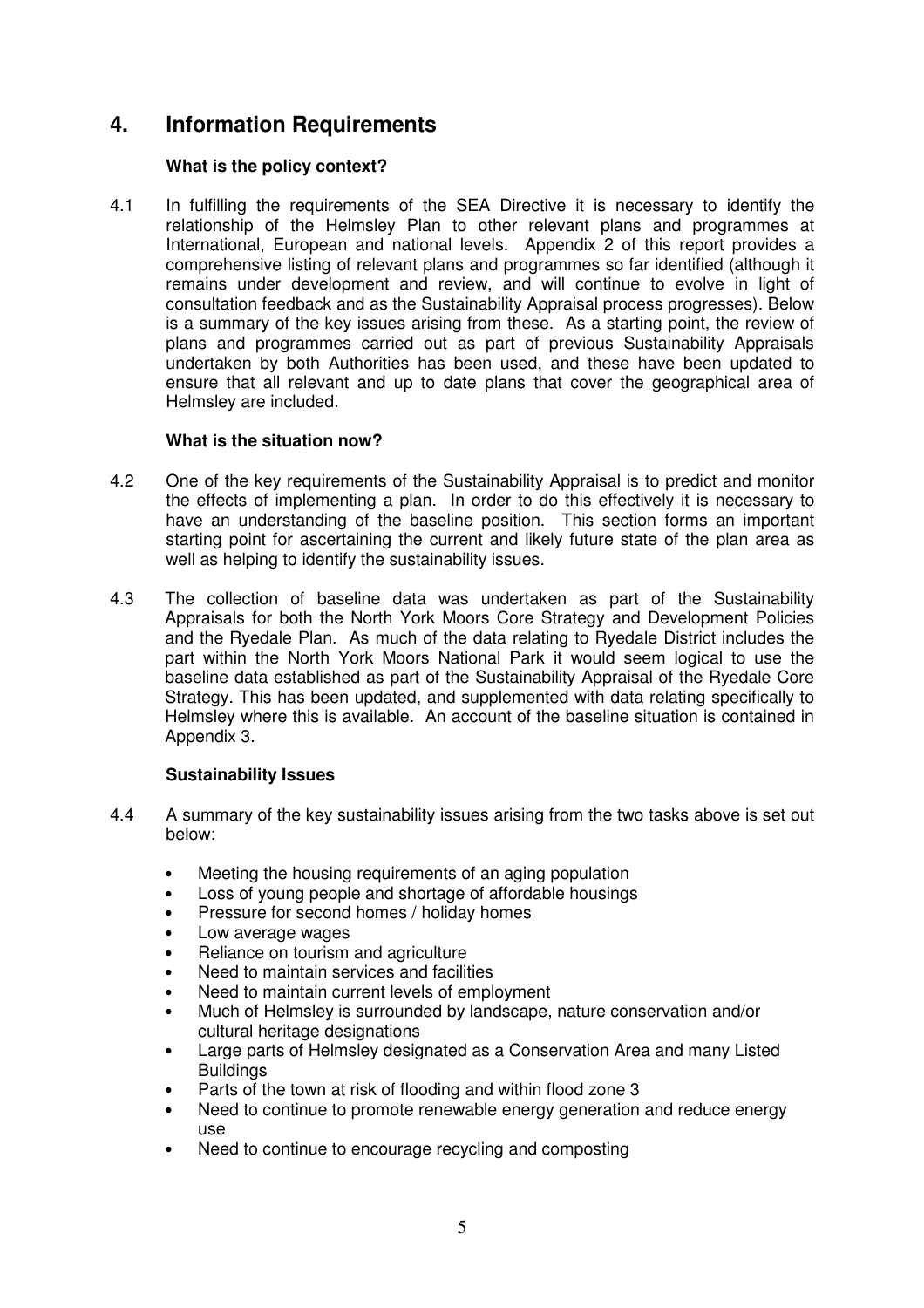4.5 Without the Helmsley Plan there would be no formal promotion or support for the development of specific sites for housing and employment uses, which may hinder the provision of sufficient development to meet the future needs of the town, thus particularly worsening the existing issue of a lack of affordable housing and loss of young people. The Plan allows consideration of all sites as one process, without this new development may be more likely to take place in locations which are not optimal in terms of minimising any harm to the natural or historic environment.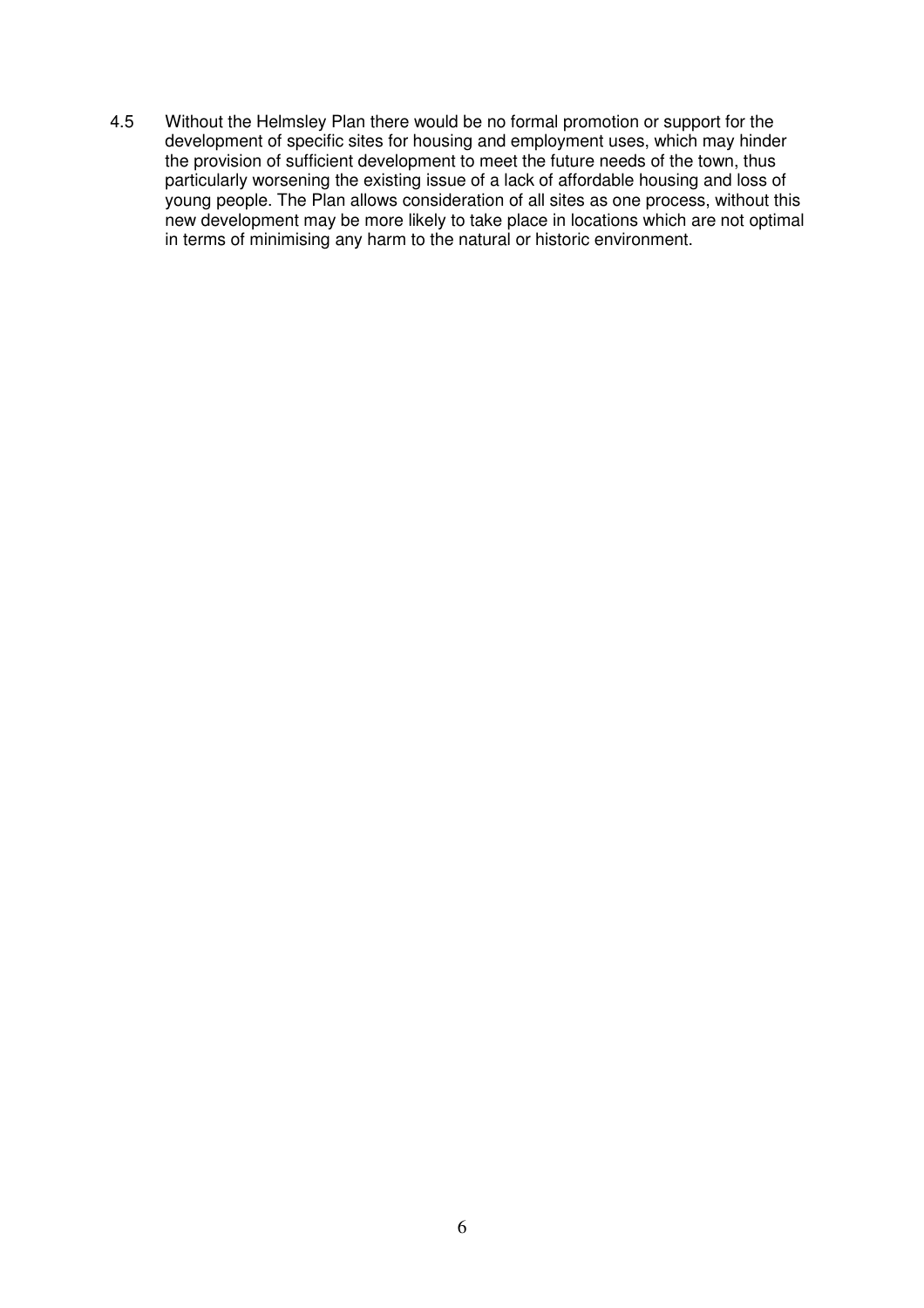# **5. Framework and Methodology**

#### **Sustainability Objectives**

- 5.1 Central to the Sustainability Appraisal process is the development of the Appraisal Framework. This provides the template for describing, analysing and comparing sustainability implications of the Plan. Guidance suggests that the framework should consist of objectives, the achievement of which should be measurable using identified indicators.
- 5.2 Sustainability objectives were agreed as part of the Sustainability Appraisal of the North York Moors Core Strategy and Development Policies and through the Ryedale Scoping Report which was produced in 2009. As Ryedale District Council will be using the objectives agreed through their Scoping Report to assess other site allocations in the District it is logical to use these for the Sustainability Appraisal of the Helmsley Plan. These objectives have been reviewed against those agreed under the North York Moors Sustainability Appraisal and it is considered that they are compatible. In particular it is considered that the indicators provide adequate compatibility with National Park purposes. The proposed sustainability objectives are set out below:

#### **Social Objectives**

- A1 To ensure that all groups of the population have access to health, education, leisure and recreation services that are required
- A2 To provide the opportunity for all people to meet their housing needs
- A3 To improve overall levels of health and reduce the disparities between different groups and different areas.
- A4 To maintain and promote the distinctiveness of identifiable communities
- A5 To reduce crime and the fear of crime
- A6 To develop a more balanced population

#### **Economic Objectives**

- B1 To maintain and enhance employment opportunities
- B2 To maintain and enhance the vitality of the countryside, villages and town centres
- B3 To retain and enhance the factors which are conducive to wealth creation, including personal creativity and attractiveness to investors
- B4 To diversify the local economy

#### **Environmental Objectives**

- C1 To protect and enhance biodiversity and geo-diversity.
- C2 To maintain and enhance the quality and character of the landscape, including the special qualities of remoteness and tranquillity
- C3 Reduce long distance commuting and congestion by reducing the need to travel.
- C4 To ensure future development is resilient to climate change such as development is not vulnerable to flooding, or will increase the risk of flooding elsewhere
- C5 To conserve and where appropriate enhance the historical and cultural environment
- C6 To reduce the emission of greenhouse gases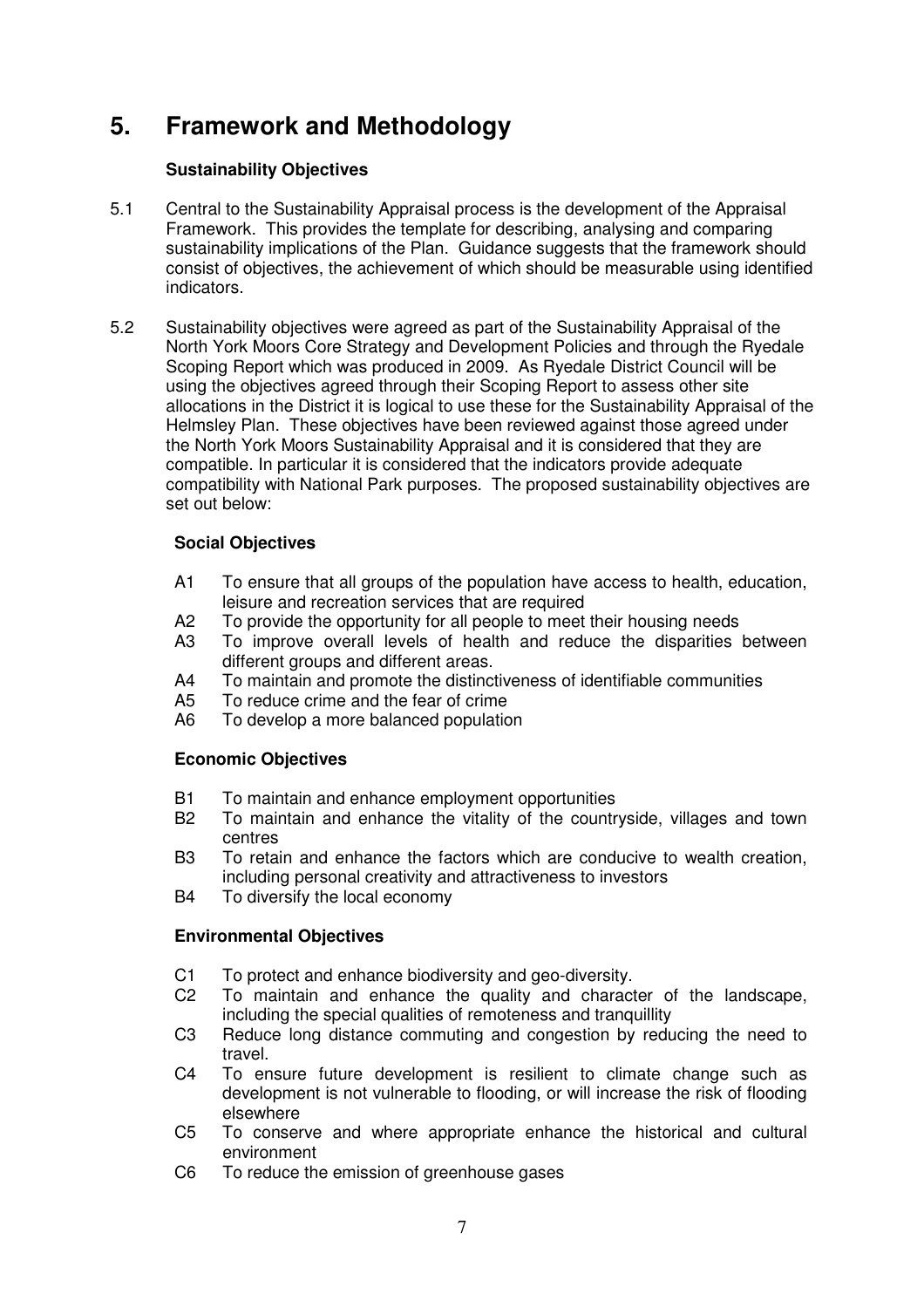- C7 To encourage the use of renewable resources and the development of renewable energy sources within Ryedale
- C8 To make the most efficient use of land
- C9 To maintain a high quality environment in terms of air, soil and water quality
- C10 Ensure that fossil fuel and water consumption is as low as possible, protect productive soils and maintain the stock of minerals
- C11 To reduce the amount of waste produced and maximise the rates of re-use and recycling as locally as possible

#### **Appraisal Methodology**

5.3 Policy documents produced by the two authorities which set out the strategic policy for Helmsley have been subject to Sustainability Appraisal throughout their development and the conclusions of these are summarised below:

#### Ryedale Local Plan Strategy

- 5.4 Assessment of strategic options has been undertaken on the Local Plan Strategy. The options considered were:
	- Option 1 Dispersed development across all settlements in Ryedale
	- Option 2 Concentrate new housing at the Market Towns and provide for local housing needs in the villages
	- Option 3 Concentrate new housing at the Market Towns and Key 'Service Villages'
	- Option 4 As Option 3 but with 'Rural Ryedale Community Housing Sites' being delivered in Local Service Villages.

Whilst options 3 and 4 scored similarly overall against the Sustainability Objectives, it was considered that option 3 scored marginally better and therefore this option was selected as the basis for the Ryedale Plan.

- 5.5 In relation to the overall amount of development for Ryedale District, two options were assessed. These were:
	- Option  $1 200$  homes per year
	- Option  $2 350$  homes per year

Option 2 was selected as the most sustainable.

- 5.6 Options were also assessed in relation to allocating proportions of housing to various settlements across the District. The option which was considered to be most sustainable was option 1, which results in 15% of the land for housing being allocated in Kirkbymoorside and Helmsley. Strategic options for allocating employment land were also assessed and the option of locating new employment land in the Principal Town and Local Services Centres and limited dispersal to villages has been selected.
- 5.7 In relation to the levels of housing development proposed for Helmsley (150 dwellings from 2012 to 2027) in Strategic Policy 2 of the Local Plan Strategy, the Sustainability Appraisal concludes that impacts upon sustainability objectives will generally be positive but that the location and design of sites will need to ensure that uncertainties around flooding can be overcome and that impacts upon, for example, landscape and biodiversity are avoided / minimised. Strategic Policy 6, which allocates 1.85 – 2.25 hectares of employment land to Kirkbymoorside and Helmsley, is assessed as having mostly positive impacts on sustainability objectives provided that, as for housing development, through location and design uncertainties around flooding can be overcome and impacts upon, for example, landscape and biodiversity are avoided / minimised.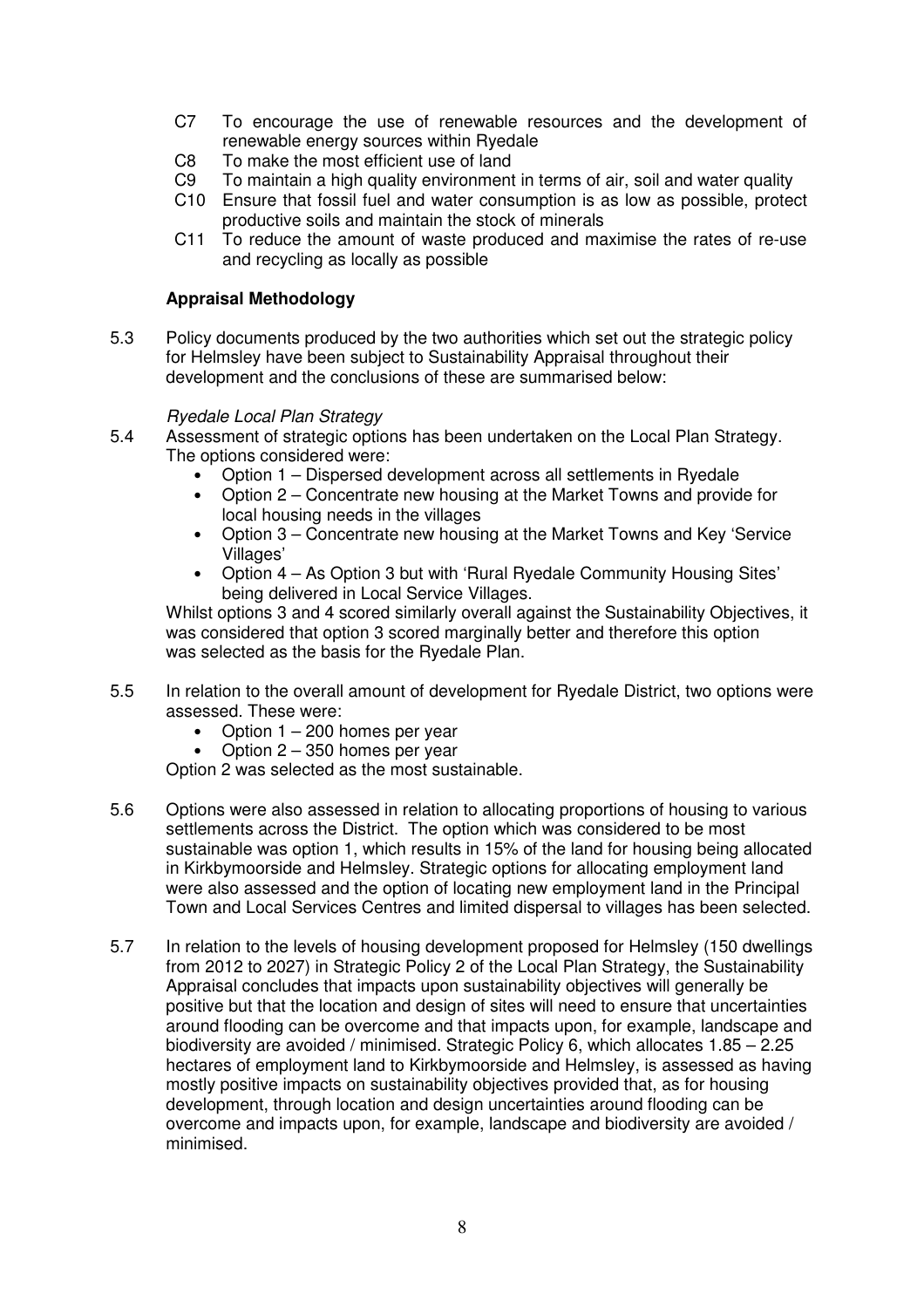North York Moors Core Strategy and Development Policies

- 5.8 The relevant policies of the North York Moors Core Strategy and Development Policies are Core Policy B, Core Policy H, Development Policy 10 and Core Policy J. These identify Helmsley as the only Local Service Centre in the Park and as the location where the widest range of development would take place. The Sustainability Appraisal of the Submission Core Strategy and Development Policies concluded that the approach taken towards Helmsley would be broadly in line with sustainability objectives provided that development does not have an adverse impact upon the historic environment.
- 5.9 Sustainability Appraisal should involve the appraisal of options. However in the case of the Helmsley Plan the scope for appraising options is limited as the major decisions have already been taken during production of the Ryedale Core Strategy and the North York Moors Core Strategy and Development Policies. Guidance suggests that the Sustainability Appraisal should consider the 'No Plan' option, and therefore this will be considered alongside the option of producing a Plan for Helmsley. Appraisal of options will therefore relate to how sites will be selected. Sustainability Appraisal will then be undertaken in relation to each site put forward and then of drafts of the Plan at each stage.
- 5.10 The Sustainability Appraisal for the Helmsley DPD will therefore be used in the following ways:
	- to assess options for the Helmsley Plan, as discussed above;
	- to assess the Plan's objectives;
	- to assess and inform selection of potential sites;
	- to identify any mitigation measures which can be built into the Plan.
- 5.11 The sustainability objectives themselves will be used for assessing the options, objectives and policies of the Helmsley Plan. The assessments will be undertaken in terms of the criteria below:

|             | Category         | <b>Effect of Policy</b>                                                                                                                                          |
|-------------|------------------|------------------------------------------------------------------------------------------------------------------------------------------------------------------|
|             | Positive impact  | Policy is consistent with meeting the objective, either by<br>having no negative impact or by positively influencing<br>change in accordance with the objective. |
| $\mathbf x$ | Negative impact  | The policy will hinder achievement of this objective.                                                                                                            |
|             | Neutral impact   | The policy will have neither a positive nor a negative<br>impact upon this objective.                                                                            |
| U           | Uncertain Impact | The policy may hinder achievement of this objective, but<br>may have no negative impact. This will depend upon<br>implementation.                                |
|             | No direct link   | There is no direct link between the nature of the policy<br>and the nature of the objective.                                                                     |

In addition the nature of the effects will be considered in terms of:

- Direct or indirect;
- Long term, short term, temporary or permanent;
- Local or wider in geographical extent.
- 5.12 Ryedale District Council have developed a number of 'prompts' to help with identifying impacts on sustainability objectives, these are contained in Appendix 4.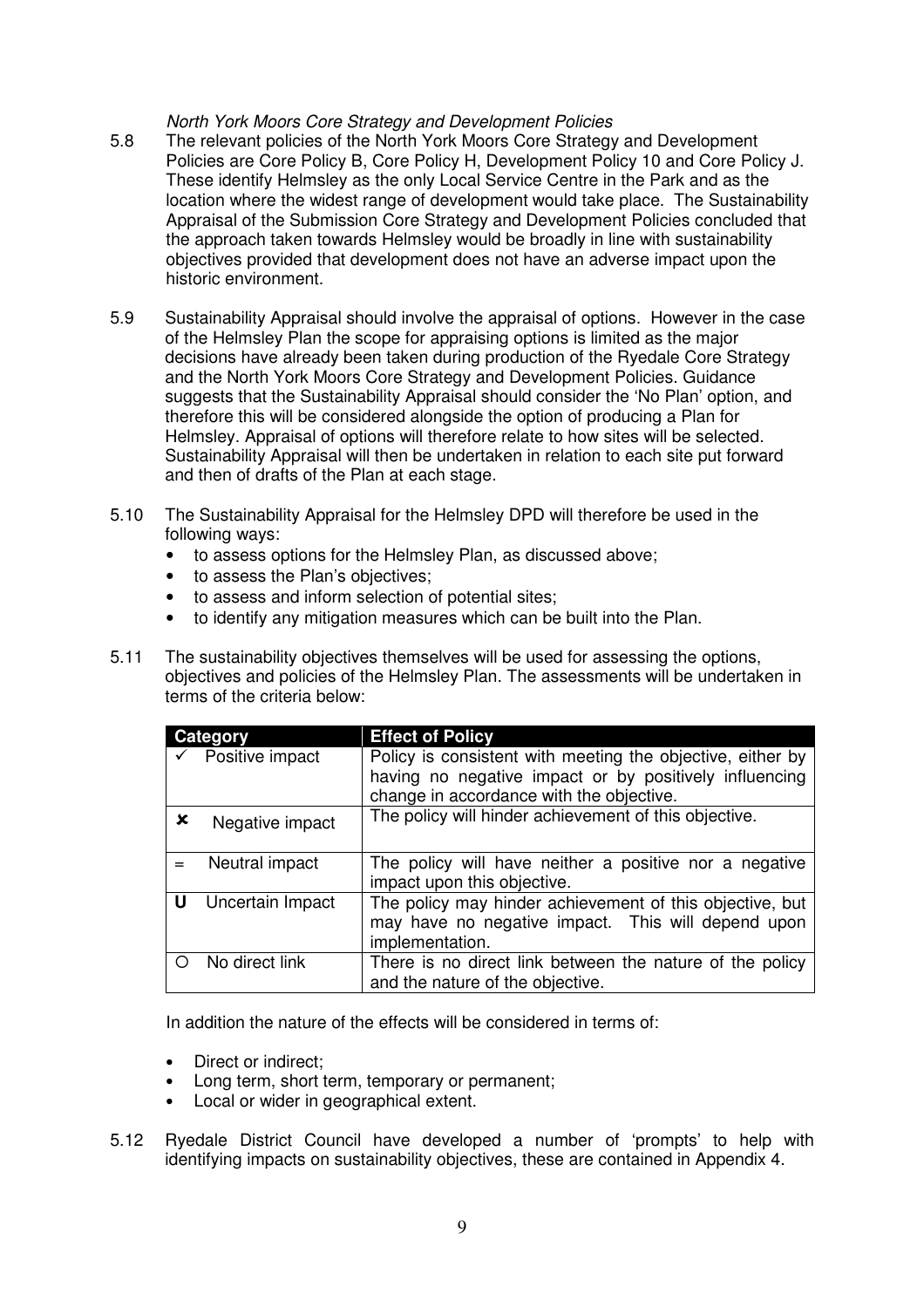- 5.13 Ryedale District Council have recently consulted upon a proposed Site Selection Methodology. This will be used by Ryedale for assessing all sites within the District. The sites themselves will also be assessed against the Site Selection Methodology. This considers issues wider than the Sustainability Appraisal, such as deliverability of sites, but some of the information gathered will be useful in undertaking the Sustainability Appraisal. As part of the development of the Site Selection Methodology, Ryedale have assessed their Sustainability Objectives against those for the North York Moors National Park and have concluded that the Ryedale objectives cover all of the National Park ones, and that therefore the Site Selection Methodology is appropriate for use for the whole of Helmsley. Amendments are currently being made to the Site Selection Methodology following the recent consultation. The draft Site Selection Methodology can be viewed at http://extranet.ryedale.gov.uk/pdf/Site%20Selection%20Methodology\_finaldraft.pdf.
- 5.14 Sustainability Appraisal should identify the cumulative and significant effects upon sustainability objectives. The assessment of cumulative effects will involve looking at the effects upon each sustainability objective in turn, particularly with regards to the criteria in 5.11 above. This assessment will then assist in determining whether there are likely to be any significant effects.

#### **Monitoring**

- 5.15 The objectives, and ultimately the performance of the Plan, should be monitored. Indicators have been derived during the development of the North York Moors Core Strategy and Development Policies and the Ryedale Local Plan Strategy to measure performance. In both cases these have been 'tested' against the sustainability objectives to ensure that performance against all objectives is being monitored. These are reported through the Annual Monitoring Reports of the respective authorities.
- 5.16 It should be recognised that in many cases the data available cannot be attributed to action as a direct result of the Plan but represents the best information available and will show overall progress against sustainability objectives. Much of the data relates to the whole of Ryedale District or the North York Moors National Park.
- 5.17 It is not proposed specifically to establish any further indicators for monitoring the Helmsley Plan. However if any significant effects are identified through the Sustainability Appraisal process, measures will be put in place to ensure they are monitored. This will be reported in the Sustainability Report.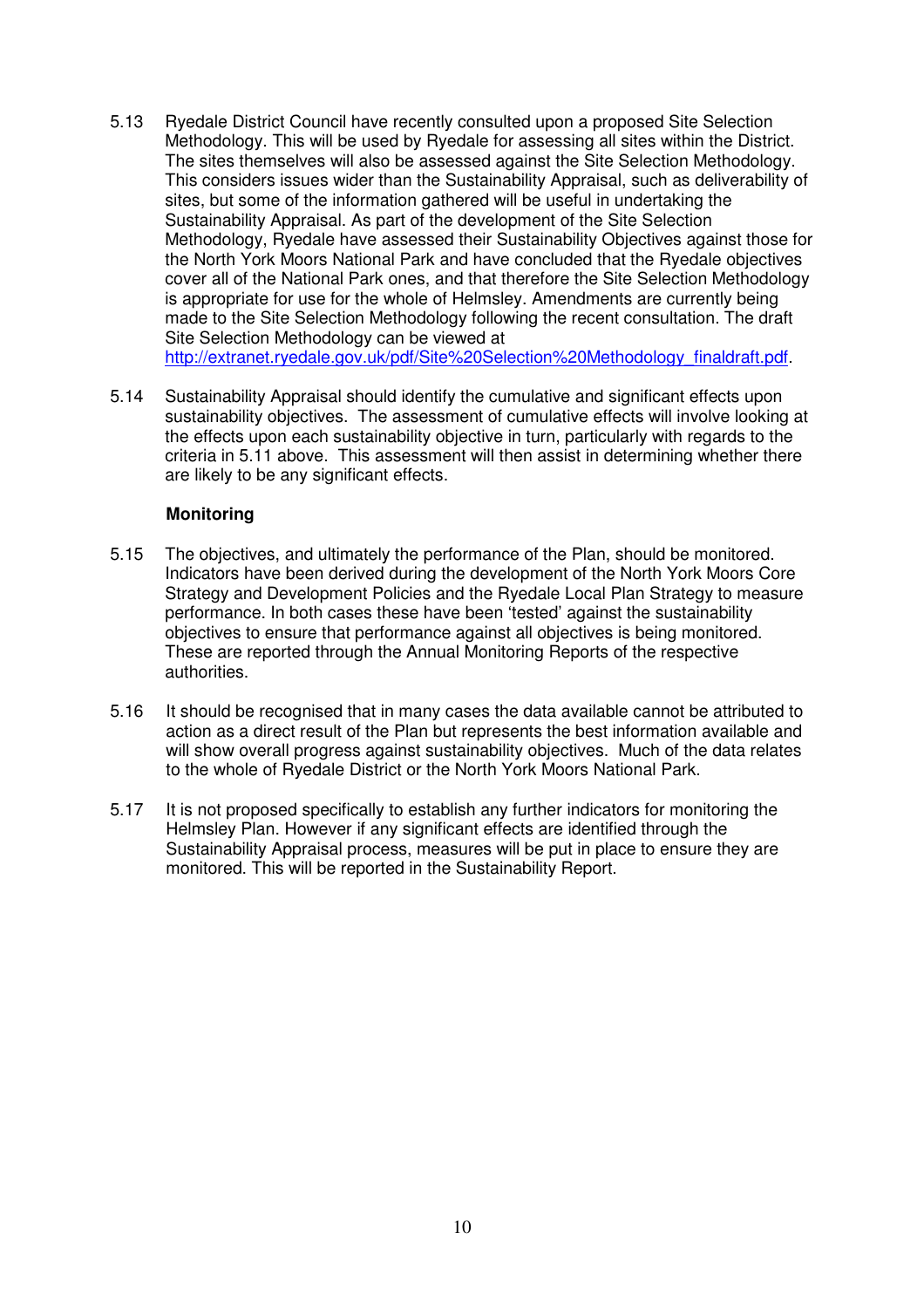## **6. Next Steps**

6.1 This Scoping Report is being consulted upon at the same time as the consultation on the Discussion Paper which seeks comments on the content of the Plan. The sustainability framework and the Site Selection Methodology will then be used as the basis for assessing options and potential sites. This will inform the draft Plan which will contain proposals for Helmsley including the location of allocations, the types of uses which would be appropriate and any on-site requirements. The results of the assessment of potential sites, including an explanation for discarded sites, and an assessment of the draft Plan will be published alongside the draft Plan. Any mitigation measures identified can then be incorporated prior to formal Publication of the Plan.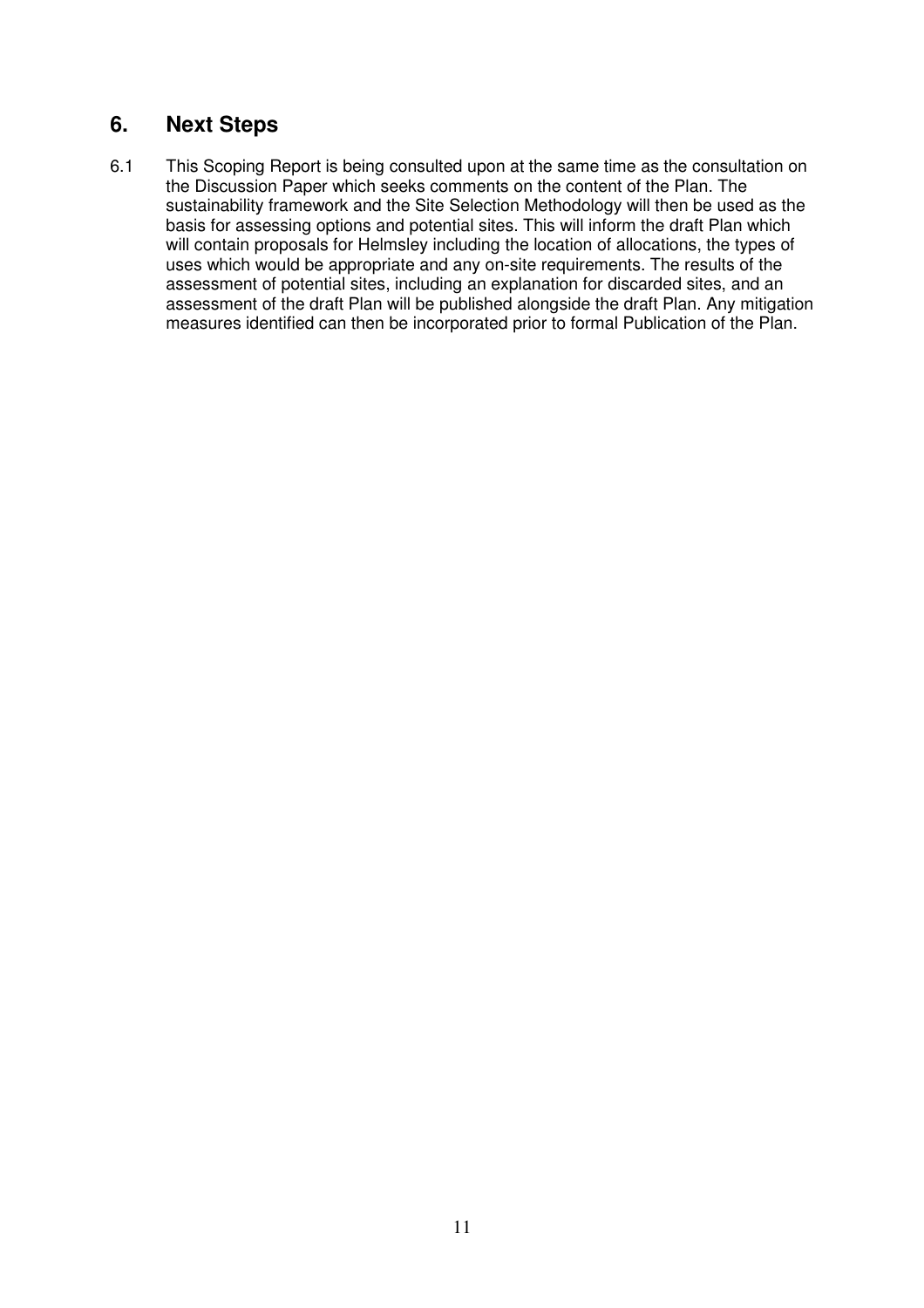# **Appendix 1 – Summary of Requirements of SEA Directive Directive**

| <b>SEA Directive Requirements</b>                                                                                                                                                                                                                                                                                                                                                                                                                                                                           | Reported in                                                              |
|-------------------------------------------------------------------------------------------------------------------------------------------------------------------------------------------------------------------------------------------------------------------------------------------------------------------------------------------------------------------------------------------------------------------------------------------------------------------------------------------------------------|--------------------------------------------------------------------------|
| An outline of the contents, main objectives of the plan or programme<br>and relationship with other relevant plans and programmes.                                                                                                                                                                                                                                                                                                                                                                          | Scoping Report /<br><b>Sustainability Report</b>                         |
| The relevant aspects of the current state of the environment and the<br>likely evolution thereof without implementation of the plan or<br>programme.                                                                                                                                                                                                                                                                                                                                                        | <b>Scoping Report</b><br>(summarised in<br><b>Sustainability Report)</b> |
| The environmental characteristics of areas likely to be significantly<br>affected.                                                                                                                                                                                                                                                                                                                                                                                                                          | <b>Scoping Report</b><br>(summarised in<br>Sustainability Report)        |
| Any existing environmental problems which are relevant to the plan or<br>programme including, in particular, those relating to any areas of a<br>particular environmental importance, such as areas designated<br>pursuant to Directives 79/409/EEC and 92/43/EEC.                                                                                                                                                                                                                                          | Scoping Report<br>(summarised in<br><b>Sustainability Report)</b>        |
| The environmental protection objectives, established at international,<br>Community or Member State level, which are relevant to the plan or<br>programme and the way those objectives and any environmental<br>considerations have been taken into account during its preparation.                                                                                                                                                                                                                         | <b>Scoping Report</b><br>(summarised in<br>Sustainability Report)        |
| The likely significant effects (1) on the environment, including on<br>issues such as biodiversity, population, human health, fauna, flora,<br>soil, water, air, climatic factors, material assets, cultural heritage<br>including architectural and archaeological heritage, landscape and<br>the interrelationship between the above factors. These effects should<br>include secondary, cumulative, synergistic, short, medium and long-<br>term permanent and temporary, positive and negative effects. | <b>Sustainability Report</b>                                             |
| The measures envisaged to prevent, reduce and as fully as possible<br>offset any significant adverse effects on the environment of<br>implementing the plan or programme.                                                                                                                                                                                                                                                                                                                                   | <b>Sustainability Report</b>                                             |
| An outline of the reasons for selecting the alternatives dealt with, and<br>a description of how the assessment was undertaken including any<br>difficulties (such as technical deficiencies or lack of know-how)<br>encountered in compiling the required information.                                                                                                                                                                                                                                     | <b>Sustainability Report</b>                                             |
| A description of the measures envisaged concerning monitoring.                                                                                                                                                                                                                                                                                                                                                                                                                                              | Finalised in<br>Sustainability<br>Statement                              |
| Where an environmental assessment is requiredan environmental<br>report shall be prepared in which the likely significant effects on the<br>environment of implementing the plan or programme, and reasonable<br>alternatives taking into account the objectives and the geographical<br>scope of the plan or programme, are identified, described and<br>evaluated.                                                                                                                                        | <b>Sustainability Report</b>                                             |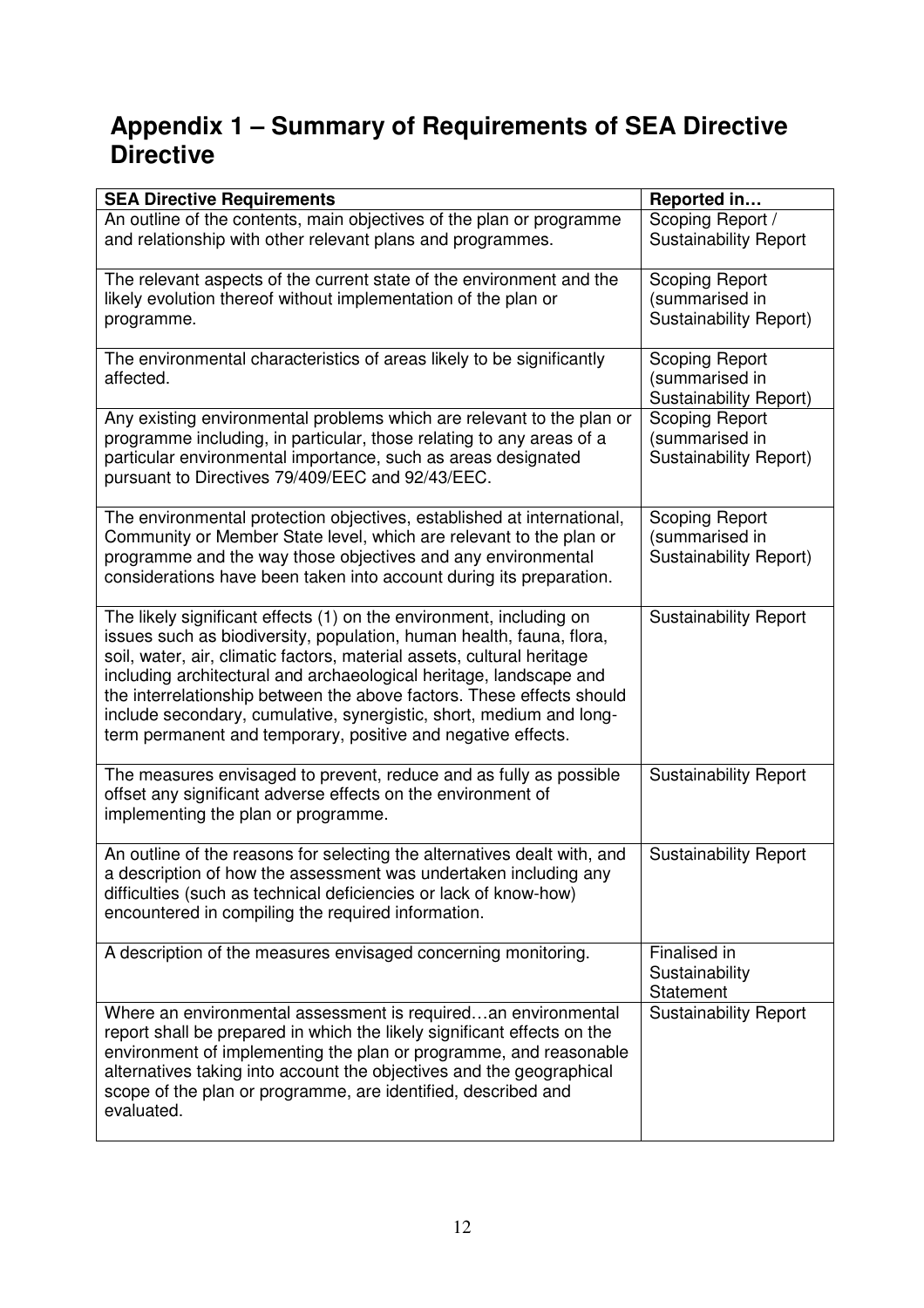| A non-technical summary of the information provided under the above<br>headings.                                                                                                                                                                                                                                                                                                                                 | In relevant reports as<br>above                                                          |
|------------------------------------------------------------------------------------------------------------------------------------------------------------------------------------------------------------------------------------------------------------------------------------------------------------------------------------------------------------------------------------------------------------------|------------------------------------------------------------------------------------------|
| The (environmental) authoritiesshall be consulted when deciding on<br>the scope and level of detail of the information which must be<br>included in the environmental report.                                                                                                                                                                                                                                    | Consultation on the<br>Scoping Report (see<br>para 3.3 of<br>Sustainability Report)      |
| The (environmental) authoritiesand the publicshall be given an<br>early and effective opportunity within appropriate time frames to<br>express their opinion on the draft plan or programme and the<br>accompanying environmental report before the adoption of the of the<br>plan or programme or its submission to the legislative procedure.                                                                  | Consultation on the<br>draft Plan and<br><b>Sustainability Report</b><br>(November 2011) |
| The report shall include the information that may reasonably be<br>required taking into account current knowledge and methods of<br>assessment, the contents and level of detail in the plan or<br>programme, its stage in the decision making process and the extent<br>to which certain matters are more appropriately assessed at different<br>levels in that process to avoid duplication of the assessment. | <b>Sustainability Report</b>                                                             |
| The environmental report(and) the opinions expressed (through the<br>consultation) shall be taken into account during the preparation of the<br>plan or programme and before its adoption or submission to the<br>legislative procedure.                                                                                                                                                                         | Sustainability<br>Statement (to be<br>produced on adoption<br>of the Plan)               |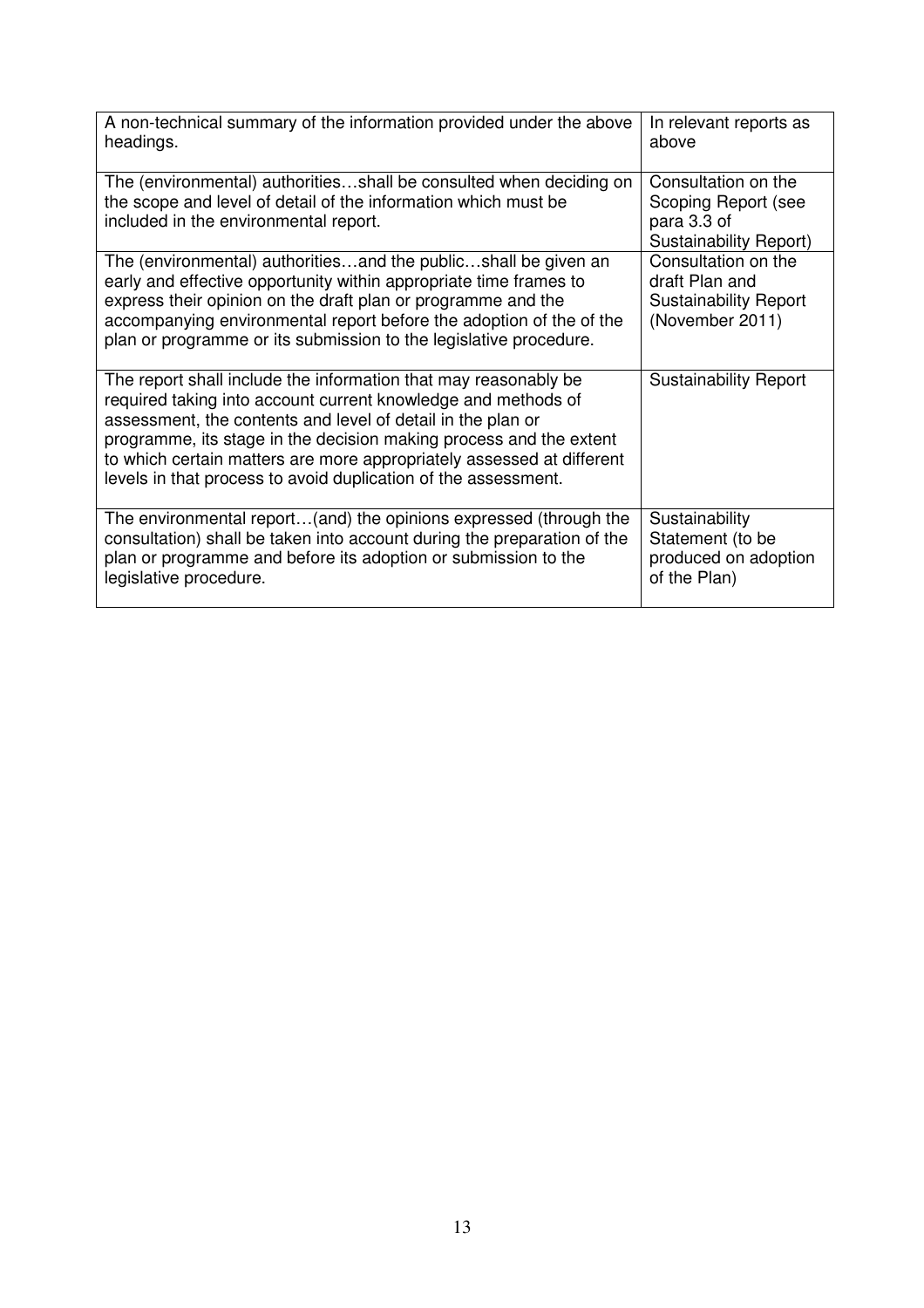| Plan / Programme                                                                | <b>Objectives</b>                                                                                                                                                                    | <b>Implications for Helmsley Plan</b>                                                                                                                 |  |  |
|---------------------------------------------------------------------------------|--------------------------------------------------------------------------------------------------------------------------------------------------------------------------------------|-------------------------------------------------------------------------------------------------------------------------------------------------------|--|--|
| <b>International and European</b>                                               |                                                                                                                                                                                      |                                                                                                                                                       |  |  |
| Johannesburg Declaration on<br>Sustainable Development<br>(United Nations 2002) | Commitment to economic development, social development<br>and environmental protection - at the local, national,<br>regional and global levels.                                      | The Plan should be consistent with the<br>principles of sustainable development.                                                                      |  |  |
| Kyoto Protocol (United Nations<br>1992)                                         | Reduction in greenhouse gas emissions                                                                                                                                                | The Plan should seek to minimise<br>greenhouse gas emissions from any new<br>development in Helmsley.                                                 |  |  |
| EU SEA Directive (2001/42/EC)                                                   | Carry out Strategic Environmental Assessment as an<br>integral component of the Core Strategy and Development<br>Policies development                                                | Strategic Environmental Assessment is being<br>undertaken within the Sustainability<br>Appraisal.                                                     |  |  |
| EU Framework Directive on<br>Waste (75/422/EEC as<br>amended by 91/156/EEC)     | Take account of the waste hierarchy and associated<br>principles as well as encourage waste efficient development.                                                                   | The Plan should seek to ensure that the<br>waste hierarchy is taken into account in any<br>new development in Helmsley.                               |  |  |
| EU Birds Directive (79/409/EEC<br>as amended by 97/49/EC)                       | Protect Special Protection Areas as habitats for certain bird<br>species.                                                                                                            | Special Protection Areas will be safeguarded<br>through the Habitats Regulations<br>Assessment which is being undertaken as a<br>separate assessment. |  |  |
| <b>EU Nitrates Directive</b><br>(91/676/EEC)                                    | Sets out environmental measures to reduce water pollution<br>caused by nitrates from agricultural sources & prevent<br>pollution in future.                                          | The Plan should ensure that sufficient<br>safeguards will be in place to ensure no<br>unacceptable levels of pollution from<br>Helmsley.              |  |  |
| <b>EU Habitats Directive</b><br>(93/43/EEC) (As amended by<br>97/62/EC)         | Directive requires that measures are taken to avoid<br>significant deterioration of natural habitats as well as<br>disturbance of species for which the area has been<br>designated. | A separate Habitats Regulations Assessment<br>is being undertaken on the Helmsley Plan.                                                               |  |  |
| <b>EU Air Quality Directive</b><br>(2000/60/EC)                                 | Air quality should not be reduced and should be enhanced<br>where necessary.                                                                                                         | The Plan should ensure that sufficient<br>safeguards are in place to protect air quality<br>from new development in Helmsley.                         |  |  |
| <b>EU Water Framework Directive</b>                                             | Water resources should be adequately considered during                                                                                                                               | Consideration should be given to the impact                                                                                                           |  |  |

## **Appendix 2 – Review of Relevant Plans, Programmes and Objectives**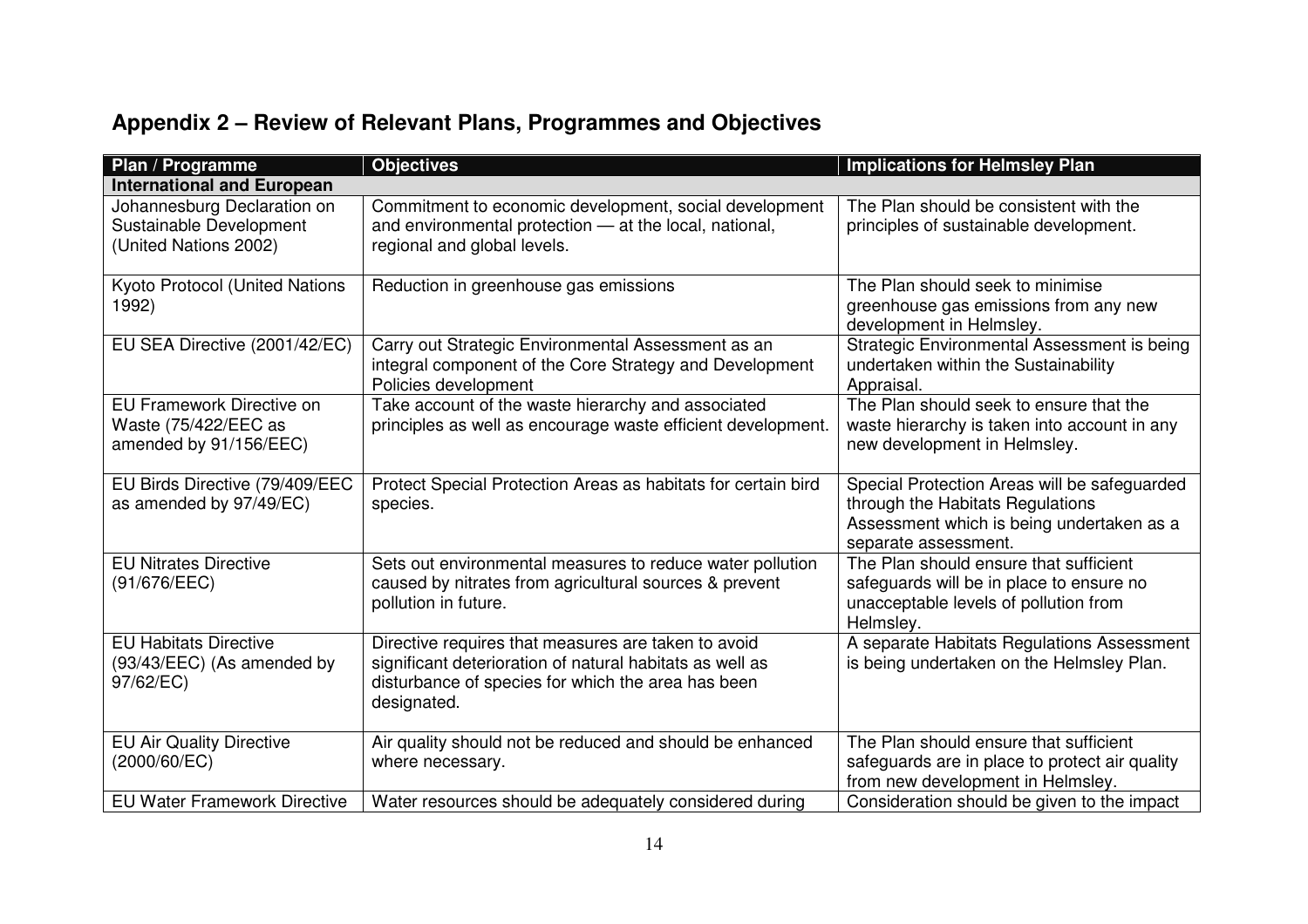| Plan / Programme                | <b>Objectives</b>                                                                                               | <b>Implications for Helmsley Plan</b>                  |
|---------------------------------|-----------------------------------------------------------------------------------------------------------------|--------------------------------------------------------|
| (2000/60/EC)                    | the development of policies and programmes, and water<br>quality should be retained at an appropriate standard. | upon water resources during production of<br>the Plan. |
| EU Assessment & Management      | Requires member states to draw up strategic noise maps                                                          | The Plan should ensure that sufficient                 |
| of Environmental Noise          | and action plans assessing the impacts of noise on                                                              | safeguards are in place to protect                     |
| Directive (2002/49/EC)          | individuals.                                                                                                    | surrounding areas from noise pollution from            |
|                                 |                                                                                                                 | new employment development in Helmsley.                |
| <b>National</b>                 |                                                                                                                 |                                                        |
| National Parks and Access to    | The Act established National Parks with the twin purposes                                                       | The Plan should be consistent with National            |
| the Countryside Act 1949        | of conservation and public enjoyment.                                                                           | Park purposes.                                         |
|                                 |                                                                                                                 |                                                        |
| Wildlife and Countryside Act    | Established all purpose National Park Authorities with                                                          | The Plan should be consistent with National            |
| 1981                            | revised twin purposes and a duty in pursuing these                                                              | Park purposes and duty.                                |
|                                 | purposes to 'seek to foster the economic and social well                                                        |                                                        |
|                                 | being of local communities'.                                                                                    |                                                        |
| Environment Act 1995            | Outlines the statutory obligations on nature conservation in                                                    | The Plan should ensure that new                        |
|                                 | relation to planning.                                                                                           | development at Helmsley provides the                   |
|                                 |                                                                                                                 | appropriate level of protection for nature             |
|                                 |                                                                                                                 | conservation.                                          |
| Countryside and Rights of Way   | Establishes open access rights and provides greater powers                                                      | The Plan should ensure that new                        |
| Act 2000 (CROW)                 | for protection of SSSIs.                                                                                        | development at Helmsley provides the                   |
|                                 |                                                                                                                 | appropriate level of protection for SSSIs.             |
| Climate Change Act 2008         | Sets statutory target for reducing emissions by 80% by 2050                                                     | The Plan should ensure that new housing                |
|                                 | and puts in place procedures for adapting to climate change                                                     | and employment development is designed to              |
|                                 | and assessing the risk of climate change.                                                                       | minimise energy use.                                   |
| Securing the Future: Delivering | Guiding principles:                                                                                             | The Plan should ensure that new                        |
| the UK Sustainable              | • Living within environmental limits;                                                                           | development at Helmsley is consistent with             |
| Development Strategy (DEFRA,    | • Ensuring a strong, healthy and just society;                                                                  | the principles of sustainable development.             |
| 2005                            | • Achieving a sustainable economy;                                                                              |                                                        |
|                                 | Promoting good governance; and                                                                                  |                                                        |
|                                 | Using sound science responsibly.                                                                                |                                                        |
| Rural Strategy (DEFRA 2004)     | The Government's three priorities for rural policy are:                                                         | The Plan should ensure that new                        |
|                                 | • Economic and Social Regeneration - supporting                                                                 | development at Helmsley is consistent with             |
|                                 | enterprise across rural England, but targeting greater                                                          | these priorities.                                      |
|                                 | resources at areas of greatest need.                                                                            |                                                        |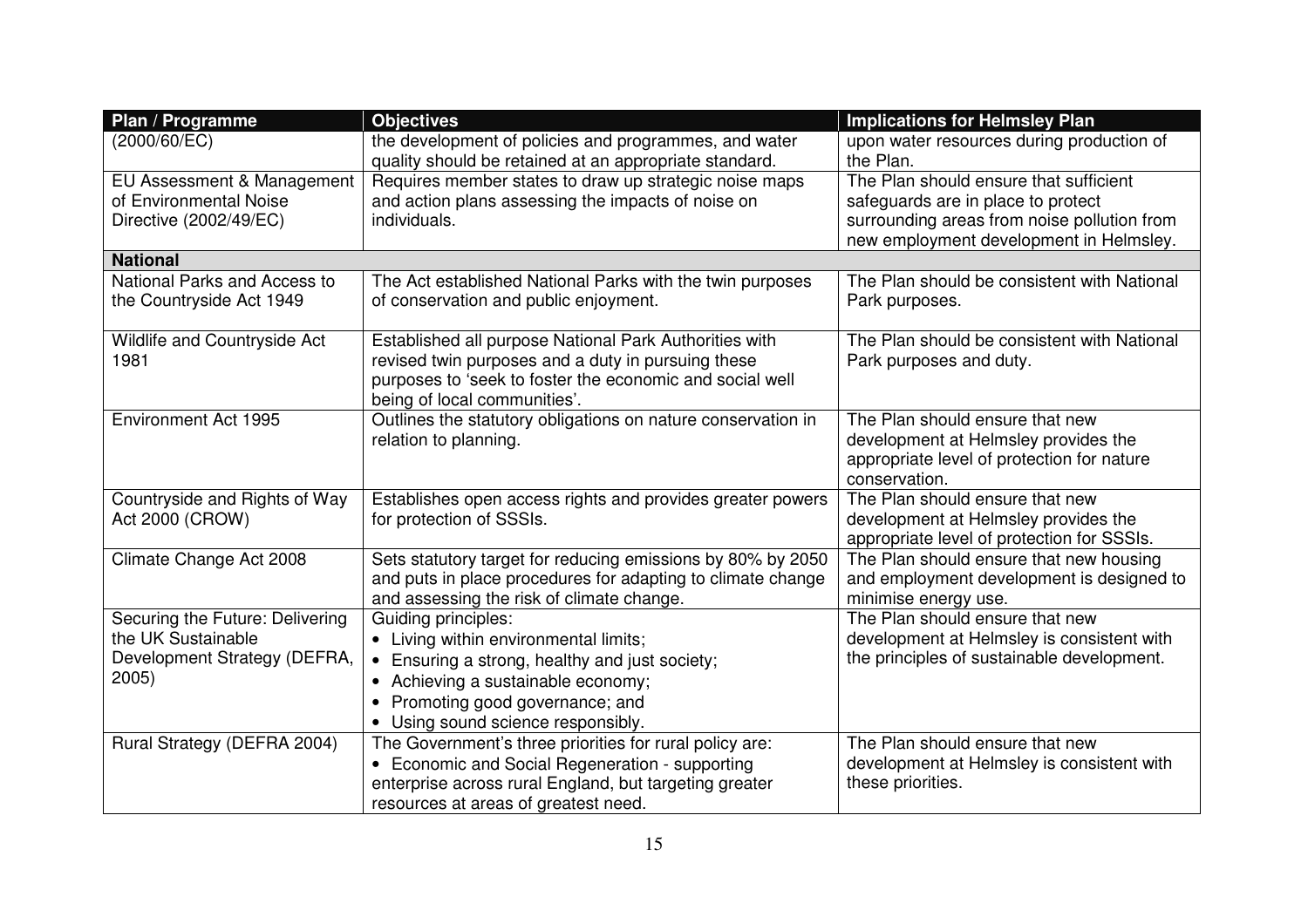| Plan / Programme                                                   | <b>Objectives</b>                                                                                                                                                                                                                                                                                                                                                                                                                                                                                                                                                                                              | <b>Implications for Helmsley Plan</b>                                                                                                                     |
|--------------------------------------------------------------------|----------------------------------------------------------------------------------------------------------------------------------------------------------------------------------------------------------------------------------------------------------------------------------------------------------------------------------------------------------------------------------------------------------------------------------------------------------------------------------------------------------------------------------------------------------------------------------------------------------------|-----------------------------------------------------------------------------------------------------------------------------------------------------------|
|                                                                    | • Social Justice for All - tackling rural social exclusion<br>wherever it occurs and providing fair access to services and<br>opportunities for all rural people.<br>• Enhancing the Value of our Countryside - protecting the<br>natural environment for this and future generations.                                                                                                                                                                                                                                                                                                                         |                                                                                                                                                           |
| Delivering Affordable Housing<br>(ODPM, 2006)                      | Affordable housing policy is based around three themes:<br>• providing high quality homes in mixed sustainable<br>communities for those in need;<br>• widening the opportunities for home ownership;<br>• offering greater quality, flexibility and choice to those who<br>rent.                                                                                                                                                                                                                                                                                                                               | The Plan should ensure that affordable<br>housing will be provided as part of new<br>housing development in Helmsley where<br>needed to meet local needs. |
| <b>National Air Quality Strategy</b><br>(DEFRA, 2007)              | Various standards for air quality which should not be<br>exceeded.                                                                                                                                                                                                                                                                                                                                                                                                                                                                                                                                             | The Plan should ensure that air quality<br>standards will not be compromised by new<br>development at Helmsley.                                           |
| Energy White Paper: Meeting<br>the Energy Challenge (DTI,<br>2007) | Aim is to:<br>• save energy;<br>• develop cleaner energy supplies; and<br>• secure reliable energy supplies at prices set in<br>competitive markets.                                                                                                                                                                                                                                                                                                                                                                                                                                                           | The Plan should ensure that new<br>development at Helmsley will contribute to<br>reducing energy use and to using alternative<br>sources of energy.       |
| The Future of Transport White<br>Paper (DfT, 2004)                 | • the road network providing a more reliable and freer-<br>flowing service for both personal travel and freight, with<br>people able to make informed choices about how and when<br>they travel;<br>• the rail network providing a fast, reliable and efficient<br>service, particularly for interurban journeys and commuting<br>into large urban areas;<br>• bus services that are reliable, flexible, convenient and<br>tailored to local needs;<br>• making walking and cycling a real alternative for local<br>trips; and<br>• ports and airports providing improved international and<br>domestic links. | The Plan should ensure that transport<br>movements related to new development at<br>Helmsley are consistent with these national<br>transport objectives.  |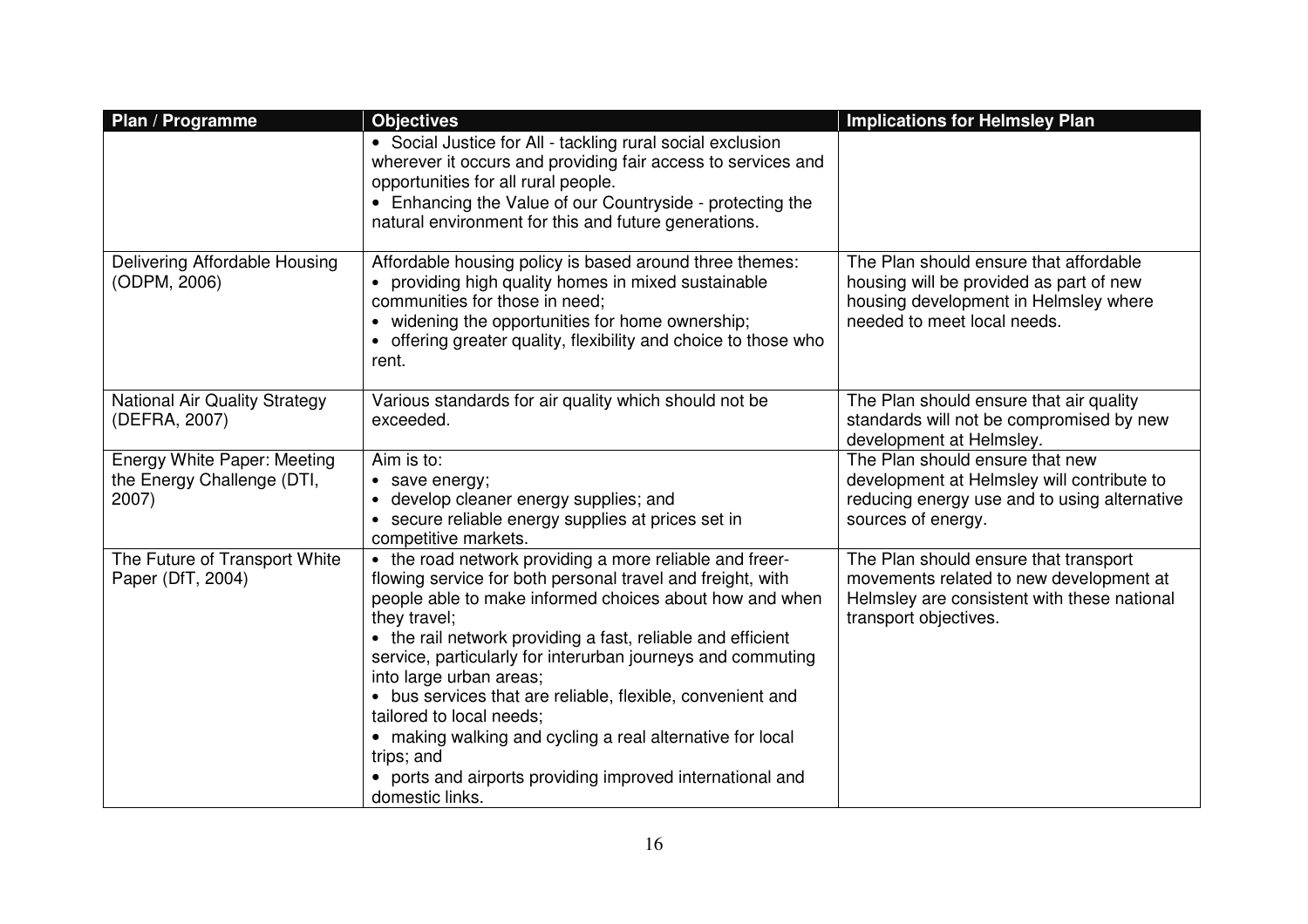| Plan / Programme                                                                                   | <b>Objectives</b>                                                                                                                                                                                                                                                                                                                                                                                                                                                                                                                                                                                                                                                                                                                           | <b>Implications for Helmsley Plan</b>                                                                                                                         |
|----------------------------------------------------------------------------------------------------|---------------------------------------------------------------------------------------------------------------------------------------------------------------------------------------------------------------------------------------------------------------------------------------------------------------------------------------------------------------------------------------------------------------------------------------------------------------------------------------------------------------------------------------------------------------------------------------------------------------------------------------------------------------------------------------------------------------------------------------------|---------------------------------------------------------------------------------------------------------------------------------------------------------------|
| <b>UK Biodiversity Action Plan</b>                                                                 | Objectives for conserving biodiversity:<br>1. To conserve and where practicable to enhance:<br>(a) the overall populations and natural ranges of native<br>species and the quality and range of wildlife habitats and<br>ecosystems;<br>(b) internationally important and threatened species,<br>habitats and ecosystems;<br>(c) species, habitats and natural and managed ecosystems<br>that are characteristic of local areas;<br>(d) the biodiversity of natural and semi-natural habitats<br>where this has been diminished over recent past decades.<br>2. To increase public awareness of, and involvement in,<br>conserving biodiversity.<br>3. To contribute to the conservation of biodiversity on a<br>European and global scale. | The Plan should ensure that an appropriate<br>level of protection is applied to biodiversity,<br>and that enhancements can be delivered<br>where appropriate. |
| <b>Natural Environment White</b><br>Paper (DEFRA, 2011)                                            | Main themes:<br>• Protecting and improving our natural environment;<br>• Growing a green economy; and<br>• Reconnecting people with nature.                                                                                                                                                                                                                                                                                                                                                                                                                                                                                                                                                                                                 | The Plan should ensure that allocations will<br>not harm the natural environment and that<br>opportunities for people to connect with<br>nature exist         |
| Biodiversity 2020: A Strategy<br>for England's Wildlife and<br>Ecosystem Services (DEFRA,<br>2011) | Vision:<br>By 2050 our land and seas will be rich in wildlife, our<br>biodiversity will be valued, conserved, restored, managed<br>sustainably and be more resilient and able to adapt to<br>change, providing essential services and delivering benefits<br>for everyone.                                                                                                                                                                                                                                                                                                                                                                                                                                                                  | The Plan should ensure that allocations will<br>conserve and enhance conditions for wildlife.                                                                 |
| Heritage White Paper (DCMS,<br>2007)                                                               | Core principles:<br>• Developing a unified approach to the historic<br>environment;<br>• Maximising opportunities for inclusion and involvement;<br>and<br>• Supporting sustainable communities by putting the<br>historic environment at the heart of an effective planning<br>system.                                                                                                                                                                                                                                                                                                                                                                                                                                                     | The Plan should ensure that allocations will<br>not harm Helmsley's heritage.                                                                                 |
| Local Growth White Paper -                                                                         | Key themes:                                                                                                                                                                                                                                                                                                                                                                                                                                                                                                                                                                                                                                                                                                                                 | Allocating land for employment should help to                                                                                                                 |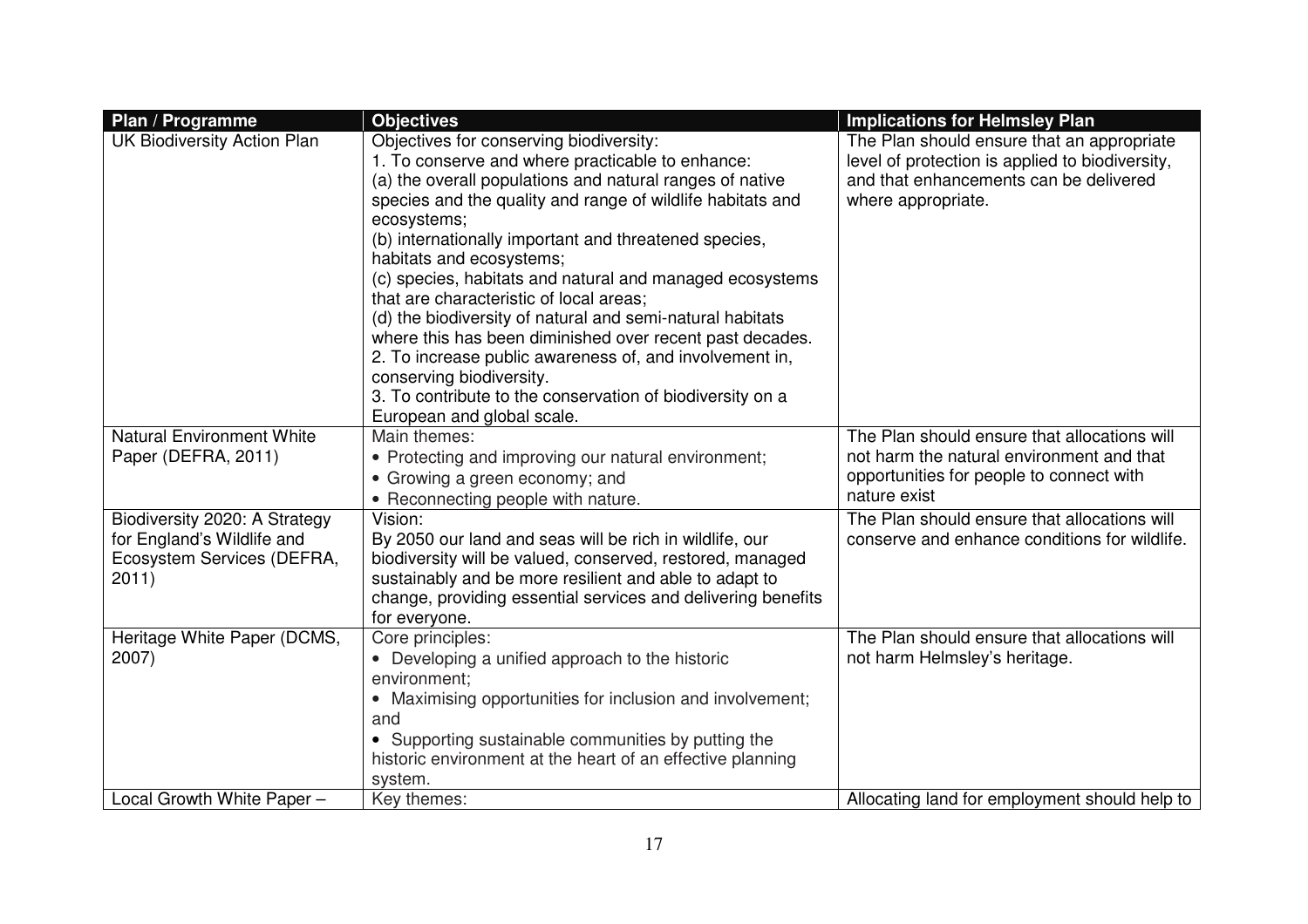| Plan / Programme                                                                                                                 | <b>Objectives</b>                                                                                                                                                                                                                                                                                           | <b>Implications for Helmsley Plan</b>                                                                                                                                                                     |
|----------------------------------------------------------------------------------------------------------------------------------|-------------------------------------------------------------------------------------------------------------------------------------------------------------------------------------------------------------------------------------------------------------------------------------------------------------|-----------------------------------------------------------------------------------------------------------------------------------------------------------------------------------------------------------|
| Realising Every Place's<br>Potential (BIS, 2010)                                                                                 | • Shifting power to local communities and businesses;<br>• Promoting efficient and dynamic markets and increasing<br>confidence to invest; and<br>• Focused investment.                                                                                                                                     | fulfil these aims.                                                                                                                                                                                        |
| <b>Building a Greener Future:</b><br>Policy Statement (CLG, 2007)                                                                | Seeks to progressively introduce a requirement for all new<br>homes to be zero carbon by 2016.                                                                                                                                                                                                              | New housing development in Helmsley<br>should comply with national standards<br>regarding energy use in homes.                                                                                            |
| Code for Sustainable Homes -<br>Setting the Standard for<br><b>Sustainability in New Homes</b><br>(CLG, 2008)                    | Aims to ensure that new homes are increasingly more<br>sustainable, including reducing energy use and carbon<br>emissions, reducing resource use and ecology.                                                                                                                                               | New housing development in Helmsley<br>should comply with national standards<br>regarding energy and resource use in homes.                                                                               |
| <b>Planning Policy Statement 1:</b><br><b>Delivering Sustainable</b><br>Development (ODPM, 2005)                                 | The creation of sustainable communities is at the centre of<br>PPS1.                                                                                                                                                                                                                                        | The Plan should ensure that development in<br>Helmsley will contribute towards the creation<br>of sustainable communities.                                                                                |
| <b>Planning Policy Statement 1:</b><br>Planning and Climate Change -<br>Supplement to Planning Policy<br>Statement 1 (CLG, 2007) | Reducing carbon emissions from new development, and<br>supporting sustainable energy production.                                                                                                                                                                                                            | The Plan should ensure that opportunities<br>are taken to minimise energy use and to<br>generate renewable energy as part of<br>development of new development in New<br>housing development in Helmsley. |
| Planning Policy Statement 3:<br>Housing (CLG, November<br>2006)                                                                  | Seeks to ensure a wide choice of affordable, high quality<br>homes and widen opportunities for home ownership.                                                                                                                                                                                              | New housing development in Helmsley<br>should include housing to meet local needs<br>for affordable housing.                                                                                              |
| <b>Planning Policy Statement 4:</b><br><b>Planning for Sustainable</b><br>Economic Growth (CLG, 2009)                            | • Build prosperous communities by improving the economic<br>performance of cities, towns, regions, sub-regions and<br>local areas, both urban and rural;<br>• Reduce the gap in economic growth rates between<br>regions, promoting regeneration and tackling deprivation                                   | The Helmsley Plan should ensure that land is<br>allocated to improve the economic<br>performance of the town.                                                                                             |
| Planning Policy Statement 5:<br>Planning for the Historic<br>Environment                                                         | • To deliver sustainable development by ensuring that<br>policies and decisions concerning the historic environment:<br>recognise that heritage assets are a non-renewable<br>resource;<br>take account of the wider social, cultural, economic and<br>environmental benefits of heritage conservation; and | The Plan should ensure that allocations do<br>not harm Helmsley's heritage.                                                                                                                               |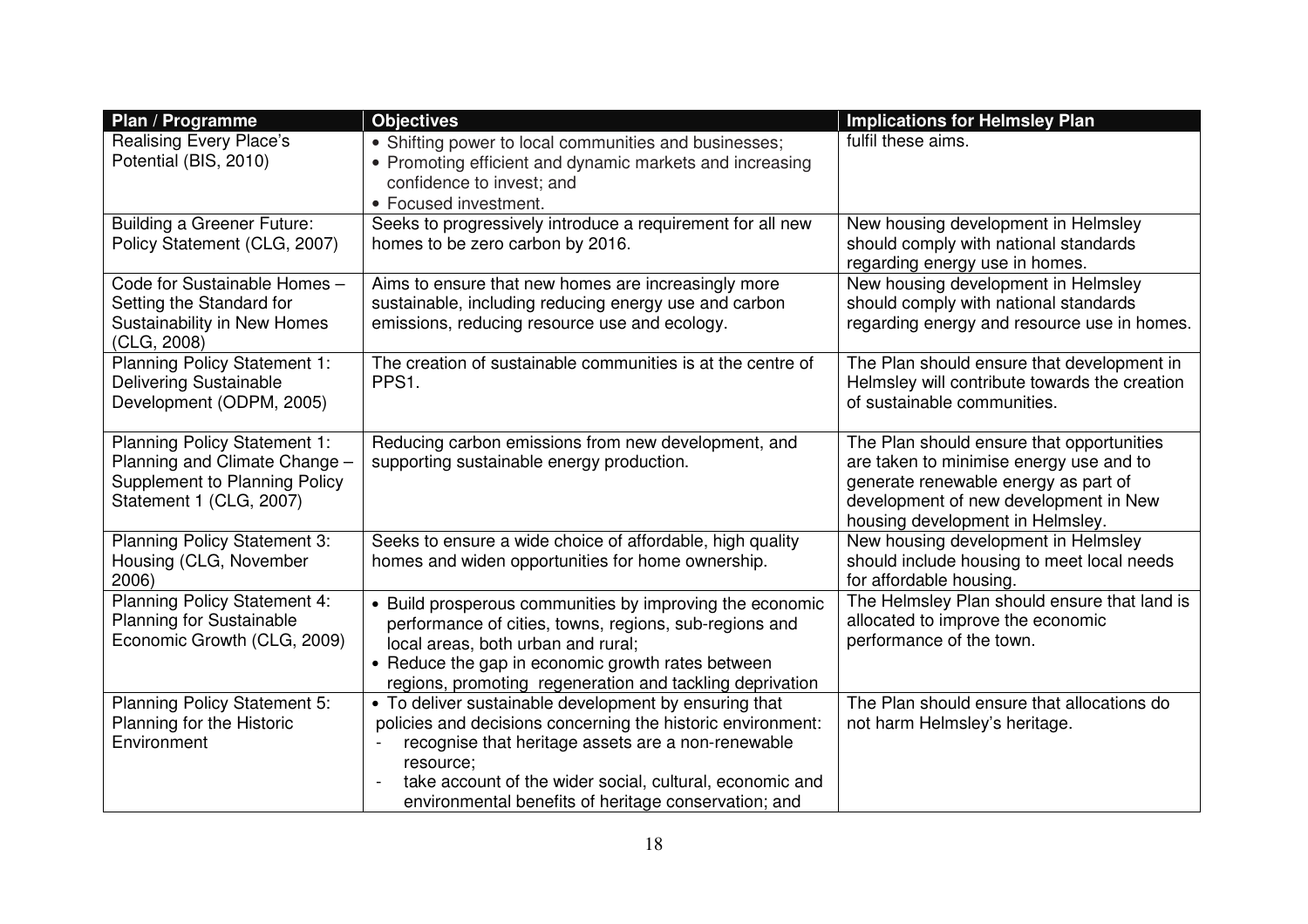| Plan / Programme                                                                                | <b>Objectives</b>                                                                                                                                                                                                                                                                                                                                                                                                                                                                                                                                                                                                                                                                                                                                                                                                                                                                                                                                                                                                                                                        | <b>Implications for Helmsley Plan</b>                                                                                                                            |
|-------------------------------------------------------------------------------------------------|--------------------------------------------------------------------------------------------------------------------------------------------------------------------------------------------------------------------------------------------------------------------------------------------------------------------------------------------------------------------------------------------------------------------------------------------------------------------------------------------------------------------------------------------------------------------------------------------------------------------------------------------------------------------------------------------------------------------------------------------------------------------------------------------------------------------------------------------------------------------------------------------------------------------------------------------------------------------------------------------------------------------------------------------------------------------------|------------------------------------------------------------------------------------------------------------------------------------------------------------------|
|                                                                                                 | recognise that intelligently managed change may<br>sometimes be necessary if heritage assets are to be<br>maintained for the long term.<br>• to conserve England's heritage assets in a manner<br>appropriate to their significance by ensuring that:<br>decisions are based on the nature, extent and level of<br>that significance, investigated to a degree proportionate<br>to the importance of the heritage asset;<br>wherever possible, heritage assets are put to an<br>appropriate and viable use that is consistent with their<br>conservation;<br>the positive contribution of such heritage assets to local<br>character and sense of place is recognised and valued;<br>and<br>consideration of the historic environment is integrated<br>into planning policies, promoting place-shaping.<br>• to contribute to our knowledge and understanding of our<br>past by ensuring that opportunities are taken to capture<br>evidence from the historic environment and to make this<br>publicly available, particularly where a heritage asset is to<br>be lost. |                                                                                                                                                                  |
| Planning Policy Statement 6:<br><b>Planning For Town Centres</b><br>(ODPM, 2005)                | Aims to ensure the vitality and viability of town centres is<br>sustained and enhanced.                                                                                                                                                                                                                                                                                                                                                                                                                                                                                                                                                                                                                                                                                                                                                                                                                                                                                                                                                                                  | Consideration will need to be given to the<br>impact of the Plan upon Helmsley town<br>centre.                                                                   |
| <b>Planning Policy Statement 7:</b><br>Sustainable Development in<br>Rural Areas (ODPM, 2004)   | PPS7 aims to sustain, enhance and, where appropriate,<br>revitalise country towns and villages and creates a diverse<br>rural economy whilst maintaining local character / high<br>quality environment.                                                                                                                                                                                                                                                                                                                                                                                                                                                                                                                                                                                                                                                                                                                                                                                                                                                                  | Consideration will need to be given to the<br>impact of the Plan upon the wider rural areas.                                                                     |
| Planning Policy Statement 9:<br><b>Biodiversity and Geological</b><br>Conservation (ODPM, 2005) | Biodiversity and geological conservation interests should be<br>protected and enhanced.                                                                                                                                                                                                                                                                                                                                                                                                                                                                                                                                                                                                                                                                                                                                                                                                                                                                                                                                                                                  | The Plan should ensure that safeguards are<br>in place to ensure the appropriate level of<br>protection for biological and geological<br>conservation interests. |
| Circular - Biodiversity and<br>Geological Conservation -                                        | Seeks to ensure that sites designated for biodiversity or<br>geodiversity purposes will be afforded the appropriate                                                                                                                                                                                                                                                                                                                                                                                                                                                                                                                                                                                                                                                                                                                                                                                                                                                                                                                                                      | The Plan should ensure that biological and<br>geological conservation interests are given                                                                        |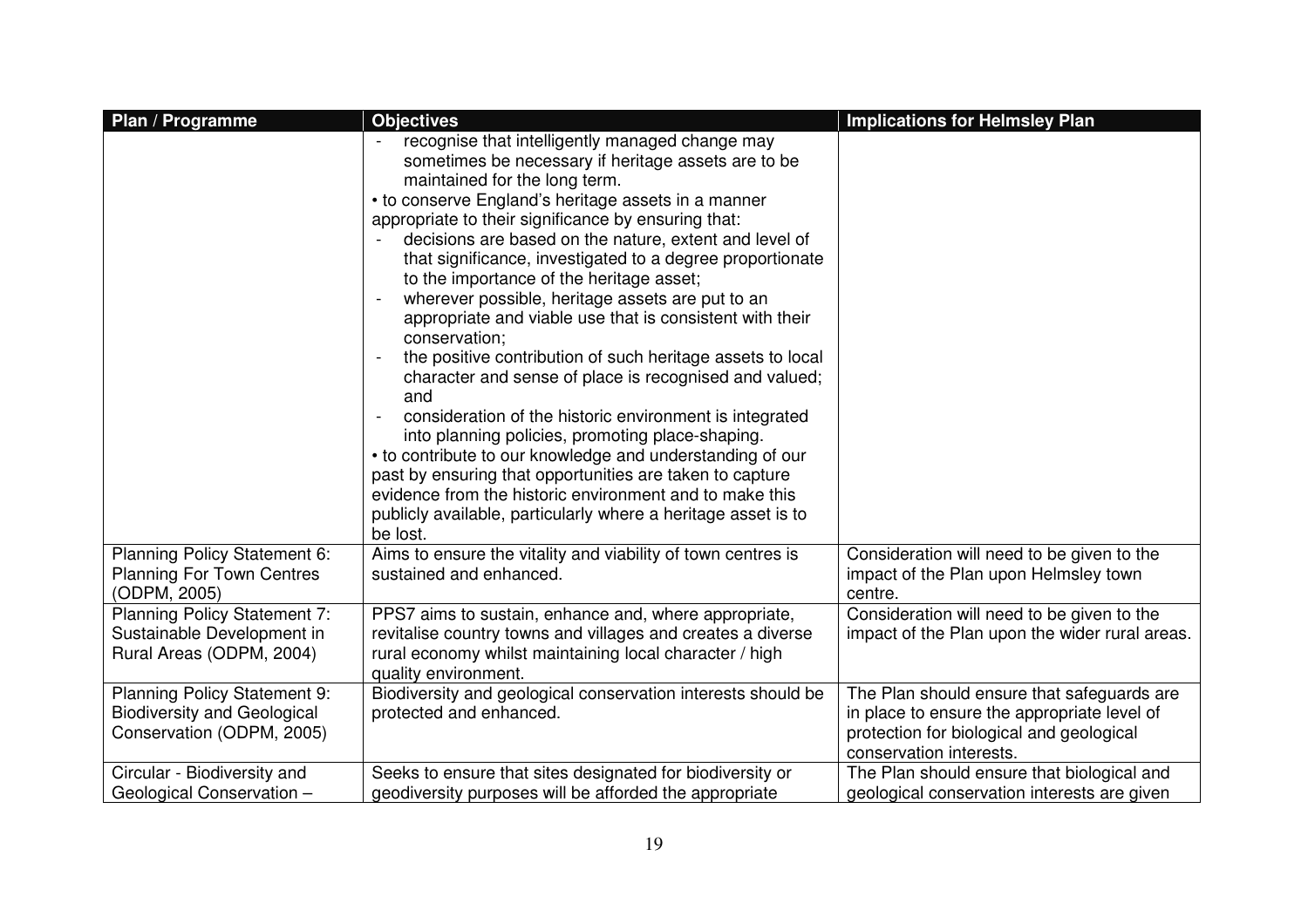| Plan / Programme                                                                                                                                              | <b>Objectives</b>                                                                                                                                                                                                                               | <b>Implications for Helmsley Plan</b>                                                                                                              |
|---------------------------------------------------------------------------------------------------------------------------------------------------------------|-------------------------------------------------------------------------------------------------------------------------------------------------------------------------------------------------------------------------------------------------|----------------------------------------------------------------------------------------------------------------------------------------------------|
| Statutory Obligations and their<br>Impact within the Planning<br>System (ODPM 06/2005,<br>DEFRA 01/2005)                                                      | protection.                                                                                                                                                                                                                                     | the appropriate level of protection.                                                                                                               |
| Planning Policy Statement 10:<br><b>Planning for Sustainable Waste</b><br>Management (ODPM, July<br>2005)                                                     | Ensure the delivery of sustainable waste management and<br>moving the management of waste up the 'waste hierarchy'<br>of reduction, re-use, recycling and composting, using waste<br>as a source of energy and only disposing as a last resort. | The Plan should ensure that opportunities to<br>manage waste sustainably are provided for<br>as part of new development at Helmsley.               |
| <b>Planning Policy Statement 11:</b><br><b>Regional Spatial Strategies</b><br>(ODPM, 2004)                                                                    | Need to ensure that the LDF conforms with RSS.                                                                                                                                                                                                  | The Plan will need to be in conformity with<br>the RSS.<br>(Note – RSS is proposed to be abolished<br>under the Localism Act)                      |
| <b>Planning Policy Statement 12:</b><br>Local Spatial Planning (CLG,<br>2008)                                                                                 | Need to ensure that the LDF is produced in accordance with<br>the 2004 and 2008 Regulations. LDFs should take forward<br>the spatial elements of Sustainable Community Strategies.                                                              | The Plan will need to take forward the spatial<br>elements of the Helmsley Community<br><b>Strategy and North Yorkshire Community</b><br>Strategy. |
| Planning Policy Guidance 13:<br>Transport (ODPM, March 2001)                                                                                                  | Reduce reliance upon private car use and support and<br>encourage use of public transport, walking and cycling.                                                                                                                                 | Consideration will need to be given to how<br>new developments could be accessed via<br>sustainable modes of transport.                            |
| Planning Policy Guidance 14:<br>Development on Unstable Land<br>(Department of the<br>Environment, 1990)                                                      | Minimise the risk from unstable land.                                                                                                                                                                                                           | Consideration will need to be given to<br>whether any new development would be<br>affected by unstable land.                                       |
| Planning Policy Guidance 17:<br>Planning for Open Space, Sport<br>and Recreation (Department of<br>Transport, Local Government<br>and the Regions, July 2002) | Facilitate the provision and retention of public open spaces<br>and recreational facilities.                                                                                                                                                    | The Plan will need to consider the inclusion<br>of open spaces as part of any new<br>development in Helmsley.                                      |
| Planning Policy Guidance 19:<br><b>Outdoor Advertisement Control</b><br>(Department of the                                                                    | Ensure advertising is of an appropriate design and type.                                                                                                                                                                                        | The Plan will need to ensure that any<br>advertising associated with new employment<br>development in Helmsley is appropriate.                     |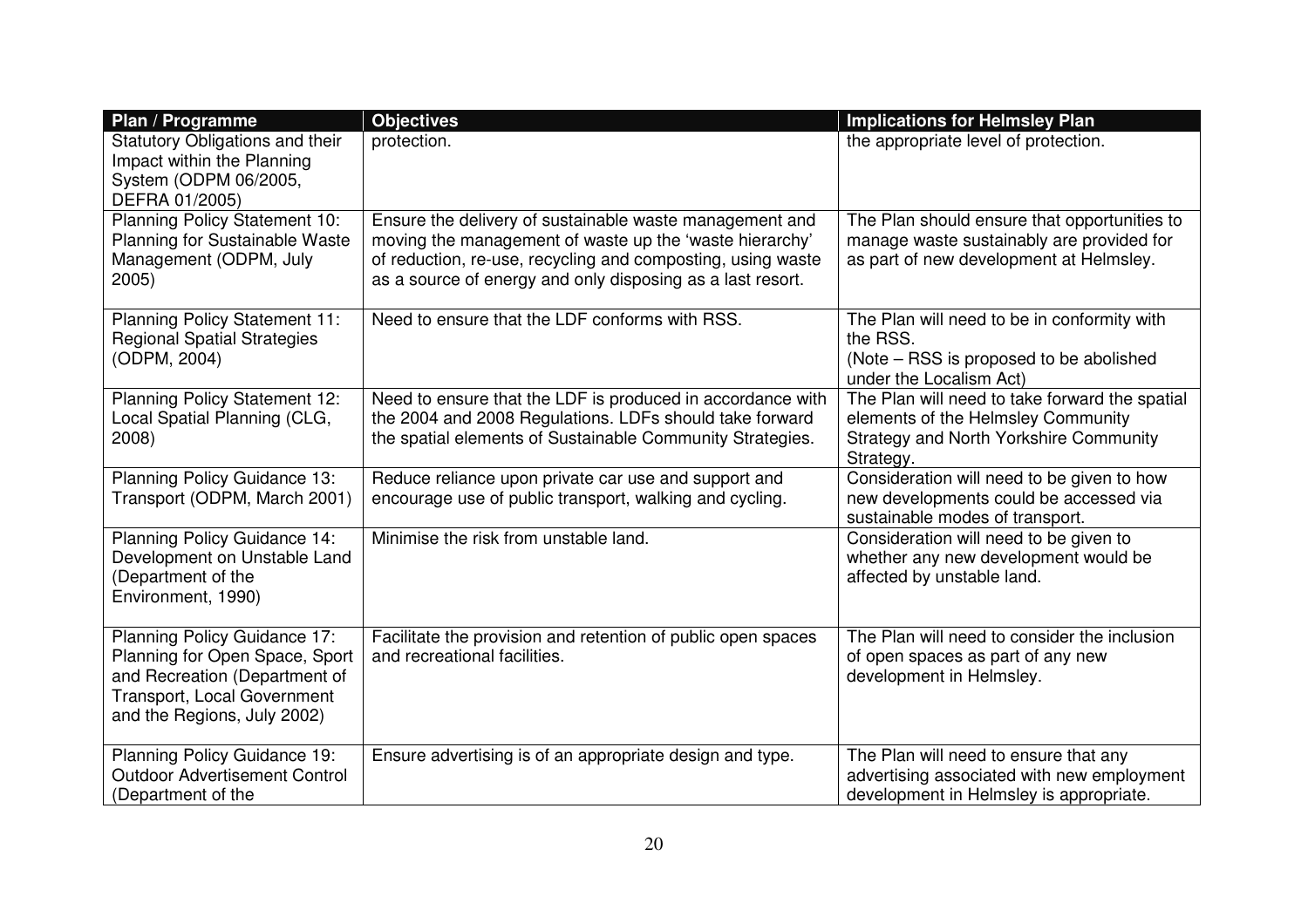| Plan / Programme                                                                                                         | <b>Objectives</b>                                                                                                                                                                                                                                                                                                                                                                                                                                                                                                                                                                                                        | <b>Implications for Helmsley Plan</b>                                                                                                                                                          |
|--------------------------------------------------------------------------------------------------------------------------|--------------------------------------------------------------------------------------------------------------------------------------------------------------------------------------------------------------------------------------------------------------------------------------------------------------------------------------------------------------------------------------------------------------------------------------------------------------------------------------------------------------------------------------------------------------------------------------------------------------------------|------------------------------------------------------------------------------------------------------------------------------------------------------------------------------------------------|
| Environment, 1992)                                                                                                       |                                                                                                                                                                                                                                                                                                                                                                                                                                                                                                                                                                                                                          |                                                                                                                                                                                                |
| Planning Policy Statement 22:<br>Renewable Energy (Office of<br>the Deputy Prime Minister,<br>2004)                      | Promote renewable energy generation.                                                                                                                                                                                                                                                                                                                                                                                                                                                                                                                                                                                     | The Plan should provide opportunities for the<br>generation of renewable energy as part of<br>new development in Helmsley.                                                                     |
| Planning Policy Statement 23:<br><b>Planning and Pollution Control</b><br>(Office of the Deputy Prime<br>Minister, 2004) | Ensure that pollution from new development is minimised<br>and controlled.                                                                                                                                                                                                                                                                                                                                                                                                                                                                                                                                               | The Plan should ensure that safeguards are<br>in place to ensure that no unacceptable<br>levels of pollution arise from the<br>development.                                                    |
| Planning Policy Guidance 24:<br><b>Planning and Noise</b><br>(Department of the<br>Environment, 1994)                    | Special consideration is required where noisy development<br>is proposed in or near to landscape and habitat designations<br>(e.g. National Parks, AONBs, Heritage Coast, Sites of<br>Special Scientific Interest).                                                                                                                                                                                                                                                                                                                                                                                                      | The Plan should ensure that safeguards are<br>in place to ensure that no unacceptable<br>levels of noise arise from new employment<br>development.                                             |
| Planning Policy Statement 25:<br>Development and Flood Risk<br>(Communities and Local<br>Government, 2006)               | New development should not be at risk from flooding and<br>should not contribute towards flooding elsewhere.                                                                                                                                                                                                                                                                                                                                                                                                                                                                                                             | The Plan should ensure that new<br>development in Helmsley will not be at risk<br>from flooding and that measures are put in<br>place to ensure that flood risk elsewhere is<br>not increased. |
| Good Practice Guide on<br><b>Planning for Tourism</b><br>(Department for Communities<br>and Local Government, 2006)      | Aim to:<br>• maximise the benefits of tourism, in particular ensuring<br>that the development is able to reach its potential to<br>contribute to tourism in the area and for local communities to<br>enjoy those benefits;<br>• identify optimal locations, for example to maximise<br>synergies with other tourist attractions and to promote<br>opportunities for access by public transport;<br>• integrate development with its surroundings both in terms<br>of design and layout and in the way that the service or<br>facility is able to function; and<br>• avoid adverse impacts, for example by disturbance to | The Plan should ensure that new<br>development in Helmsley contributes to the<br>local tourism product.                                                                                        |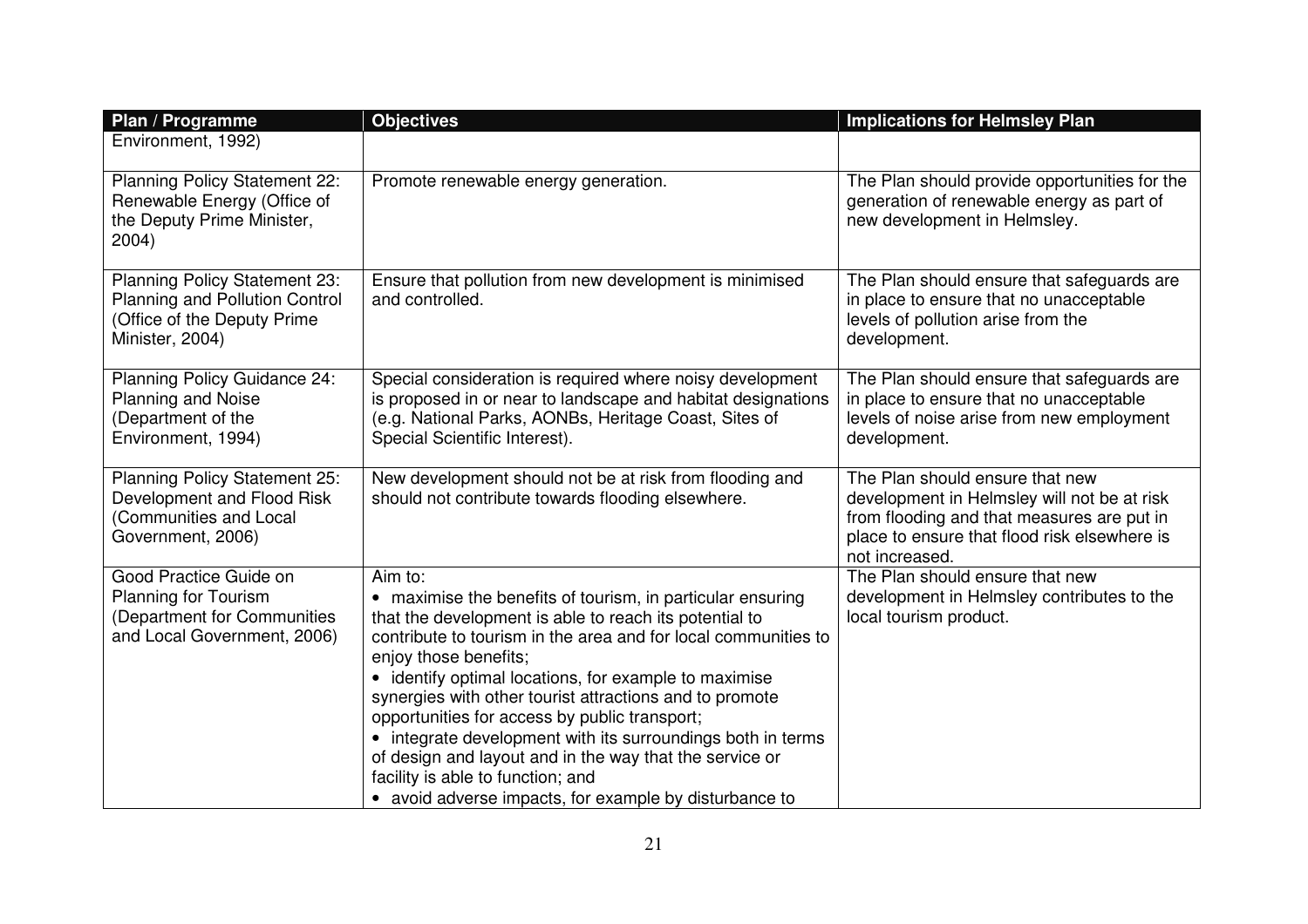| Plan / Programme                                                                                                     | <b>Objectives</b>                                                                                                                                                                                                                                                                                                                                                                                                                                                                                                                                                                                                                                                                                                                                                                                                                                                                   | <b>Implications for Helmsley Plan</b>                                                                                                                                                  |
|----------------------------------------------------------------------------------------------------------------------|-------------------------------------------------------------------------------------------------------------------------------------------------------------------------------------------------------------------------------------------------------------------------------------------------------------------------------------------------------------------------------------------------------------------------------------------------------------------------------------------------------------------------------------------------------------------------------------------------------------------------------------------------------------------------------------------------------------------------------------------------------------------------------------------------------------------------------------------------------------------------------------|----------------------------------------------------------------------------------------------------------------------------------------------------------------------------------------|
|                                                                                                                      | activities on adjacent land.                                                                                                                                                                                                                                                                                                                                                                                                                                                                                                                                                                                                                                                                                                                                                                                                                                                        |                                                                                                                                                                                        |
|                                                                                                                      |                                                                                                                                                                                                                                                                                                                                                                                                                                                                                                                                                                                                                                                                                                                                                                                                                                                                                     |                                                                                                                                                                                        |
| Design - Safer Places: The<br>Planning System and Crime<br>Prevention (Office of the Deputy<br>Prime Minister, 2004) | • Access and movement: places with well defined routes,<br>spaces and entrances that provide for convenient movement<br>without compromising security;<br>• Structure: places that are structured so that different uses<br>do not cause conflict;<br>• Surveillance: places where all publicly accessible spaces<br>are overlooked;<br>• Ownership: places that promote a sense of ownership,<br>respect, territorial responsibility and community;<br>• Physical protection: places that include necessary, well-<br>designed security features;<br>• Activity: places where the level of human activity is<br>appropriate to the location and creates a reduced risk of<br>crime and a sense of safety at all times;<br>• Management and maintenance: places that are designed<br>with management and maintenance in mind, to discourage<br>crime in the present and the future. | The Plan should ensure that new<br>development in Helmsley will be designed<br>with such considerations taken into account.                                                            |
| <b>National Planning Policy</b><br>Framework (Draft, CLG 2011)                                                       | Broad objectives to:<br>Build a strong, responsive and competitive economy, by<br>ensuring that sufficient land of the right type, and in the right<br>places, is available to allow growth and innovation; and by<br>identifying and coordinating development requirements,<br>including the provision of infrastructure;<br>Promote strong, vibrant and healthy communities, by<br>providing an increased supply of housing to meet the needs<br>of present and future generations; and by creating a good<br>quality built environment, with accessible local services that<br>reflect the community's needs and supports its health and<br>well-being;<br>Protect and enhance our natural, built and historic<br>environment, to use natural resources prudently and to                                                                                                         | The Helmsley Plan should allocate land to<br>help to meet the objectives around the<br>economy and housing, in a way which<br>protects the natural, built and historic<br>environment. |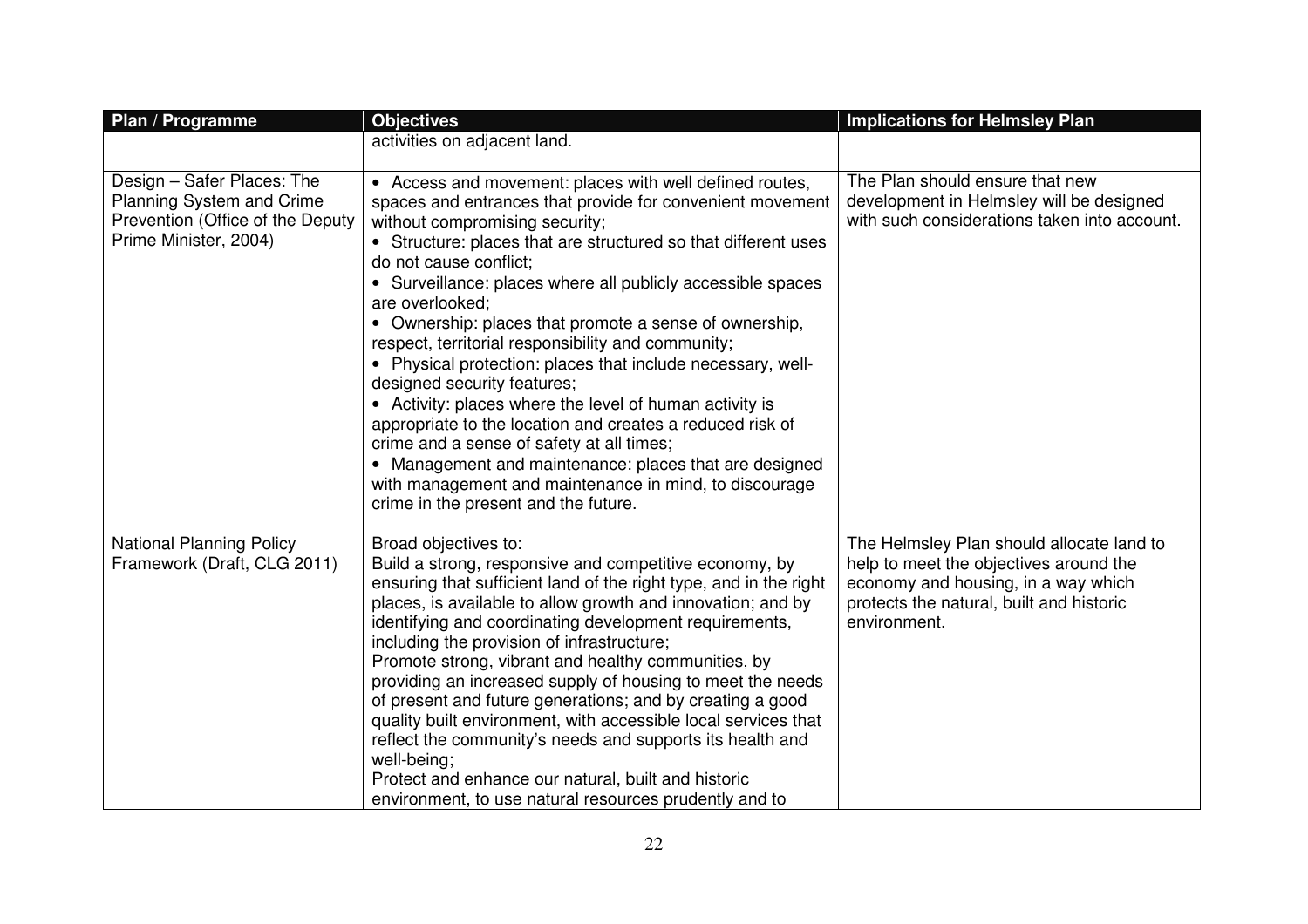| Plan / Programme                                                                                                                     | <b>Objectives</b>                                                                                                                                                                                                                                                                                                                                                                                                                                                                                                                                                                                                                                                                                                                                                                                                  | <b>Implications for Helmsley Plan</b>                                                                                                                                                                                                 |
|--------------------------------------------------------------------------------------------------------------------------------------|--------------------------------------------------------------------------------------------------------------------------------------------------------------------------------------------------------------------------------------------------------------------------------------------------------------------------------------------------------------------------------------------------------------------------------------------------------------------------------------------------------------------------------------------------------------------------------------------------------------------------------------------------------------------------------------------------------------------------------------------------------------------------------------------------------------------|---------------------------------------------------------------------------------------------------------------------------------------------------------------------------------------------------------------------------------------|
|                                                                                                                                      | mitigate and adapt to climate change, including moving to a<br>low carbon economy.                                                                                                                                                                                                                                                                                                                                                                                                                                                                                                                                                                                                                                                                                                                                 |                                                                                                                                                                                                                                       |
|                                                                                                                                      | Note – this is a draft and may change prior to final<br>publication                                                                                                                                                                                                                                                                                                                                                                                                                                                                                                                                                                                                                                                                                                                                                |                                                                                                                                                                                                                                       |
| Regional                                                                                                                             |                                                                                                                                                                                                                                                                                                                                                                                                                                                                                                                                                                                                                                                                                                                                                                                                                    |                                                                                                                                                                                                                                       |
| The Yorkshire and Humber<br>Plan - Regional Spatial<br>Strategy to 2026 (Government<br>Office for Yorkshire and the<br>Humber, 2008) | RSS seeks to achieve a more sustainable pattern & form of<br>development, investment and activity in the Yorkshire and<br>Humber region – putting a greater emphasis on matching<br>needs across the Region with opportunities and managing<br>the environment as a key resource.                                                                                                                                                                                                                                                                                                                                                                                                                                                                                                                                  | Development in Helmsley should provide for<br>needs for economic uses.                                                                                                                                                                |
| <b>Regional Economic Strategy</b><br>(Yorkshire Forward, 2006 -<br>2015                                                              | Objectives:<br>• More Businesses that last - because higher levels of<br>enterprise are so important<br>• Competitive Businesses - making indigenous businesses<br>more productive because they innovate and invest<br>• Skilled People benefiting business - with talents that<br>employers value and which offer due reward<br>• Connecting People to good jobs - because levels of<br>employment make a big difference to people and the<br>economy, and we need more people in jobs in deprived<br>areas.<br>• Transport, Infrastructure and Environment - a strong<br>economy needs good sustainable transport connections and<br>to make the best of the environment and infrastructure<br>• Stronger Cities, Towns and Rural Communities – to<br>ensure they are attractive places to live, work and invest | The Plan should ensure that development in<br>Helmsley will contribute towards meeting the<br>economic objectives for the region. These<br>objectives should form the basis for the aims<br>of allocating employment land in the DPD. |
| Yorkshire and Humber Regional<br>Housing Strategy 2005 - 2021<br>(GOYH, 2005)                                                        | Three themes:<br>• Creating better places;<br>Delivering better homes, choice and opportunity;<br>Ensuring fair access to quality housing.                                                                                                                                                                                                                                                                                                                                                                                                                                                                                                                                                                                                                                                                         | The allocation of land for housing in the Plan<br>should contribute to these themes.                                                                                                                                                  |
| <b>Yorkshire and Humber Rural</b><br>Framework (GOYH, 2006)                                                                          | • Rural business development - encourage enterprise and<br>innovation within new and established rural businesses, and                                                                                                                                                                                                                                                                                                                                                                                                                                                                                                                                                                                                                                                                                             | The Plan should ensure that new<br>development in Helmsley contributes to these                                                                                                                                                       |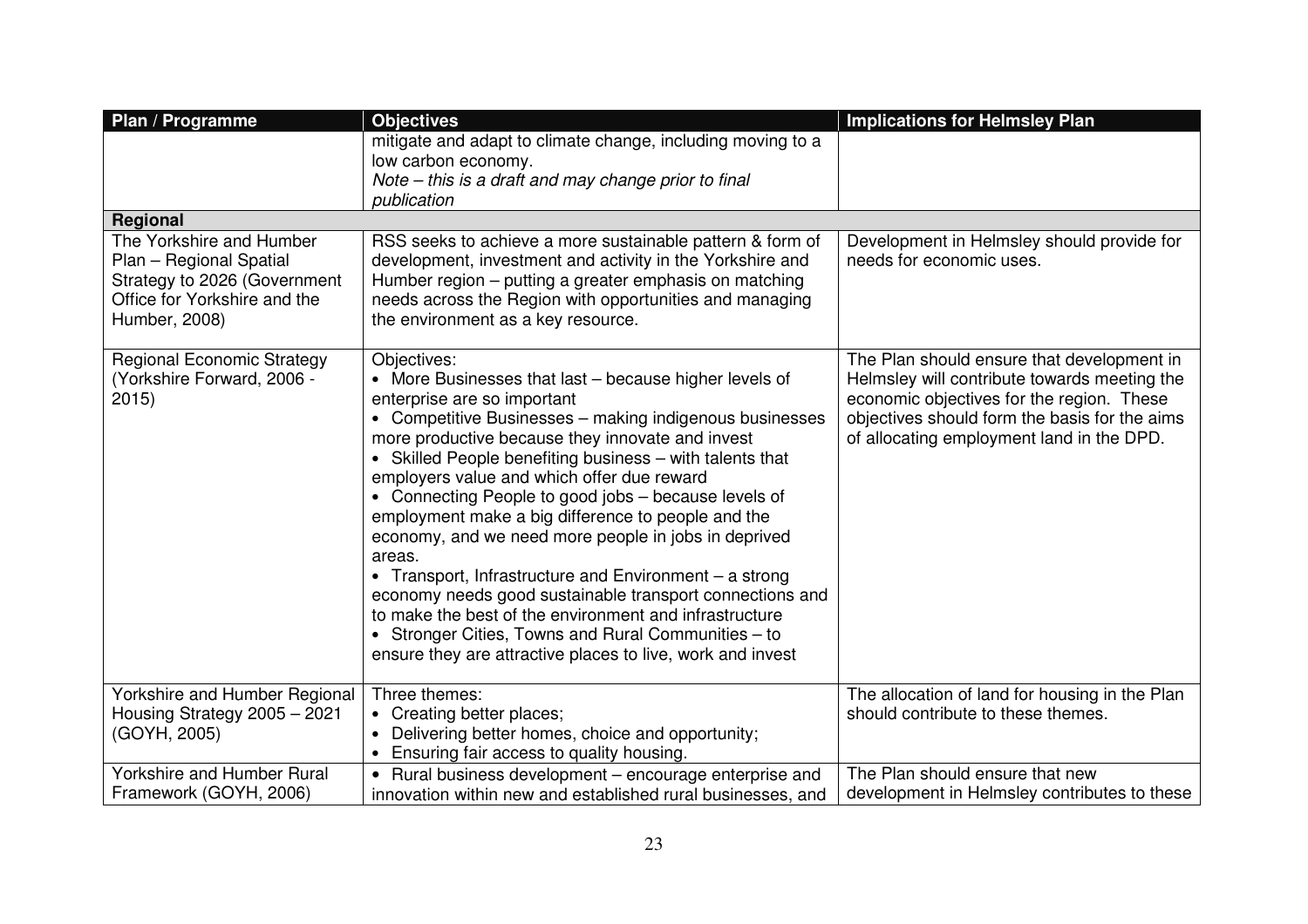| Plan / Programme                                              | <b>Objectives</b>                                                                                                                                                                                                                                                                                                                                                                                                                                                                                                                                                                                                                                                                                                                                                                                                                                                                                                                                                                                                                                                                                                                                                                                                                                                                                                                                                                                                                                                                                                                                                                                                     | <b>Implications for Helmsley Plan</b>                                                      |
|---------------------------------------------------------------|-----------------------------------------------------------------------------------------------------------------------------------------------------------------------------------------------------------------------------------------------------------------------------------------------------------------------------------------------------------------------------------------------------------------------------------------------------------------------------------------------------------------------------------------------------------------------------------------------------------------------------------------------------------------------------------------------------------------------------------------------------------------------------------------------------------------------------------------------------------------------------------------------------------------------------------------------------------------------------------------------------------------------------------------------------------------------------------------------------------------------------------------------------------------------------------------------------------------------------------------------------------------------------------------------------------------------------------------------------------------------------------------------------------------------------------------------------------------------------------------------------------------------------------------------------------------------------------------------------------------------|--------------------------------------------------------------------------------------------|
|                                                               | provide a co-ordinated support infrastructure that helps them<br>adapt to change.<br>• Employment, education and skills training – develop and<br>encourage participation in quality learning opportunities, and<br>support rural businesses in workforce development.<br>• Market towns – support market towns as hubs for the<br>rural economy and as service centres, providing locally<br>based employment opportunities.<br>• Sustainable tourism - develop, manage and promote<br>rural Yorkshire and The Humber as a high-quality<br>'sustainable tourism' destination.<br>• Access to services – ensure that rural communities are<br>characterised by high levels of inclusion and equitable<br>access to quality services that recognise demographic<br>trends.<br>• Rural transport – understand and addresses transport<br>needs in rural areas through private, public and voluntary<br>sector provision, to promote rural regeneration and tackle<br>social exclusion.<br>• Rural housing – understand and address housing needs<br>in rural areas, recognising and tackling issues of fuel<br>poverty.<br>• Rural communities – promote social cohesion, and<br>encourage and support the engagement of rural<br>communities and the active roles that they can play.<br>• The natural environment – conserve and enhance the<br>region's rural biodiversity, its distinctiveness, and the quality<br>of its natural and built environment<br>• Promote a 'functional landscape' - where development<br>draws on and sustains the natural, cultural and built heritage<br>of the region's rural areas. | aims, particularly in relation to market towns.                                            |
| Let's Take it from the Tip -<br>Yorkshire and Humber Regional | • Reduce waste production and increase re-use, recycling<br>and composting                                                                                                                                                                                                                                                                                                                                                                                                                                                                                                                                                                                                                                                                                                                                                                                                                                                                                                                                                                                                                                                                                                                                                                                                                                                                                                                                                                                                                                                                                                                                            | The Plan should ensure that measures are in<br>place to enable recycling of waste produced |
|                                                               |                                                                                                                                                                                                                                                                                                                                                                                                                                                                                                                                                                                                                                                                                                                                                                                                                                                                                                                                                                                                                                                                                                                                                                                                                                                                                                                                                                                                                                                                                                                                                                                                                       |                                                                                            |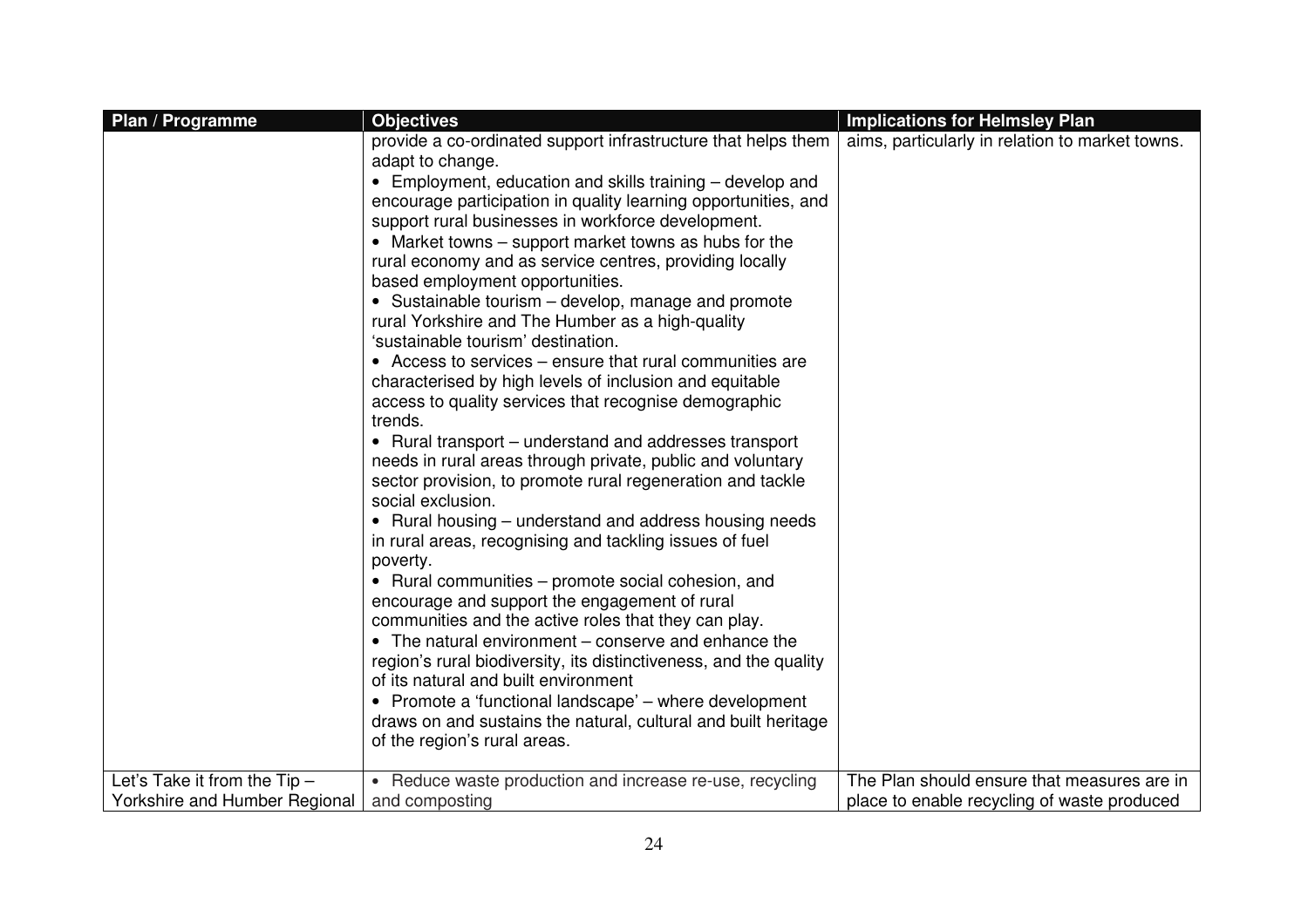| Plan / Programme                                                                                                                                         | <b>Objectives</b>                                                                                                                                                                                                                                                                                                                                                                                                                                                                                             | <b>Implications for Helmsley Plan</b>                                                                                       |
|----------------------------------------------------------------------------------------------------------------------------------------------------------|---------------------------------------------------------------------------------------------------------------------------------------------------------------------------------------------------------------------------------------------------------------------------------------------------------------------------------------------------------------------------------------------------------------------------------------------------------------------------------------------------------------|-----------------------------------------------------------------------------------------------------------------------------|
| <b>Waste Strategy (Regional</b><br>Assembly, 2003)                                                                                                       | • Manage residual waste in the most sustainable way<br>Provide technical support and advice                                                                                                                                                                                                                                                                                                                                                                                                                   | in new development in Helmsley.                                                                                             |
| <b>Regional Environment</b><br>Enhancement Strategy 2008 -                                                                                               | Aims to develop activities that address climate change and<br>increase the opportunity and capacity for all organisations                                                                                                                                                                                                                                                                                                                                                                                     | The Plan should ensure that measures are in<br>place to ensure that opportunities are taken                                 |
| 2013 (Yorkshire Regional<br>Environment Forum, 2008)                                                                                                     | and individuals to participate in enhancing the environment<br>in socially and economically fulfilling ways.                                                                                                                                                                                                                                                                                                                                                                                                  | to enhance the environment as part of new<br>development in Helmsley.                                                       |
| <b>Regional Biodiversity Strategy</b><br>(Yorkshire and Humber<br>Biodiversity Forum, 2009)                                                              | Themes:<br>• Protecting the best sites for wildlife in the region<br>• Focusing conservation action on the region's priority<br>habitats and species<br>Improving functional habitat networks and enhancing the<br>$\bullet$<br>wider environment<br>Developing a robust evidence base for the region<br>Engaging people with the region's biodiversity<br>• Helping the region's biodiversity adapt to climate change                                                                                        | The Plan should ensure that conditions for<br>biodiversity are protected and enhanced.                                      |
| <b>Historic Environment Strategy</b><br>for Yorkshire and the Humber<br>2009 - 2013 (Yorkshire and<br>Humber Historic Environment<br>Forum, 2009)        | Vision:<br>To make the conservation and sustainable management of<br>our historic environment the passionate concern of everyone<br>in the Yorkshire and the Humber Region, by raising<br>awareness of its value to peoples' lives and to the health of<br>the economy.                                                                                                                                                                                                                                       | The Plan should ensure that allocations do<br>not harm Helmsley's heritage.                                                 |
| Your Climate, Our Future -<br>Climate Change Action Plan for<br>Yorkshire and the Humber<br>(Government Office for<br>Yorkshire and the Humber,<br>2009) | Vision:<br>• Climate change mitigation and adaptation underpin future<br>regional strategy and with leadership displayed at regional<br>and local levels.<br>• The economy is more diverse, with the development of<br>innovative, resource efficient, low carbon products and<br>services in all sectors.<br>• Businesses use carbon trading effectively to stimulate<br>investment in emissions reduction and new low carbon<br>business opportunities.<br>• Waste is reduced by making products with fewer | The Plan should ensure that energy use in<br>new development is minimised and<br>opportunities for recycling are available. |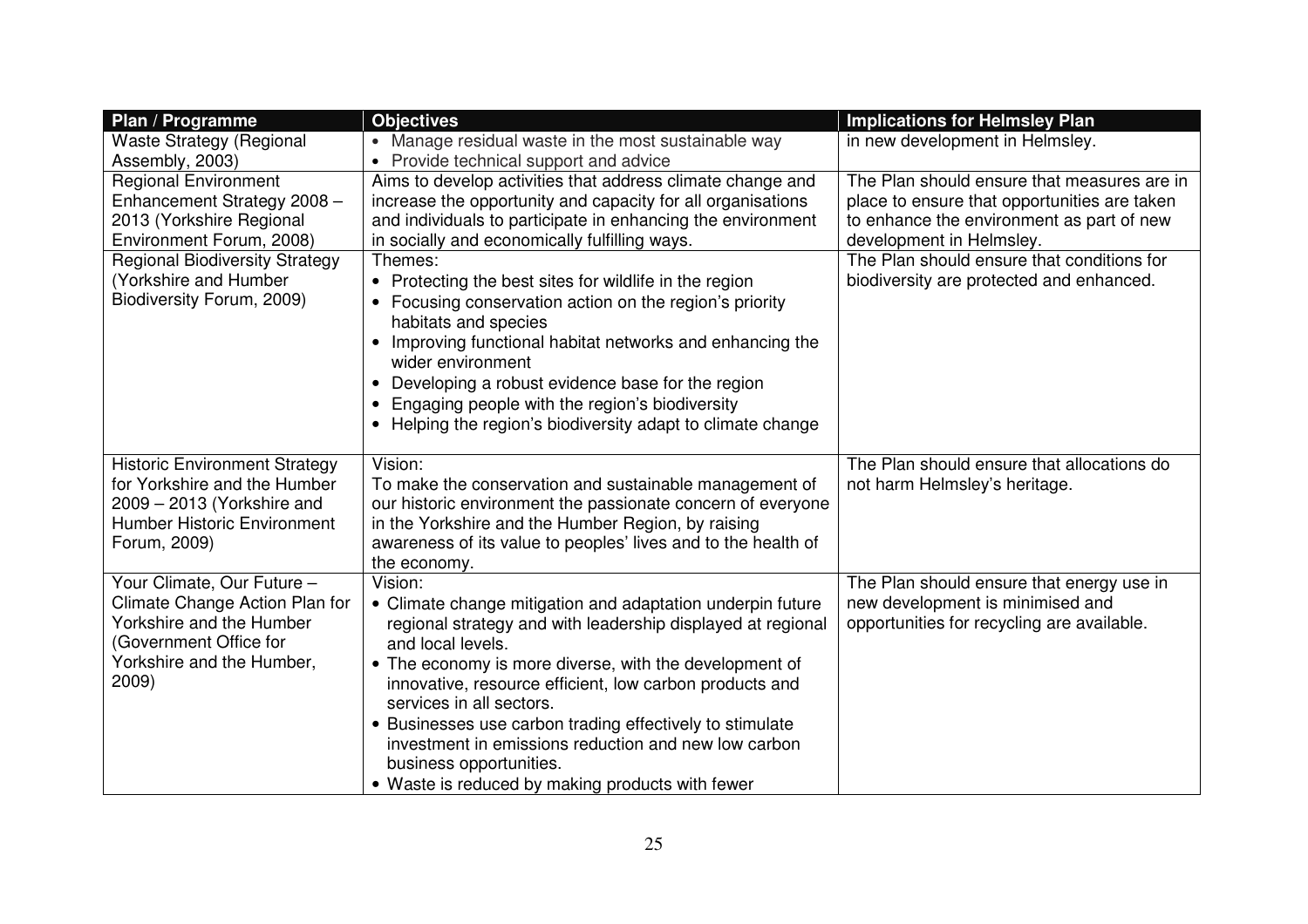| Plan / Programme             | <b>Objectives</b>                                                                                                                                                                                                                              | <b>Implications for Helmsley Plan</b>        |
|------------------------------|------------------------------------------------------------------------------------------------------------------------------------------------------------------------------------------------------------------------------------------------|----------------------------------------------|
|                              | resources, breaking the link between economic growth<br>and waste growth.                                                                                                                                                                      |                                              |
|                              | • Renewable energy forms an increasingly substantial<br>proportion of our energy mix and the region is effective at<br>reducing emissions from this sector.                                                                                    |                                              |
|                              | • Resource efficient living is becoming part of everyday<br>lives. We have reduced consumption and waste and many<br>more people are buying local.                                                                                             |                                              |
|                              | • Car use is reducing year on year. Cycling and walking or<br>public transport are much more popular ways to travel.                                                                                                                           |                                              |
|                              | • All new development is zero carbon. Most of the region's<br>homes and all public buildings have been retrofitted to<br>improve resource efficiency.                                                                                          |                                              |
|                              | • There is less waste. More than half is recycled or<br>composted. More than 75% of our municipal waste has a<br>value recovered from it.                                                                                                      |                                              |
|                              | • Agriculture and forestry are achieving higher production in<br>a longer growing season supplying more local markets,<br>and are effectively maintaining soil quality and managing<br>more extreme weather with new disease and pest threats. |                                              |
|                              | • We are better prepared for the management of extreme<br>weather events, including floods and droughts                                                                                                                                        |                                              |
|                              | • We are able to help the natural environment, its habitats<br>and biodiversity stay healthy and have been able to adapt<br>to the changes through an extensive network of green                                                               |                                              |
|                              | corridors and infrastructure.<br>• Cities and towns are creating networks of green<br>infrastructure, designed to minimise effects of heat waves<br>in urban areas, to enhance biodiversity and help manage                                    |                                              |
|                              | flood risk.                                                                                                                                                                                                                                    |                                              |
| The Value of Trees in Our    | <b>Strategic Aims:</b>                                                                                                                                                                                                                         | The Plan should ensure that opportunities to |
| Changing Region - Yorkshire  | • To ensure that transformation and expansion of the                                                                                                                                                                                           | contribute to these objectives are taken     |
| and Humber Forestry Strategy | region's tree and woodland resource takes account of and                                                                                                                                                                                       | where appropriate.                           |
| (Forestry Commission, 2005)  | respects the historic, natural and cultural identity of the                                                                                                                                                                                    |                                              |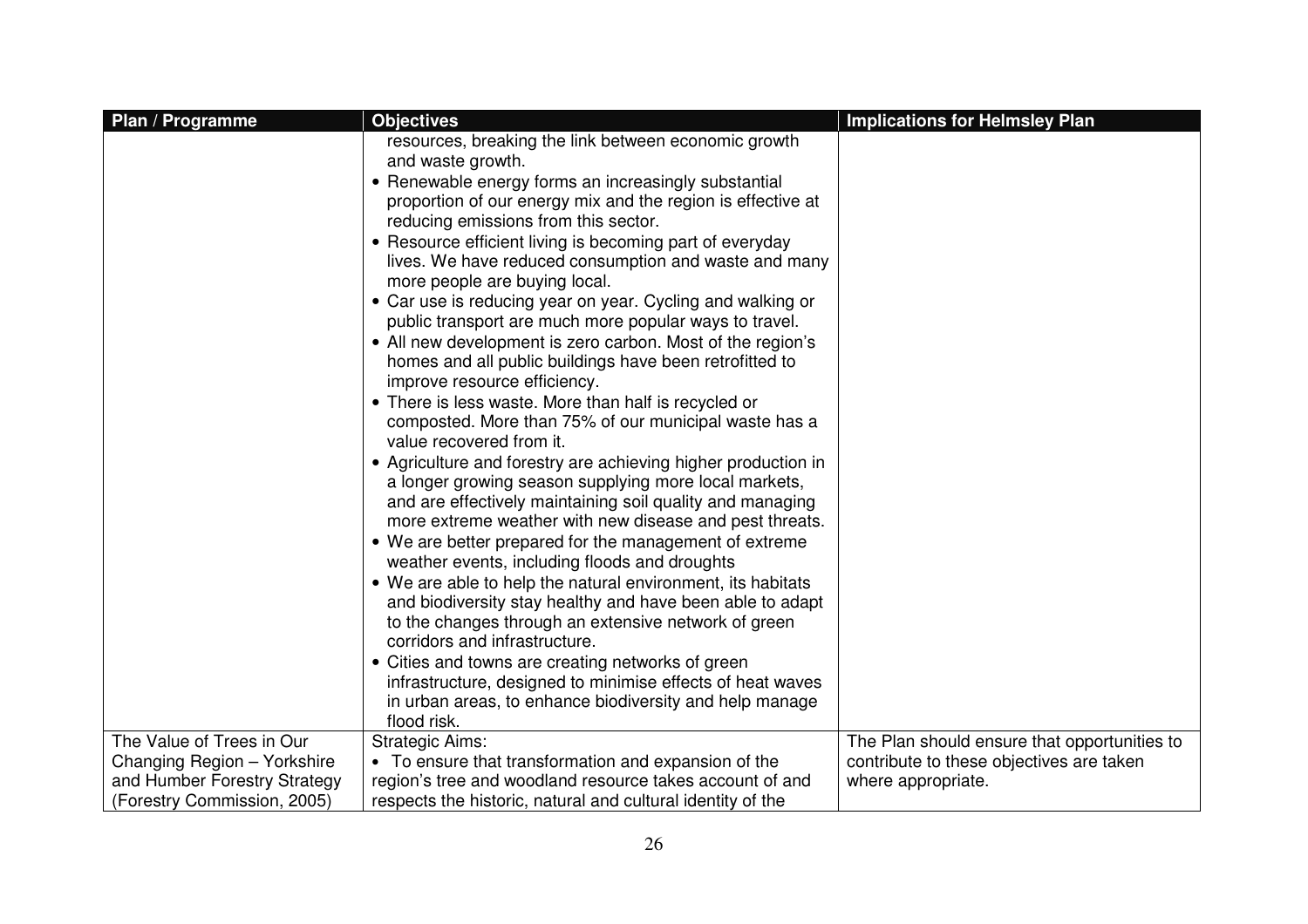| Plan / Programme                                                                                                                | <b>Objectives</b>                                                                                                                                                                                                                                                                                                                                                                                                                                                                                                                                                                                                                                                                                                                                                                                                                                                                                                                                                                                                                                                                                   | <b>Implications for Helmsley Plan</b>                                                                                       |
|---------------------------------------------------------------------------------------------------------------------------------|-----------------------------------------------------------------------------------------------------------------------------------------------------------------------------------------------------------------------------------------------------------------------------------------------------------------------------------------------------------------------------------------------------------------------------------------------------------------------------------------------------------------------------------------------------------------------------------------------------------------------------------------------------------------------------------------------------------------------------------------------------------------------------------------------------------------------------------------------------------------------------------------------------------------------------------------------------------------------------------------------------------------------------------------------------------------------------------------------------|-----------------------------------------------------------------------------------------------------------------------------|
|                                                                                                                                 | region while contributing positively to its economic,<br>environmental and social development and regeneration;<br>• To ensure the benefits provided by the region's trees and<br>woodlands are understood, recognised and valued;<br>• A sustainably managed regional tree and woodland<br>resource supporting the retention and development of a<br>viable and vibrant forestry sector, and contributing to the<br>overall sustainable development of the region;<br>• To utilise the many environmental strengths of trees and<br>woodlands to underpin the economic and social renaissance<br>of the region;<br>• To achieve maximum biodiversity gain for the region<br>through appropriate tree and woodland planting and<br>management that takes account of the needs of all species<br>and habitats;<br>• To help the region address issues of ill-health by<br>maximising the contribution of trees and woodlands,<br>particularly in areas of greatest health inequalities;<br>• To help the region combat climate change through<br>maximising the contribution of trees and woodlands. |                                                                                                                             |
| <b>Sub-Regional</b>                                                                                                             |                                                                                                                                                                                                                                                                                                                                                                                                                                                                                                                                                                                                                                                                                                                                                                                                                                                                                                                                                                                                                                                                                                     |                                                                                                                             |
| <b>Sustainable Community</b><br><b>Strategy for North Yorkshire</b><br>2008-18 (North Yorkshire<br>Strategic Partnership, 2008) | Vision:<br>North Yorkshire – a place of equal opportunity where all can<br>develop their full potential, participate in a flourishing<br>economy, live and thrive in secure communities, see their<br>high quality environment and cultural assets maintained and<br>enhanced, and receive effective support when they need it.                                                                                                                                                                                                                                                                                                                                                                                                                                                                                                                                                                                                                                                                                                                                                                     | The Plan should ensure that allocations<br>contribute to creating a high quality<br>environment and support the economy.    |
| North Yorkshire Waste Local<br>Plan (2006)                                                                                      | • The County Council aims to encourage a more<br>sustainable approach to waste management which<br>acknowledges the waste hierarchy but also recognises<br>that local circumstances and selection of Best Practicable<br>Environmental Option (BPEO) may have overriding<br>influence on waste management practices.                                                                                                                                                                                                                                                                                                                                                                                                                                                                                                                                                                                                                                                                                                                                                                                | The Plan should ensure that opportunities<br>are provided for recycling waste produced<br>from new development in Helmsley. |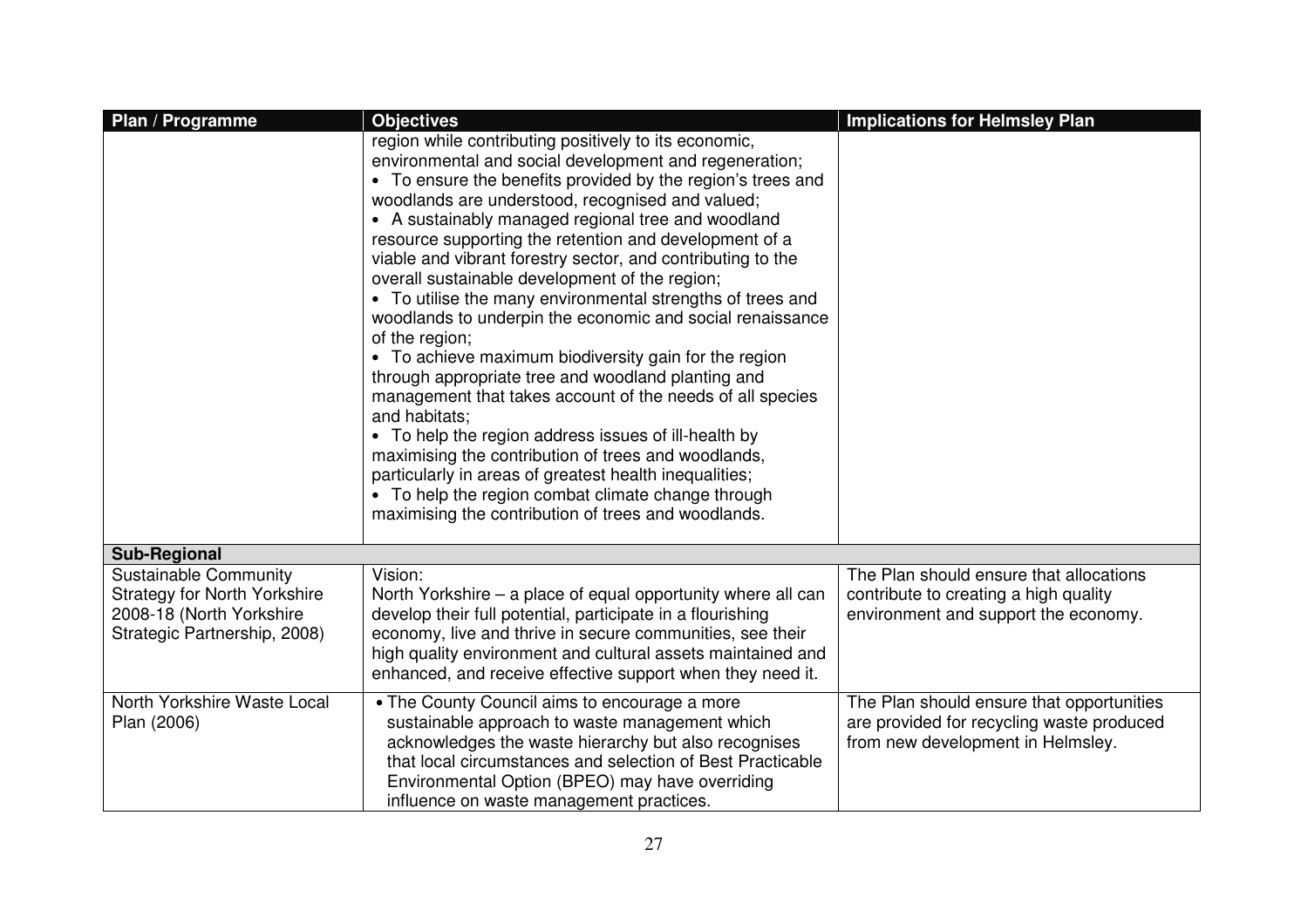| Plan / Programme                                                                                                                                 | <b>Objectives</b>                                                                                                                                                                                                                                                                                                                                                                                                                                                                                                                                                                                                                                                                                                                                                                                                                                                                                  | <b>Implications for Helmsley Plan</b>                                                                                                      |
|--------------------------------------------------------------------------------------------------------------------------------------------------|----------------------------------------------------------------------------------------------------------------------------------------------------------------------------------------------------------------------------------------------------------------------------------------------------------------------------------------------------------------------------------------------------------------------------------------------------------------------------------------------------------------------------------------------------------------------------------------------------------------------------------------------------------------------------------------------------------------------------------------------------------------------------------------------------------------------------------------------------------------------------------------------------|--------------------------------------------------------------------------------------------------------------------------------------------|
|                                                                                                                                                  | • To seek a balance between providing essential facilities to<br>treat and dispose of waste with the need to protect, and<br>where possible, enhance the environment and the quality<br>of life in North Yorkshire, in accordance with the principles<br>of sustainable development.<br>• To protect the environment and local amenity from<br>potential harm from waste related development<br>• To seek a reduction in the amount of waste that requires<br>treatment and disposal<br>• To secure an adequate and integrated network of facilities<br>for dealing with waste generated within, or in proximity, to<br>North Yorkshire<br>• To encourage a move away from traditional waste<br>disposal to alternative methods of re-use and recovery<br>• To encourage the use of environmentally acceptable<br>standards of operational practices in respect of waste<br>treatment and disposal |                                                                                                                                            |
| North Yorkshire Minerals Local<br>Plan (1997)                                                                                                    | To achieve a balance between satisfying the need for<br>minerals and the need to protect the environment, which<br>maximises the sustainability of both.                                                                                                                                                                                                                                                                                                                                                                                                                                                                                                                                                                                                                                                                                                                                           | The Plan should seek to ensure that<br>sustainable use is made of minerals in<br>construction of new development in<br>Helmsley.           |
| North Yorkshire Local Transport<br>Plan 2011 - 2016 (North<br>Yorkshire County Council,<br>2011)                                                 | Aims to deliver equality and opportunity, protect and<br>enhance the environment, improve health and safety,<br>increase economic prosperity, build sustainable<br>communities and reduce the demand for travelling.                                                                                                                                                                                                                                                                                                                                                                                                                                                                                                                                                                                                                                                                               | The Plan should seek to ensure that new<br>development in Helmsley can be accessed<br>by modes of travel other than the car.               |
| People, paths and places - The<br>Rights of Way Improvement<br>Plan for North Yorkshire 2007 -<br>2011 (North Yorkshire County<br>Council, 2008) | • To improve the accessibility of goods, services and<br>recreational opportunities.<br>• To improve and promote the use of the network for<br>people with a range of expectations, interests and levels of<br>ability<br>• To maintain rights of way in a manner that reflects current<br>and future demand<br>• To maintain and maximise the significant benefit the                                                                                                                                                                                                                                                                                                                                                                                                                                                                                                                             | The Plan should ensure that new<br>development in Helmsley does not<br>compromise these aims and contributes to<br>them where appropriate. |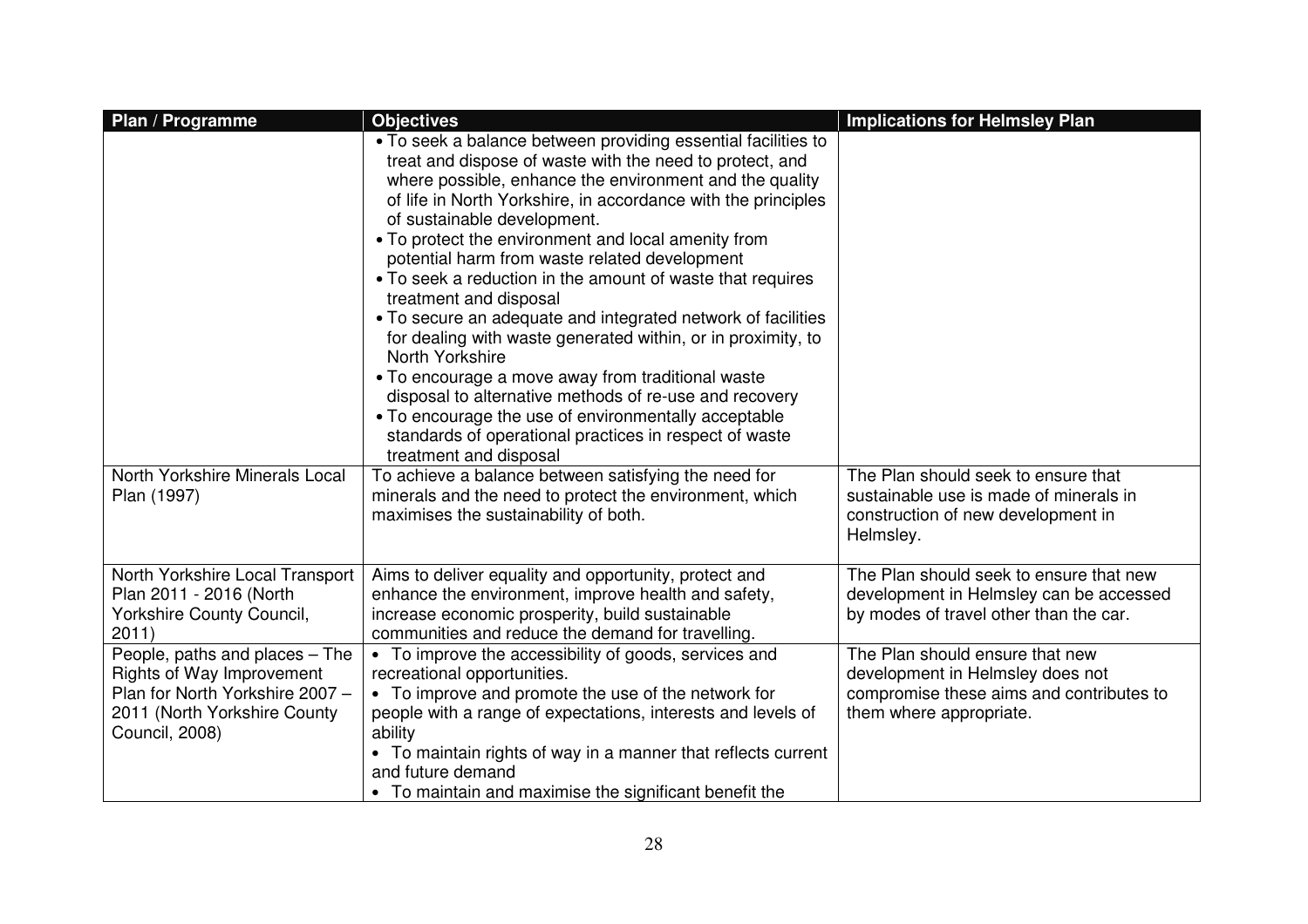| Plan / Programme                                                                                                                                                                                              | <b>Objectives</b>                                                                                                                                                                                                                                                                                                                                                                                                                                                                                                                                                                                                                                                                                                                                                                                                                          | <b>Implications for Helmsley Plan</b>                                                                                       |
|---------------------------------------------------------------------------------------------------------------------------------------------------------------------------------------------------------------|--------------------------------------------------------------------------------------------------------------------------------------------------------------------------------------------------------------------------------------------------------------------------------------------------------------------------------------------------------------------------------------------------------------------------------------------------------------------------------------------------------------------------------------------------------------------------------------------------------------------------------------------------------------------------------------------------------------------------------------------------------------------------------------------------------------------------------------------|-----------------------------------------------------------------------------------------------------------------------------|
|                                                                                                                                                                                                               | rights of way network provides to the local and regional<br>economy.<br>• To develop rights of way to meet current and future<br>demand<br>• To sustainably manage and promote the rights of way<br>network and maximise its contribution to a sustainable<br>environment<br>• To encourage the use of rights of way to promote health<br>and wellbeing as part of an active lifestyle<br>• To improve the safety of non-motorised users both on<br>highways shared with motor vehicles and on the rights of<br>way network<br>• To promote partnership at all levels in delivering this plan                                                                                                                                                                                                                                              |                                                                                                                             |
| Let's Talk Less Rubbish - A<br>Municipal Waste Management<br>Strategy for the City of York and<br>North Yorkshire 2006 - 2026<br>(York and North Yorkshire<br>Waste Management<br>Partnership Strategy, 2006) | To reduce the amount of waste produced in York and North<br>Yorkshire so as to make us one of the best performing areas<br>in the country by 2013 – (currently York and North Yorkshire<br>residents produce more waste per person than in most other<br>areas). By 2008, we aim to produce less per person than the<br>average for England and Wales<br>To promote the value of waste as a natural and viable<br>resource, by:<br>• Re-using, recycling and composting the maximum<br>practicable amount of household waste<br>• Maximising opportunities for re-use of unwanted items<br>and waste by working closely with community and other<br>groups<br>• Maximising the recovery of materials and/or energy from<br>waste that is not reused, recycled or composted so as to<br>further reduce the amount of waste sent to landfill | The Plan should ensure that opportunities<br>are provided for recycling waste produced<br>from new development in Helmsley. |
| <b>Derwent Catchment Flood</b><br>Management Plan<br>(Environment Agency, 2010)                                                                                                                               | Catchment Flood Management Plans aim to:<br>• Reduce the risk of flooding and harm to people, the<br>natural, historic and built environment caused by floods;                                                                                                                                                                                                                                                                                                                                                                                                                                                                                                                                                                                                                                                                             | The Plan should seek to contribute towards<br>the aims of the Yorkshire Derwent Catchment<br>Flood Management Plan.         |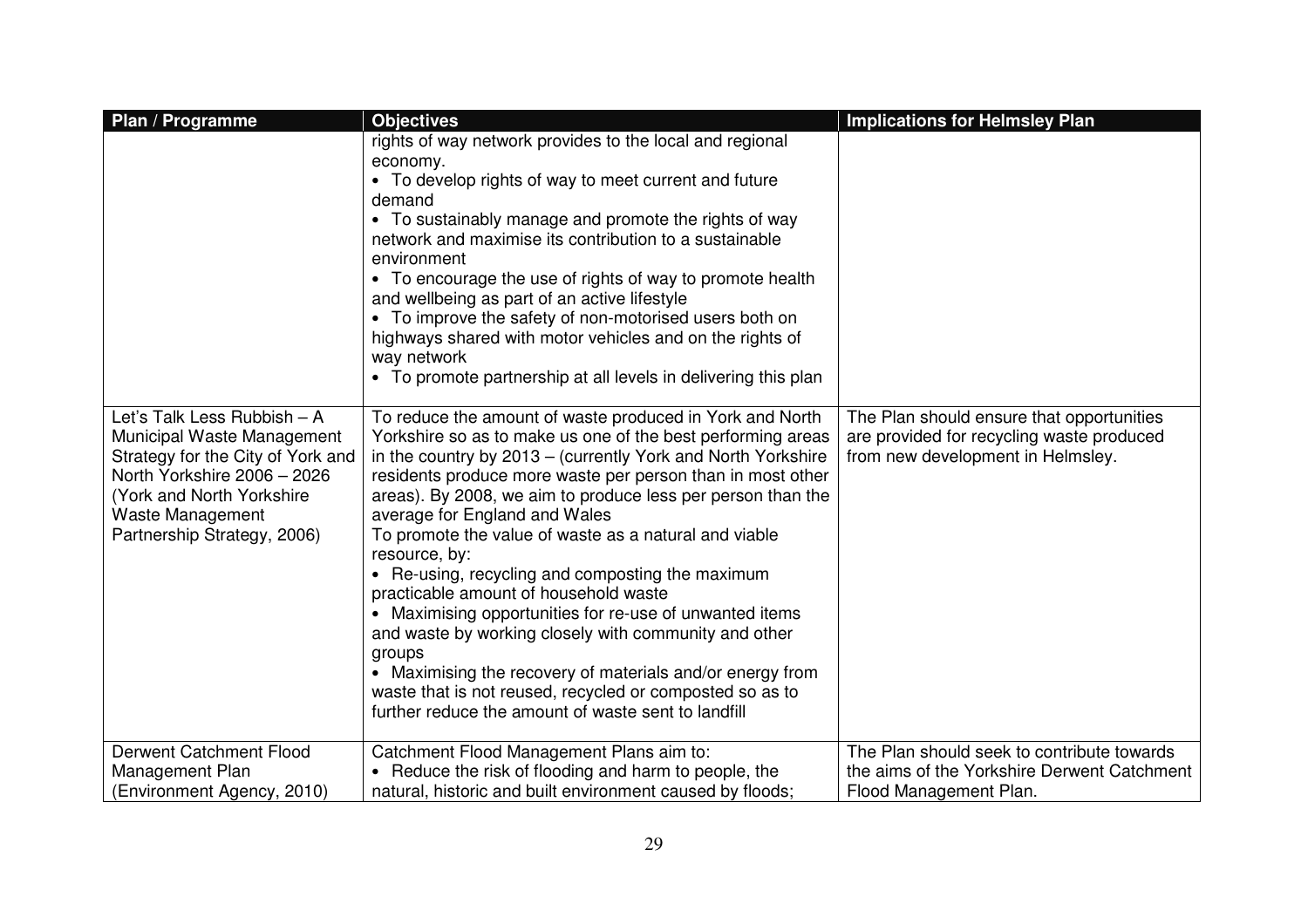| Plan / Programme                                                           | <b>Objectives</b>                                                                                                                                                                                                                                                                                                                                                                                                                                                                                                                                                                                                                                                                                                                                                                                                                                                                                                                                                                              | <b>Implications for Helmsley Plan</b>                                                            |
|----------------------------------------------------------------------------|------------------------------------------------------------------------------------------------------------------------------------------------------------------------------------------------------------------------------------------------------------------------------------------------------------------------------------------------------------------------------------------------------------------------------------------------------------------------------------------------------------------------------------------------------------------------------------------------------------------------------------------------------------------------------------------------------------------------------------------------------------------------------------------------------------------------------------------------------------------------------------------------------------------------------------------------------------------------------------------------|--------------------------------------------------------------------------------------------------|
|                                                                            | • Maximimse opportunities to work with natural processes<br>and to deliver multiple benefits from flood risk management,<br>and make an effective contribution to sustainable<br>development;<br>Support the implementation of EU directives, the delivery<br>of Government and other stakeholder policies and targets,<br>and the Agency's Environmental Vision; and<br>• Promote sustainable flood risk management.                                                                                                                                                                                                                                                                                                                                                                                                                                                                                                                                                                          |                                                                                                  |
| <b>Humber River Basin</b><br>Management Plan<br>(Environment Agency, 2009) | To take forward the aims of the Water Framework Directive<br>which are to:<br>• prevent deterioration in the status of aquatic ecosystems,<br>protect them and improve the ecological condition of waters;<br>• aim to achieve at least good status for all water bodies by<br>2015. Where this is not possible and subject to the criteria<br>set out in the Directive, aim to achieve good status by<br>2021 or 2027;<br>• meet the requirements of Water Framework Directive<br><b>Protected Areas:</b><br>• promote sustainable use of water as a natural resource;<br>• conserve habitats and species that depend directly on<br>water;<br>• progressively reduce or phase out the release of individual<br>pollutants or groups of pollutants that present a significant<br>threat to the aquatic environment;<br>• progressively reduce the pollution of groundwater and<br>prevent or limit the entry of pollutants;<br>• contribute to mitigating the effects of floods and droughts. | The Plan needs to ensure that allocations in<br>Helmsley will not harm the water<br>environment. |
| York and North Yorkshire                                                   | • To have a strong, sustainable and culturally vibrant York                                                                                                                                                                                                                                                                                                                                                                                                                                                                                                                                                                                                                                                                                                                                                                                                                                                                                                                                    | The Plan needs to ensure that allocations                                                        |
| Culture Strategy 2009 - 2014                                               | and North Yorkshire making the most of its special qualities                                                                                                                                                                                                                                                                                                                                                                                                                                                                                                                                                                                                                                                                                                                                                                                                                                                                                                                                   | contribute to the distinctiveness of Helmsley.                                                   |
| (York and North Yorkshire)                                                 | and distinctiveness, and maximising its economic and                                                                                                                                                                                                                                                                                                                                                                                                                                                                                                                                                                                                                                                                                                                                                                                                                                                                                                                                           |                                                                                                  |
| Cultural Partnership, 2009)                                                | cultural value;                                                                                                                                                                                                                                                                                                                                                                                                                                                                                                                                                                                                                                                                                                                                                                                                                                                                                                                                                                                |                                                                                                  |
|                                                                            | • To transform the image and perception of York and North                                                                                                                                                                                                                                                                                                                                                                                                                                                                                                                                                                                                                                                                                                                                                                                                                                                                                                                                      |                                                                                                  |
|                                                                            | Yorkshire by maximising the opportunities of its outdoor                                                                                                                                                                                                                                                                                                                                                                                                                                                                                                                                                                                                                                                                                                                                                                                                                                                                                                                                       |                                                                                                  |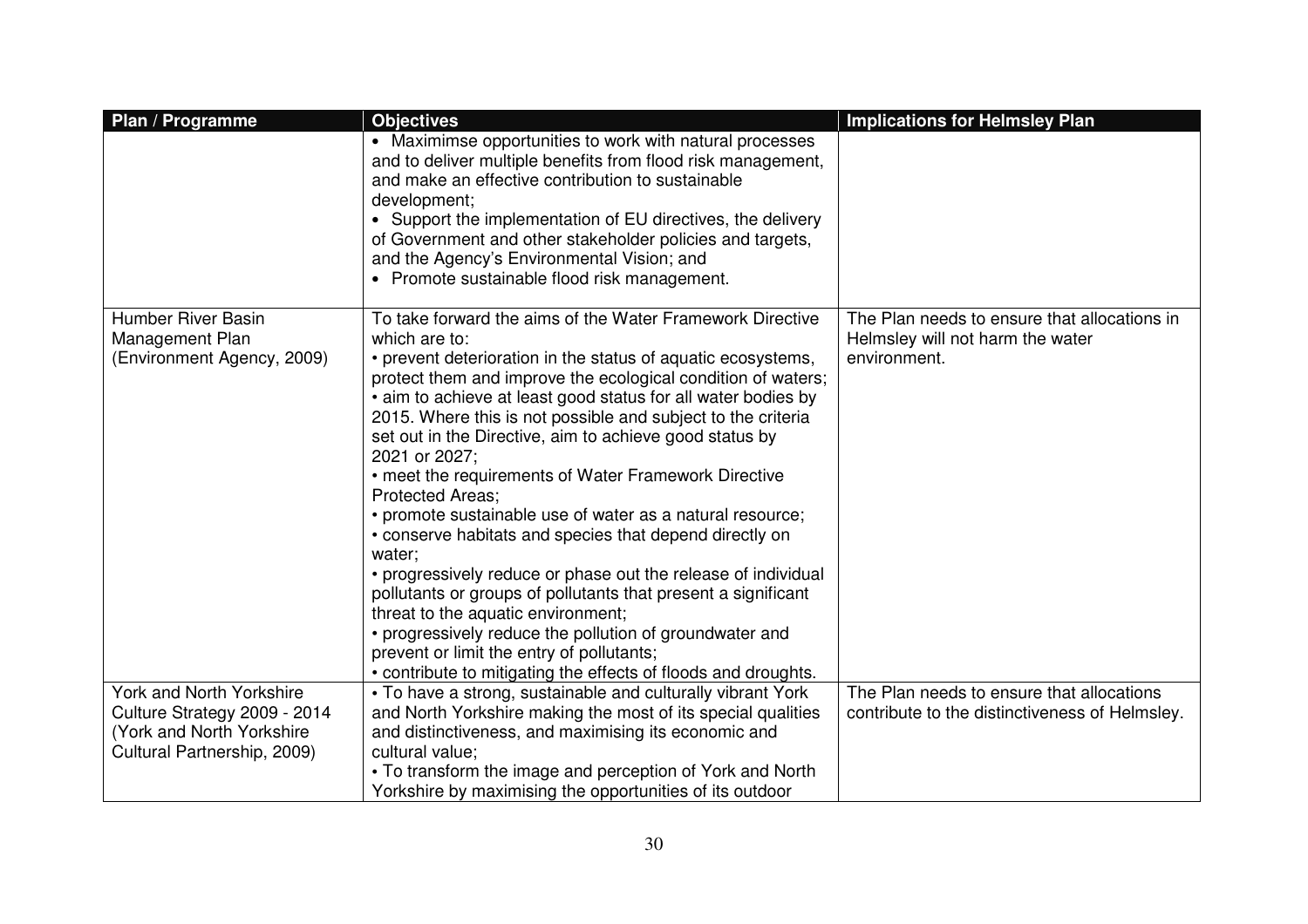| Plan / Programme                                                                                                                                      | <b>Objectives</b>                                                                                                                                                                                                                                                                                                                                                                                                                                                                                                                                                                                                                                                                                                                                                                                                                                                                                                                                                                                                                                                                                                                                                  | <b>Implications for Helmsley Plan</b>                                                            |
|-------------------------------------------------------------------------------------------------------------------------------------------------------|--------------------------------------------------------------------------------------------------------------------------------------------------------------------------------------------------------------------------------------------------------------------------------------------------------------------------------------------------------------------------------------------------------------------------------------------------------------------------------------------------------------------------------------------------------------------------------------------------------------------------------------------------------------------------------------------------------------------------------------------------------------------------------------------------------------------------------------------------------------------------------------------------------------------------------------------------------------------------------------------------------------------------------------------------------------------------------------------------------------------------------------------------------------------|--------------------------------------------------------------------------------------------------|
|                                                                                                                                                       | adventure offer and ensuring it is a key driver for increased<br>participation and growing the visitor economy;<br>• To have a vibrant and strong cultural and creative<br>industries sector contributing to the growth of the economy<br>of the sub-region building on our existing infrastructure and<br>networks; and<br>• To ensure that all sections of the community of York and<br>North Yorkshire have access to high quality cultural and<br>sporting activities, helping to raise participation levels,<br>volunteering and healthy lifestyles.                                                                                                                                                                                                                                                                                                                                                                                                                                                                                                                                                                                                          |                                                                                                  |
| Low Carbon and Renewable<br><b>Energy Capacity in Yorkshire</b><br>and Humber (LGYH, 2011)<br>(York and North Yorkshire Sub-<br>Regional Action Plan) | • Local policies and targets should support renewable<br>energy, including policies for new development and<br>strategic sites.<br>• Educate communities, authorities and members about<br>appropriate technologies for the sub-region;<br>• Develop skills in local communities and support<br>mechanisms to help communities to deliver renewable<br>energy schemes;<br>• Investigate and integrate local manufacture and<br>management of renewable energy technologies within<br>local economic strategies;<br>• Identify delivery vehicles, and the role and capacity of<br>local authorities to assist in delivery;<br>• Share local knowledge and skills through a coordinated<br>forum;<br>• Stimulate the development of regional biomass supply<br>markets;<br>• Identify a lead coordinator for activity in the sub-region,<br>who can act as a promotional lead and also co-ordinate<br>funding to local priorities;<br>• Develop greater understanding of the relationship<br>between renewable energy development and the sub-<br>region's landscape character and natural environment;<br>• Identify opportunities on brownfield land for renewable | The Plan should support the use of<br>renewable energy in housing and<br>employment allocations. |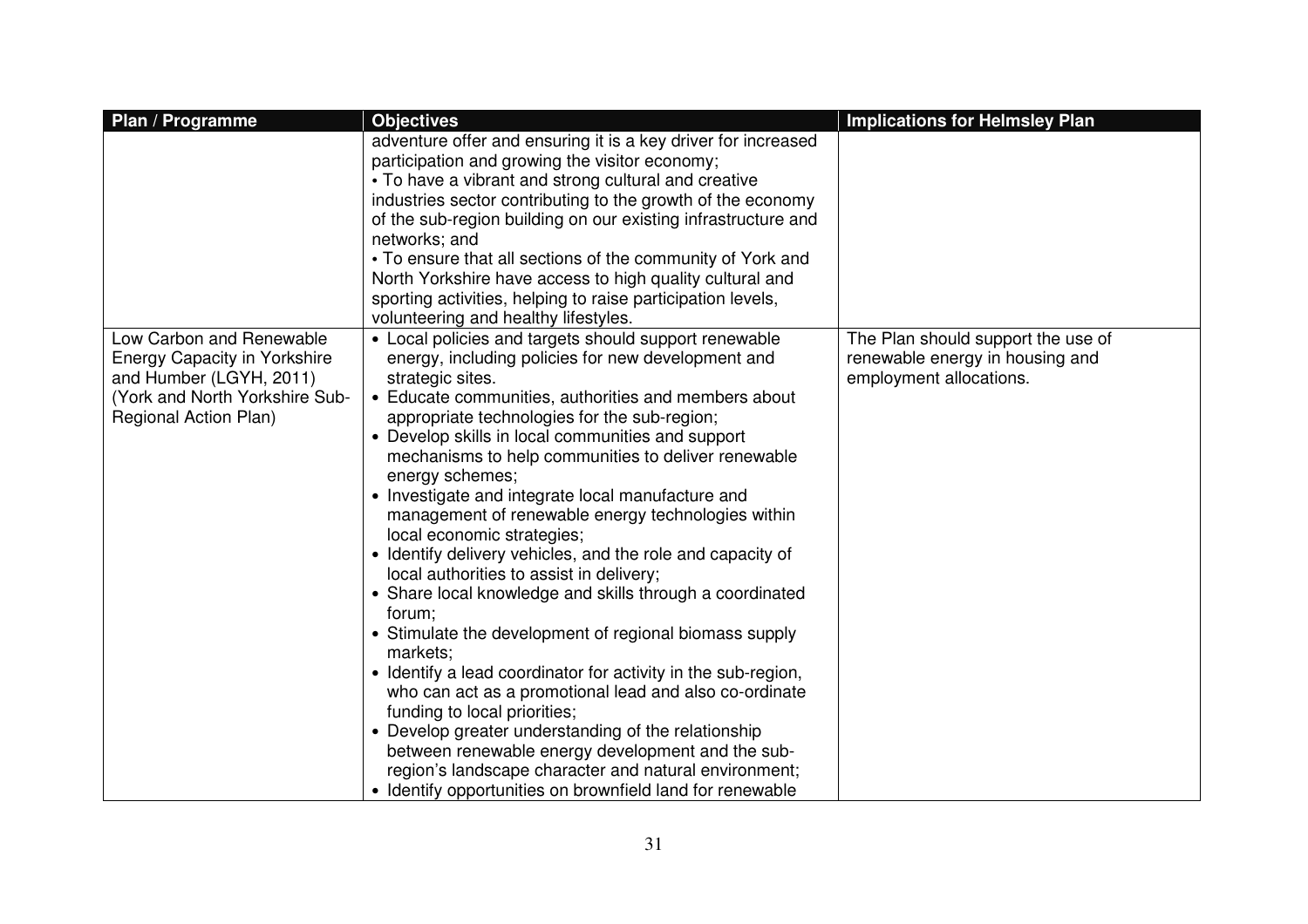| Plan / Programme                                                                  | <b>Objectives</b>                                                                                                                                                                                                                                                                                                                                                                                                                                                                                                                                                                                                                                                                                                                                                                                                                                                                                                                                                                                                                                                                                                                                                                                                                                                                                                                                   | <b>Implications for Helmsley Plan</b>                                                    |
|-----------------------------------------------------------------------------------|-----------------------------------------------------------------------------------------------------------------------------------------------------------------------------------------------------------------------------------------------------------------------------------------------------------------------------------------------------------------------------------------------------------------------------------------------------------------------------------------------------------------------------------------------------------------------------------------------------------------------------------------------------------------------------------------------------------------------------------------------------------------------------------------------------------------------------------------------------------------------------------------------------------------------------------------------------------------------------------------------------------------------------------------------------------------------------------------------------------------------------------------------------------------------------------------------------------------------------------------------------------------------------------------------------------------------------------------------------|------------------------------------------------------------------------------------------|
| North Yorkshire Small Schools<br>Policy (North Yorkshire County<br>Council, 2005) | energy installations in tandem with regeneration and<br>redevelopment initiatives;<br>• Training for officers, members and statutory consultees on<br>technologies;<br>• Establish a sub-regional mechanism to share knowledge<br>across Local Authorities;<br>• Engage with private woodland owners in the area to<br>facilitate biomass management;<br>• Establish a 'go-to' body for the sub-region that provides<br>renewable energy advice and expertise.<br>• Promote "Excellence for Every Child" by giving wide<br>access to the curriculum opportunities in school and<br>extended learning and leisure opportunities outside the<br>school day;<br>• Ensure that educational opportunities for children<br>promote their safety, health and economic well-being,<br>allowing them to enjoy and achieve and to make a positive<br>contribution;<br>• Provide good quality education as close to communities<br>as we can;<br>Support Heads, teaching and non-teaching staff to enable<br>them to perform well and enjoy their work;<br>• Preserve the contribution of the churches and other<br>voluntary bodies wherever possible;<br>• Encourage new ways of working such as increased<br>collaboration, confederation and federation where these will<br>promote increased educational opportunities for pupils and<br>raise standards. | Consider local school provision in the context<br>of new housing allocations.            |
| Local                                                                             |                                                                                                                                                                                                                                                                                                                                                                                                                                                                                                                                                                                                                                                                                                                                                                                                                                                                                                                                                                                                                                                                                                                                                                                                                                                                                                                                                     |                                                                                          |
| Imagine Ryedale (Ryedale<br>Strategic Partnership)                                | Set around the themes of vibrant communities, strong<br>communities, access and communication, health and<br>wellbeing, landscape and environment and developing<br>opportunities                                                                                                                                                                                                                                                                                                                                                                                                                                                                                                                                                                                                                                                                                                                                                                                                                                                                                                                                                                                                                                                                                                                                                                   | The Plan should ensure that new<br>development in Helmsley contributes to these<br>aims. |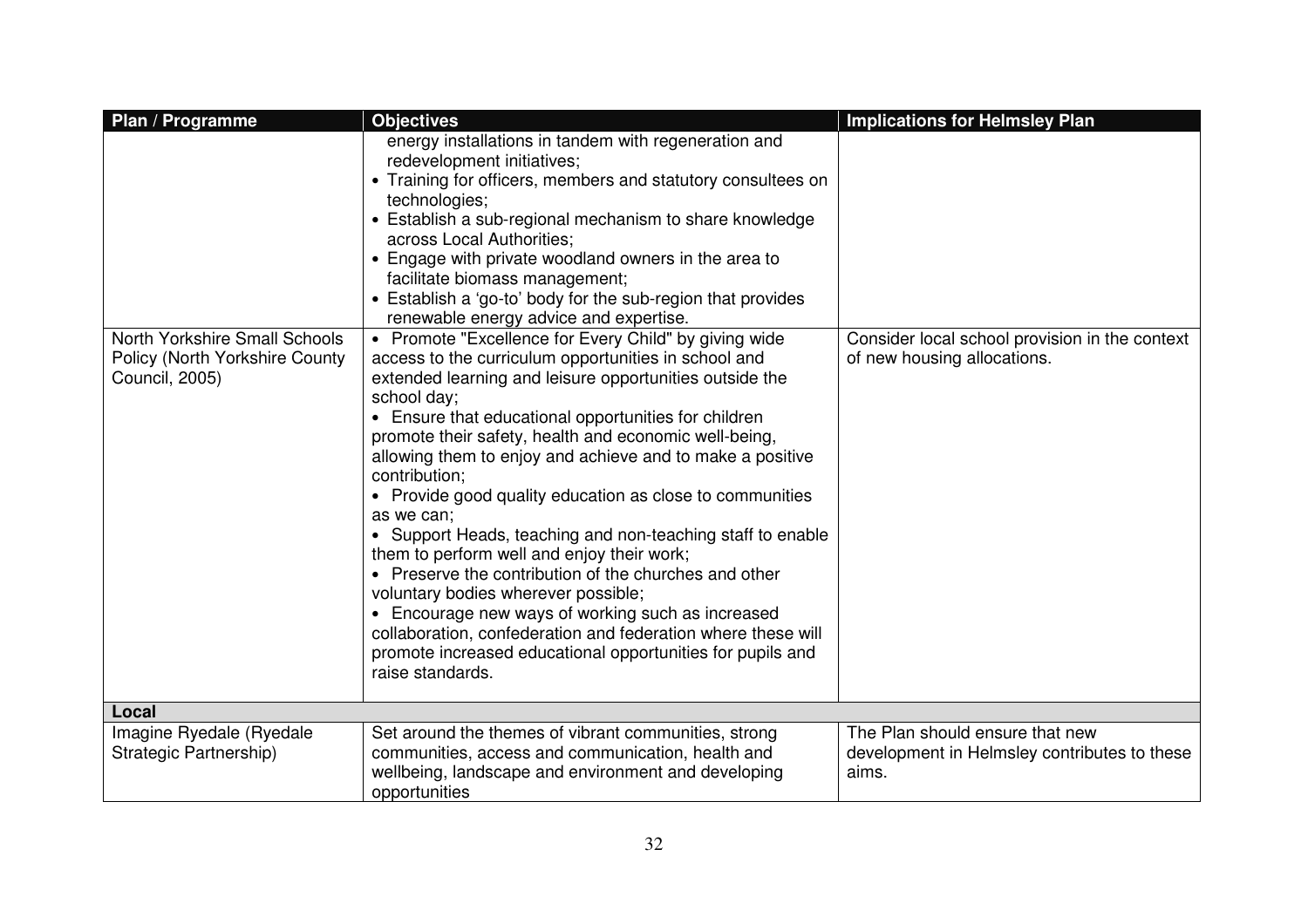| Plan / Programme                                            | <b>Objectives</b>                                                                                                                                                                                                                                                                                                                                                                                                                                                                                                                                                                                                                                                                                                                                                                                                                         | <b>Implications for Helmsley Plan</b>                        |
|-------------------------------------------------------------|-------------------------------------------------------------------------------------------------------------------------------------------------------------------------------------------------------------------------------------------------------------------------------------------------------------------------------------------------------------------------------------------------------------------------------------------------------------------------------------------------------------------------------------------------------------------------------------------------------------------------------------------------------------------------------------------------------------------------------------------------------------------------------------------------------------------------------------------|--------------------------------------------------------------|
| Ryedale Local Plan Strategy                                 | Aims:                                                                                                                                                                                                                                                                                                                                                                                                                                                                                                                                                                                                                                                                                                                                                                                                                                     | The Plan must be consistent with meeting the                 |
| (draft, January 2012)                                       | • To create opportunities to retain and create jobs, skills and<br>prosperity and to develop a diverse and resilient economy<br>that supports an ability to live and work in Ryedale;<br>• To work towards rebalancing the age structure of the<br>District; protect and enhance the safety and well-being of<br>local communities; improve choices for local people and<br>meet their needs for new homes, jobs, shops and<br>services;<br>• To protect and enhance the environment, Ryedale's<br>unique character and special qualities associated with its<br>high quality landscapes, rich historic and cultural heritage<br>and a wealth of biodiversity; utilising natural assets and<br>resources for renewable / low carbon energy generation;<br>minimising the risk of flooding and increasing resilience to<br>climate change. | objectives of the Core Strategy.                             |
| North York Moors Core                                       | Objectives:<br>1. Conserve and enhance the natural environment and the                                                                                                                                                                                                                                                                                                                                                                                                                                                                                                                                                                                                                                                                                                                                                                    | The Plan must be consistent with meeting the                 |
| <b>Strategy and Development</b><br>Policies (November 2008) | biological and geological diversity of the Park.<br>2. Reduce the causes and assist in adaptation to the<br>effects of climate change on people, wildlife and places.<br>3. Promote prudent and sustainable use of natural<br>resources.<br>4. Secure high quality new development that takes<br>account of and enhances the unique landscape character,<br>settlement pattern and building characteristics of the 9<br>landscape character areas in the Park.<br>5. Preserve and enhance historic assets.<br>6. Promote sustainable design and efficient energy use in<br>new buildings.<br>7. Support tourism and recreation industry by ensuring<br>that development contributes to the local economy and<br>provides opportunities for enjoying the Park's special<br>qualities.                                                      | objectives of the Core Strategy and<br>Development Policies. |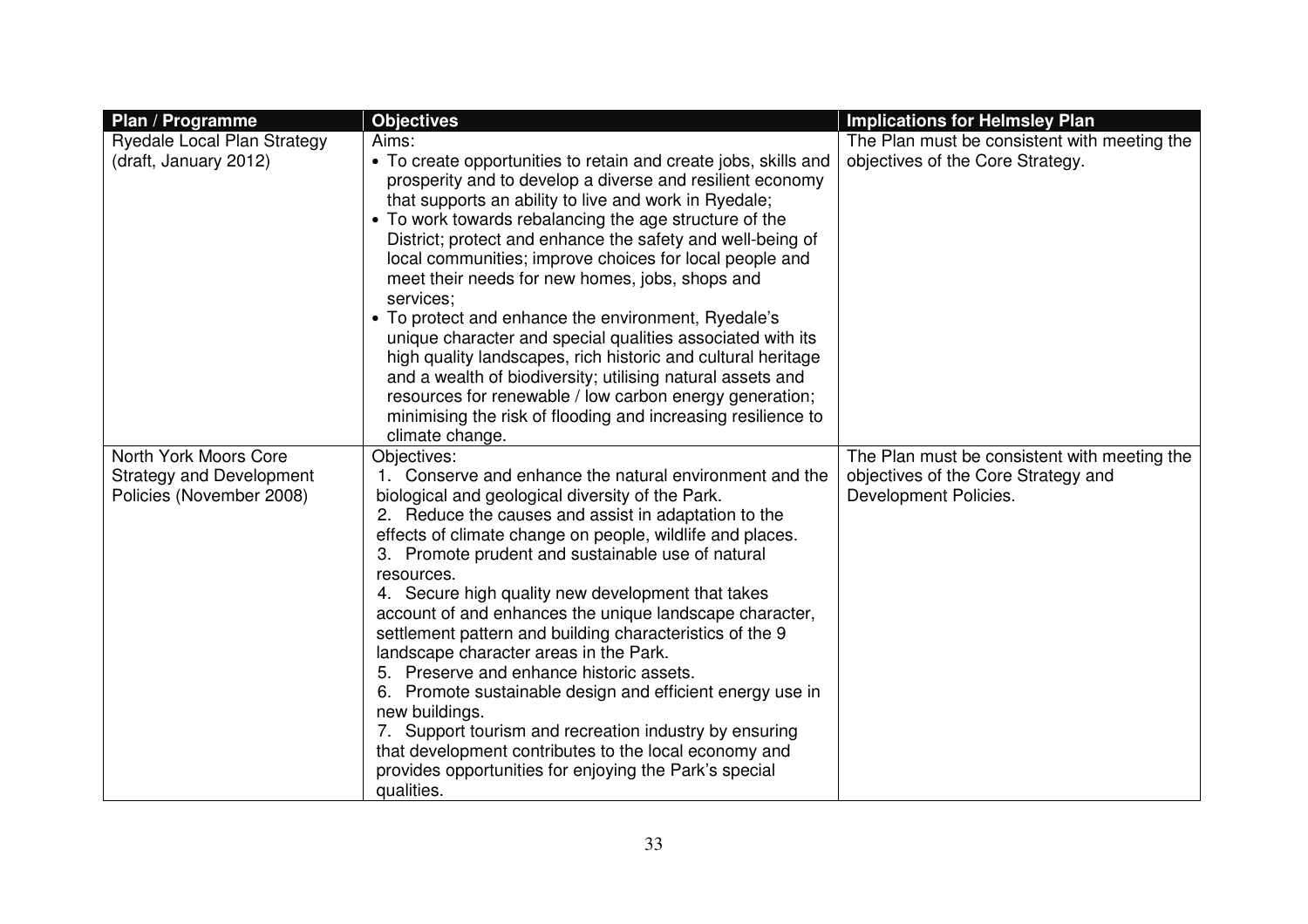| Plan / Programme                                                                                         | <b>Objectives</b>                                                                                                                                                                                                                                                                                                                                                                                                                                                                                                                                                                                                                                                                                                                                                                                                                                                      | <b>Implications for Helmsley Plan</b>                                                                                                                             |
|----------------------------------------------------------------------------------------------------------|------------------------------------------------------------------------------------------------------------------------------------------------------------------------------------------------------------------------------------------------------------------------------------------------------------------------------------------------------------------------------------------------------------------------------------------------------------------------------------------------------------------------------------------------------------------------------------------------------------------------------------------------------------------------------------------------------------------------------------------------------------------------------------------------------------------------------------------------------------------------|-------------------------------------------------------------------------------------------------------------------------------------------------------------------|
|                                                                                                          | 8. Strengthen and diversify the local economy by<br>supporting a range of opportunities for employment and<br>training particularly in sustainable locations.<br>Maintain and foster vibrant local communities where<br>young people have an opportunity to live and work and<br>consolidate the role of settlements.<br>10. Ensure that a range of new housing is provided<br>including housing to meet local needs and affordable<br>housing that will remain affordable and available to local<br>people in perpetuity.<br>11. Support the provision and retention of key community<br>facilities and services throughout the area.<br>12. Reduce the need to travel and facilitate alternative,<br>more sustainable modes of travel to the private car and<br>minimise the environmental impact of transport.<br>13. Facilitate access to services and facilities. |                                                                                                                                                                   |
| North York Moors National Park<br>Management Plan (North York<br>Moors National Park Authority,<br>1998) | Vision:<br>• A place managed with care and concern for future<br>generations;<br>• A place where the diversity and distinctiveness of the<br>landscape, villages and buildings is cherished;<br>• A place where biological diversity, and the special<br>qualities that are valued, are conserved and enhanced;<br>• A place where the landscape and way of life is respected<br>and understood;<br>• A place where communities are more self-sustaining and<br>economic activity engenders environmental and recreational<br>benefits;<br>• A place that is special to people and that provides<br>pleasure, inspiration and spiritual well being;<br>• A place where visitors are welcome and cultural and<br>recreational opportunities and experiences are accessible;<br>• A place that continues to adapt to change whilst National                              | The Plan should ensure that new<br>development in Helmsley does not<br>compromise the vision for the National Park,<br>and where possible contributes towards it. |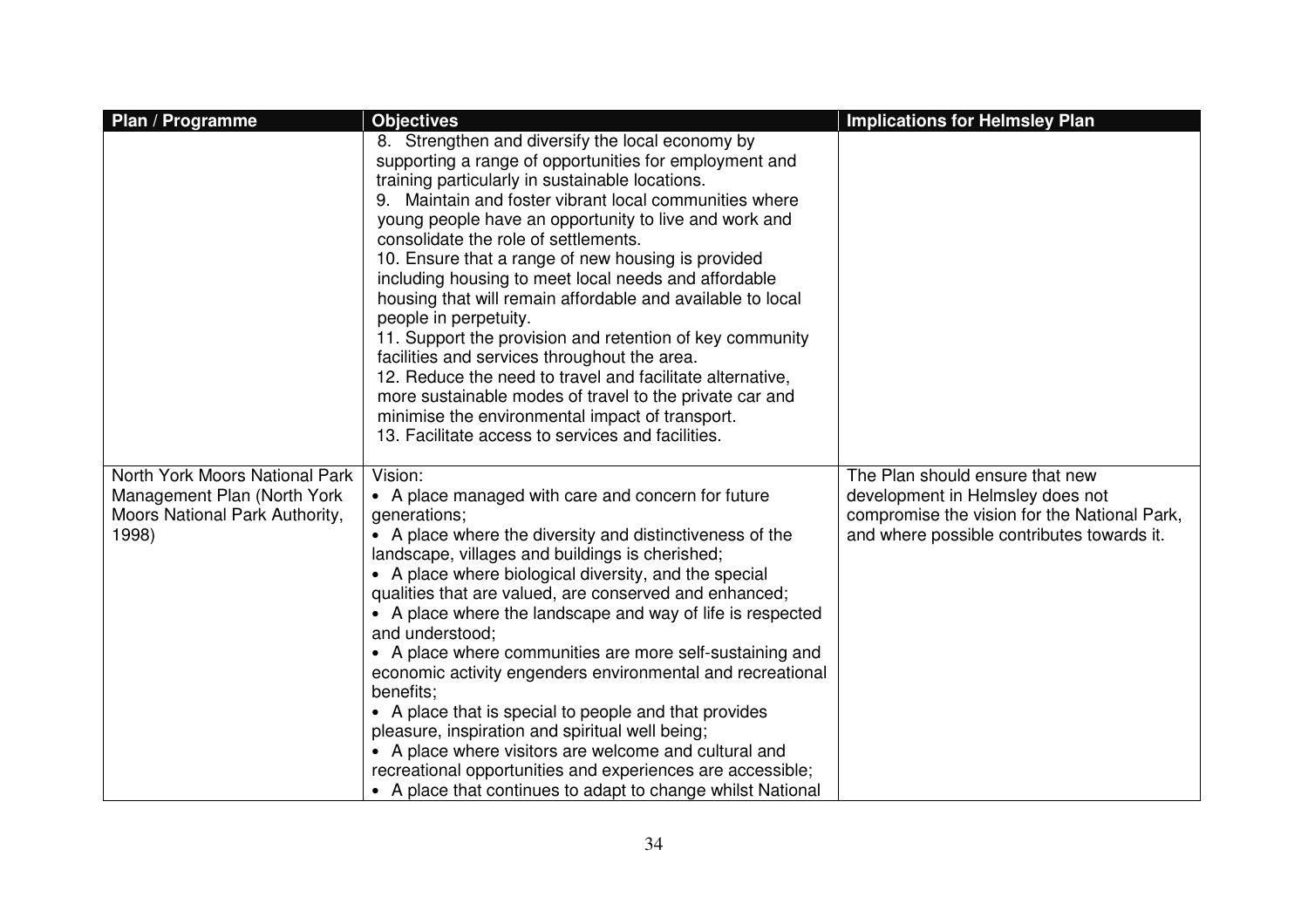| Plan / Programme                                                                                                     | <b>Objectives</b>                                                                                                                                                                                                                                     | <b>Implications for Helmsley Plan</b>                                                                                                                                                                                                                                                                                   |
|----------------------------------------------------------------------------------------------------------------------|-------------------------------------------------------------------------------------------------------------------------------------------------------------------------------------------------------------------------------------------------------|-------------------------------------------------------------------------------------------------------------------------------------------------------------------------------------------------------------------------------------------------------------------------------------------------------------------------|
|                                                                                                                      | Park purposes continue to be furthered and pursued.                                                                                                                                                                                                   |                                                                                                                                                                                                                                                                                                                         |
| North York Moors National Park<br>Management Plan Review<br>(North York Moors National<br>Park Authority, 2004)      | As above                                                                                                                                                                                                                                              | As above                                                                                                                                                                                                                                                                                                                |
| North York Moors Biodiversity<br>Action Plan (North York Moors<br>National Park Authority, 2008)                     | Contains objectives in relation to different habitats and<br>species, set out in Habitat Action Plans or Species Action<br>Plans.                                                                                                                     | The Plan should ensure that safeguards are<br>in place to ensure that new development at<br>the Business Park does not compromise the<br>objectives of any habitat or species action<br>plans in the Biodiversity Action Plan. Where<br>possible, new development should contribute<br>to the aims of the action plans. |
| The Future of Helmsley $- A$<br><b>Policy Statement by Helmsley</b><br>Town Council (Helmsley Town<br>Council, 2010) | Aims to ensure that new development respects the<br>character of the town and that the mixed use character is<br>maintained, supports the controlled expansion of the<br>industrial estate and aims for an increase in housing<br>numbers is gradual. | The Plan should consider these aims when<br>allocating sites for housing and employment.                                                                                                                                                                                                                                |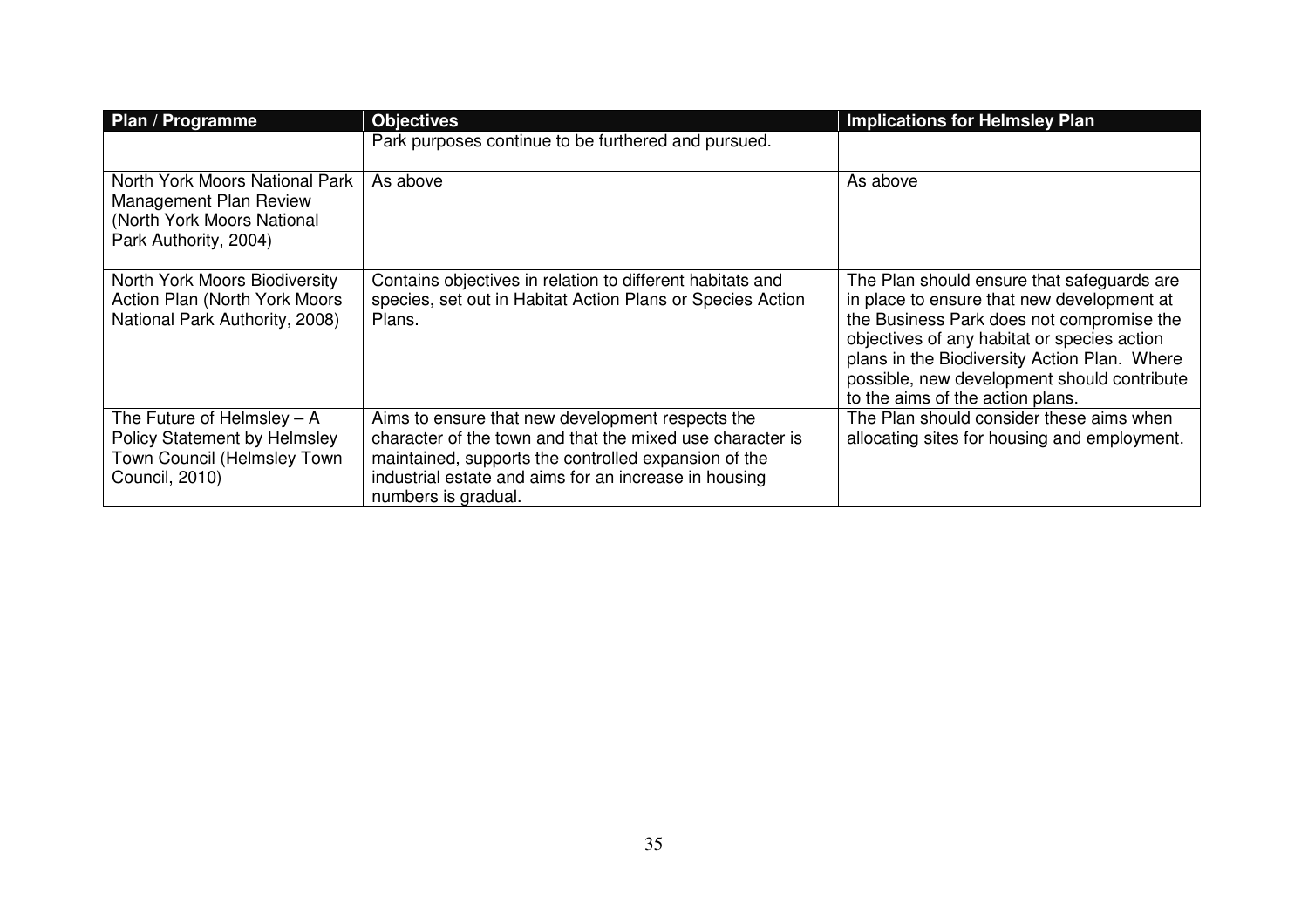## **Appendix 3 – Baseline Information**

#### **Community**

The resident population of Helmsley, as measured in the 2001 Census, was 3,111 of which 48 per cent were male and 52 per cent were female. The population of Ryedale was 50,872, of which 49 per cent were male and 51 per cent were female.

Ryedale has an ageing population, with 36.5% of residents being over 55 compared with a national average of 16%. Over recent years, the 'remote rural districts' of Yorkshire and the Humber (which include Ryedale) have seen an influx of older, 'middleclass' migrants, many of whom are retired or about to retire.

26% of the District's population is under 25, compared to 30.75% nationally. Throughout North Yorkshire the population is increasing, however, the number of people in their 20s is actually falling. The District has suffered from an out-migration of young people (aged 16-24). This loss may in part be due to a lack of appropriate employment and training opportunities together with a scarcity of affordable housing.

Helmsley has a range of community facilities including convenience stores, banks, post office, a primary school and library.

In Helmsley Ward, 47.6% of households have one car, 36.9% have two or more cars, whilst 15.7% of households have no car at all.

#### **Housing**

Helmsley has 1,369 households. Average wages within Ryedale are below the national average. The average annual gross full time salary is £20,488, which equates to £394 per week, although this figure masks the fact that a number of people earn significantly less than the average wage. Some 22% of households in Ryedale have an income below £10,000 and are in receipt of financial support. Some 64% of households in Ryedale have an income below the National average of £22,000.

The average price of a property within Ryedale, is now approximately £235,132 which compares with a national average of £205,372 (Dec 2008). Prices in Ryedale have increased by 32% since 2004, which is significantly greater than the national average of 12%. Second homes account for some 3% of the total housing stock within Ryedale, this figure rises to 6% in some of the District's more picturesque settlements such as Cropton, and Helmsley. The home ownership rate for Ryedale is 68.8%, which matches the average for England of 68.1%.

The high cost of housing within Ryedale has made it difficult for many to buy or rent a home within the District. There is a significant need for affordable housing; the 2007 Housing Needs Assessment identified a need for an additional 292 affordable homes per year. To try to address the problem, the affordable housing policy within the Local Plan has been amended to require 35% of new homes be affordable on larger development sites  $(5+)$ properties in the market towns, and 3+ properties in the villages). The housing stock in Ryedale is under-represented in terms of smaller homes (terraced properties, and flats) compared to the national average. In addition, the projected increase in the elderly population will give rise to related housing and care needs for this particular sector. 9.4% of households in Helmsley ward have no central heating.

#### **Economy**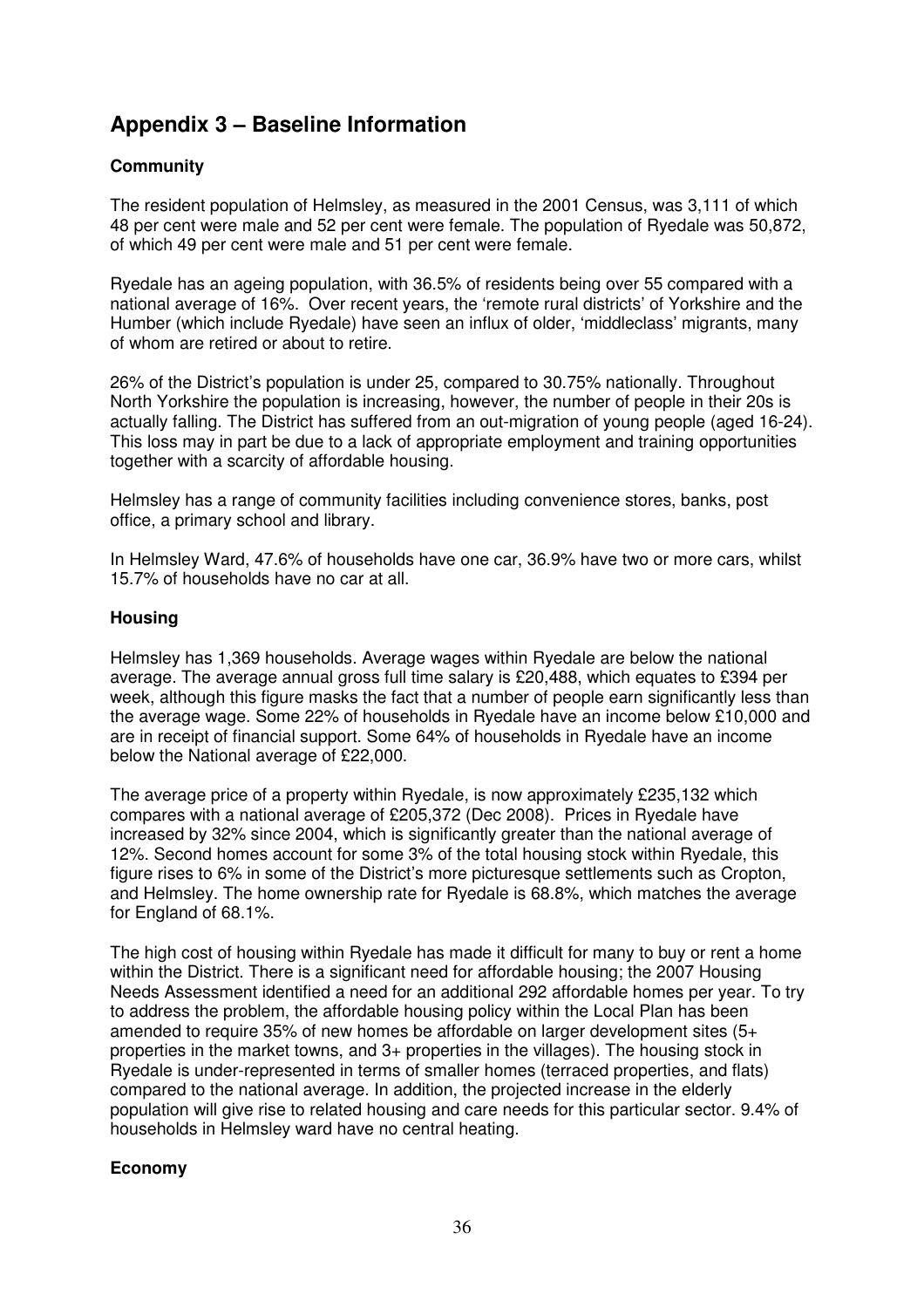The District has high employment levels (in 2006 77.3% of the working age population were employed<sup>4</sup>) and the unemployment rate (claimant count) for Ryedale was just 1.4%<sup>4</sup> of the population in 2006, which is lower than the North Yorkshire average (1.6%). No one sector of the economy is unduly large in relation to the others. However, agricultural employment is still relatively high (9.6% compared to the national average of 1.5%) and the manufacturing sectors are slightly over represented within the District's economy, which could potentially have negative effects for the vitality of the local economy if these sectors suffered a prolonged down turn.

The economy of the District is dominated by small firms, which typically employ less than 20 people. Changes to agricultural support mechanisms will bring challenges for Ryedale where farming is a key activity. These changes offer the opportunity to encourage new directions for the rural economy, including the growing of energy crops and promotion of the area's horse racing industry. Only 15% of total employment falls into the category of large firms employing more than three hundred people. The District is currently a net importer of employees, and a number of local businesses have stated that they have experienced difficulty in recruiting locally skilled labour.

Tourism is a particularly important source of employment within the District and is estimated to be worth in excess of £100 million to the local economy, per year. However, Ryedale also has a diverse manufacturing sector with a strong emphasis on hi-tech research, development and manufacturing businesses, which cater for national and international markets.

In Helmsley, Sawmill Land Industrial Estate is the focus for much of the employment activity, comprising mainly of manufacturing and workshop uses. Many other businesses in Helmsley are based around the tourism attraction of the town. The main employers in the ward are Duncombe Park Estate, Thomas the Baker and the National Park Authority.

Within Helmsley, 33 per cent of those unemployed were aged 50 and over, 0 per cent had never worked and 33 per cent were long term unemployed. Out of a total of 258 economically inactive males – 70.9% (183) are retired, this compares with 440 economically inactive females – 59.5% (262) of which are retired. The majority (46.3%) of working males in Helmsley ward have a working week of between 38 and 48 hours compared with the majority (31.0%) of females working between 16 and 30 hours per week.

#### **Environment**

The North York Moors National Park extends to the north and west of Helmsley and the boundary runs through the centre of the town. The Howardian Hills Area of Outstanding Natural Beauty borders the southern edge of Helmsley. In addition to these designations, much of Duncombe Park which adjoins the southeast of Helmsley is a Site of Special Scientific Interest and the southern edge of the North York Moors Special Area of Conservation and Special Protection Area is approximately 8km to the north of Helmsley.

#### **Historic Environment**

 $\overline{a}$ 

In addition to part of the town being within the North York Moors National Park, the western and central part of Helmsley is designated as a Conservation Area and the town contains many Listed Buildings. Significant historic features include Helmsley Castle (a Scheduled Monument), Helmsley Walled Garden and Duncombe Park which is on the national register of Historic Parks and Gardens.

<sup>&</sup>lt;sup>4</sup> Audit Commission Local Quality of Life Indicators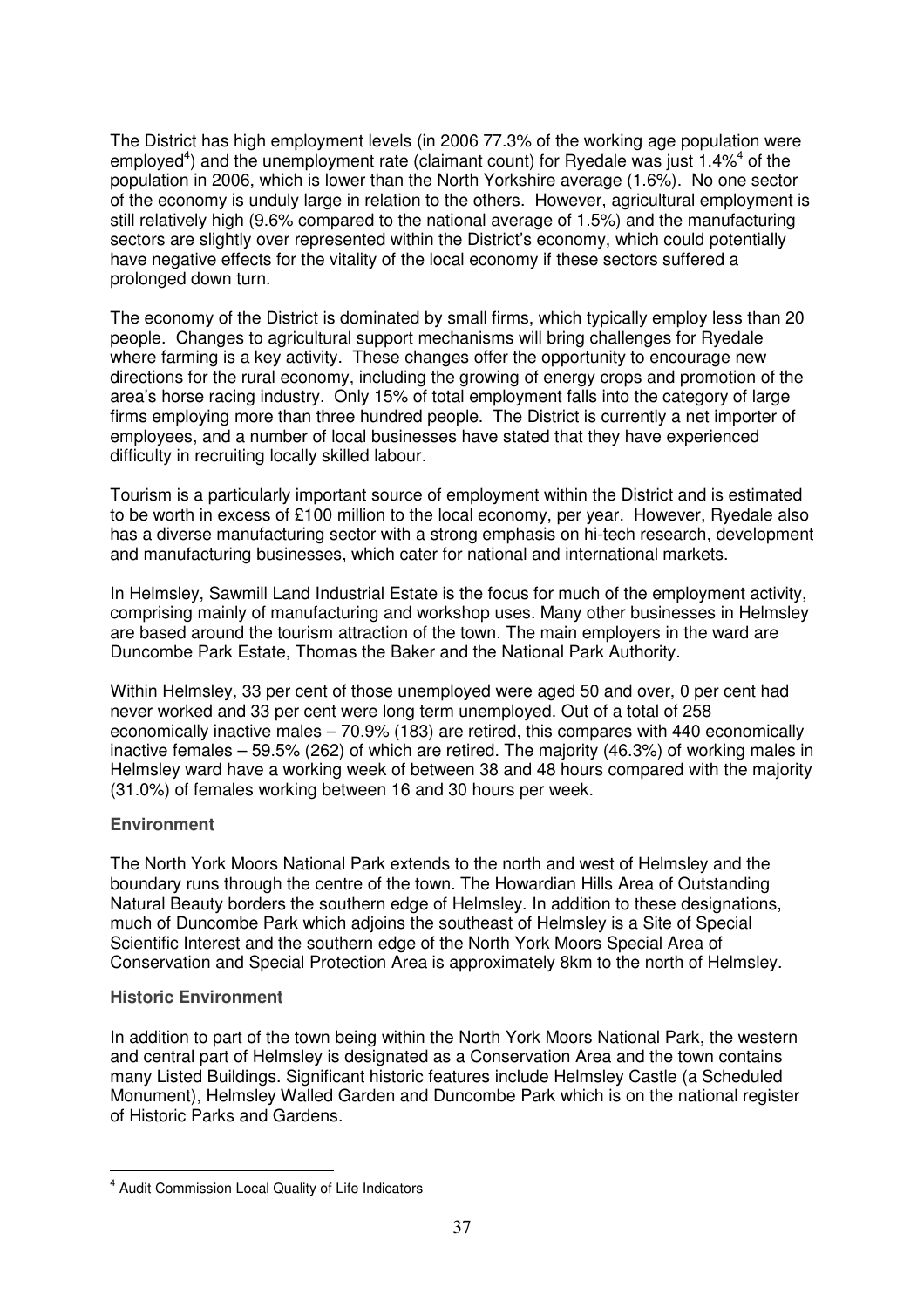#### **Climate Change**

Climate change may have significant impacts for Ryedale, particularly in terms of weather, flooding and biodiversity. A certain degree of climate change is almost inevitable; the Hadley Centre predicts that the average global annual temperature will increase by between 2°C and 4°C; these figures are based on a range of scenarios produced by the Intergovernmental Panel on Climate Change<sup>5</sup>.

Over the next 50 years the patterns of flooding are likely to change. Increased winter rainfall volumes and more intense summer storms may have the effect of increasing frequency of flooding therefore increasing the need to plan for the effects of this across the District. Some areas to the northeast and the south of Helmsley are in flood zone 3 (land at most risk), and the town has experienced flooding events in the past, the most recent major event in 2005 when over 30 homes were damaged.

Climate change may potentially bring new economic opportunities for Ryedale, for example the summer tourist season may be extended as a result of climate change, and it may also be beneficial for certain agricultural sectors. However, any benefits that may arise from climate change remain very unclear at this stage.

#### **Pollution**

Helmsley is generally considered to have a clean air environment and there are no Air Quality Management Areas in the town.

#### **Waste and Recycling**

Ryedale households currently (2007-08) recycle 20.41% of the waste they produce, whilst the Council sent 31.44% for composting or treatment by anaerobic digestion. The remainder goes to landfill sites. These figures are improving year on year.

l.

<sup>5</sup> Meteorological Office - www.met-office.gov.uk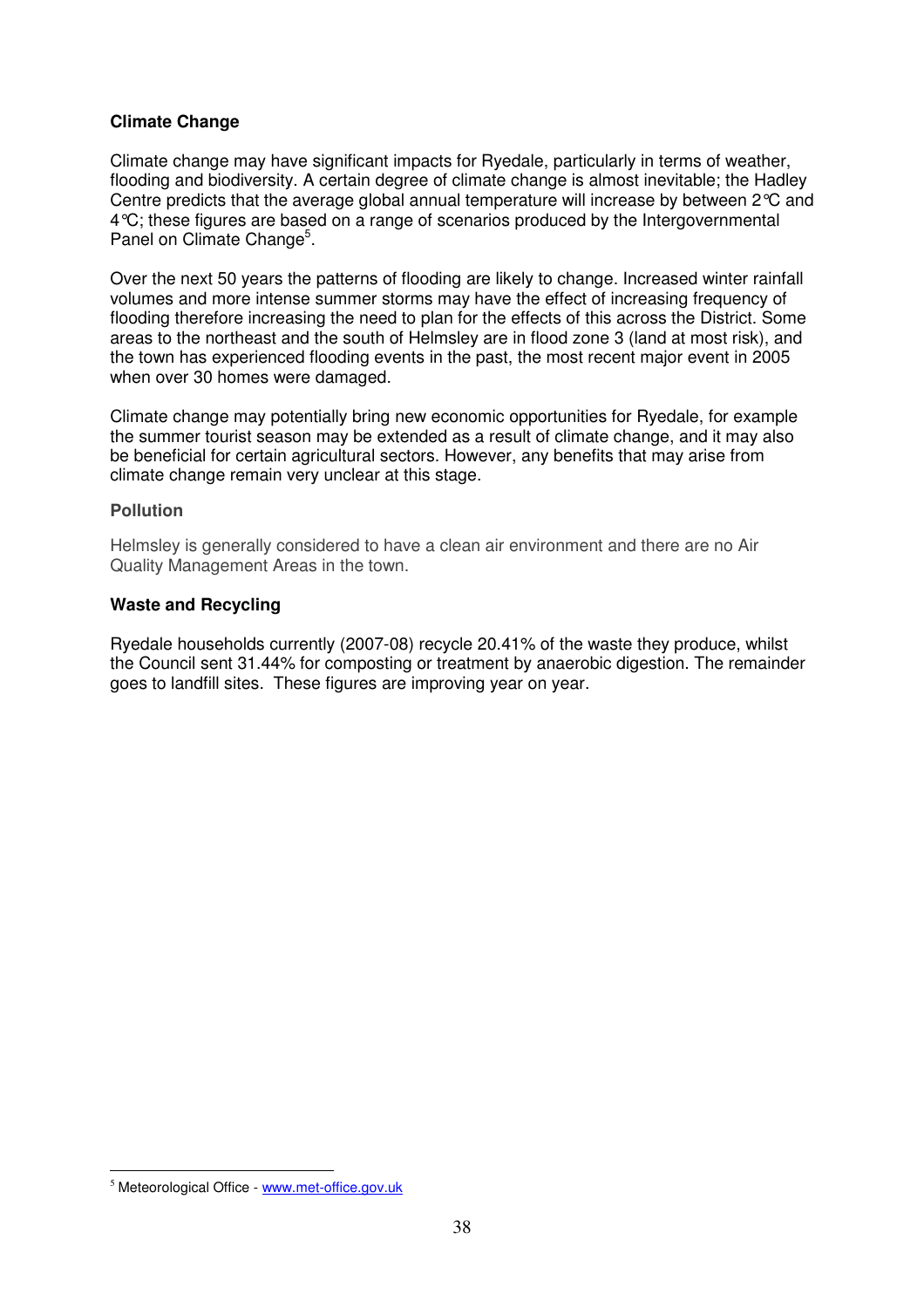# **Appendix 4 – Assessment 'Prompts'**

|                 | <b>Proposed Objective</b>                                                                                                                | <b>Appraisal prompts</b>                                                                                                                                                                                                                                                                                                                        |
|-----------------|------------------------------------------------------------------------------------------------------------------------------------------|-------------------------------------------------------------------------------------------------------------------------------------------------------------------------------------------------------------------------------------------------------------------------------------------------------------------------------------------------|
| A1              | To ensure that all groups of the<br>population have access to health,<br>education, leisure and recreation<br>services that are required | • Is the site aligned with the location strategy?<br>Does the site need to be phased to take account of any facilities/services improvement?<br>Does the site comply with RSS accessibility standards?<br>Is the site accessible by a means of sustainable/feasible modes of travel?<br>Does the site result in a loss of a community facility? |
| A2              | To provide opportunity for all people<br>to meet their housing needs                                                                     | • Do the site allocations to meet housing requirements?<br>• Is affordable housing viable on the site?<br>Does the site need to be phased to meet longer-term needs?                                                                                                                                                                            |
| A3              | To improve overall levels of health<br>and reduce the disparities between<br>different groups and different areas.                       | • Is open space required on site, or is an off-site contribution to be sought?<br>Is the surrounding environment of the site conducive to good health and providing opportunities for<br>recreation?                                                                                                                                            |
| A4              | To maintain and promote the<br>distinctiveness of identifiable<br>communities                                                            | Does the proposed use of the site address local needs?<br>• Is the siting, design reflective of the settlement's pattern of development and context?                                                                                                                                                                                            |
| A <sub>5</sub>  | To reduce crime and fear of crime                                                                                                        | • Does the site/proposal provide the opportunity to incorporate 'secure by design' principles?                                                                                                                                                                                                                                                  |
| A <sub>6</sub>  | To develop a more balanced<br>population                                                                                                 | • Does the proposal support a more balanced population?                                                                                                                                                                                                                                                                                         |
| $\overline{B1}$ | To maintain and enhance employment<br>opportunities                                                                                      | Does the site's location meet identified needs as part of the Employment Land Review, or does it<br>maintain/enhance existing opportunities?<br>Does the site, or its proposed use, continue to provide a range of a broad portfolio of sites?<br>Does the site reflect the Sub Regional Investment Plan policies?                              |
| B <sub>2</sub>  | To maintain and enhance the vitality<br>of the countryside, villages and town<br>centres                                                 | Does the site and its proposed use, address local needs, but does so within the context of the<br>settlement strategy, and reflecting the qualities of the area of the proposal?                                                                                                                                                                |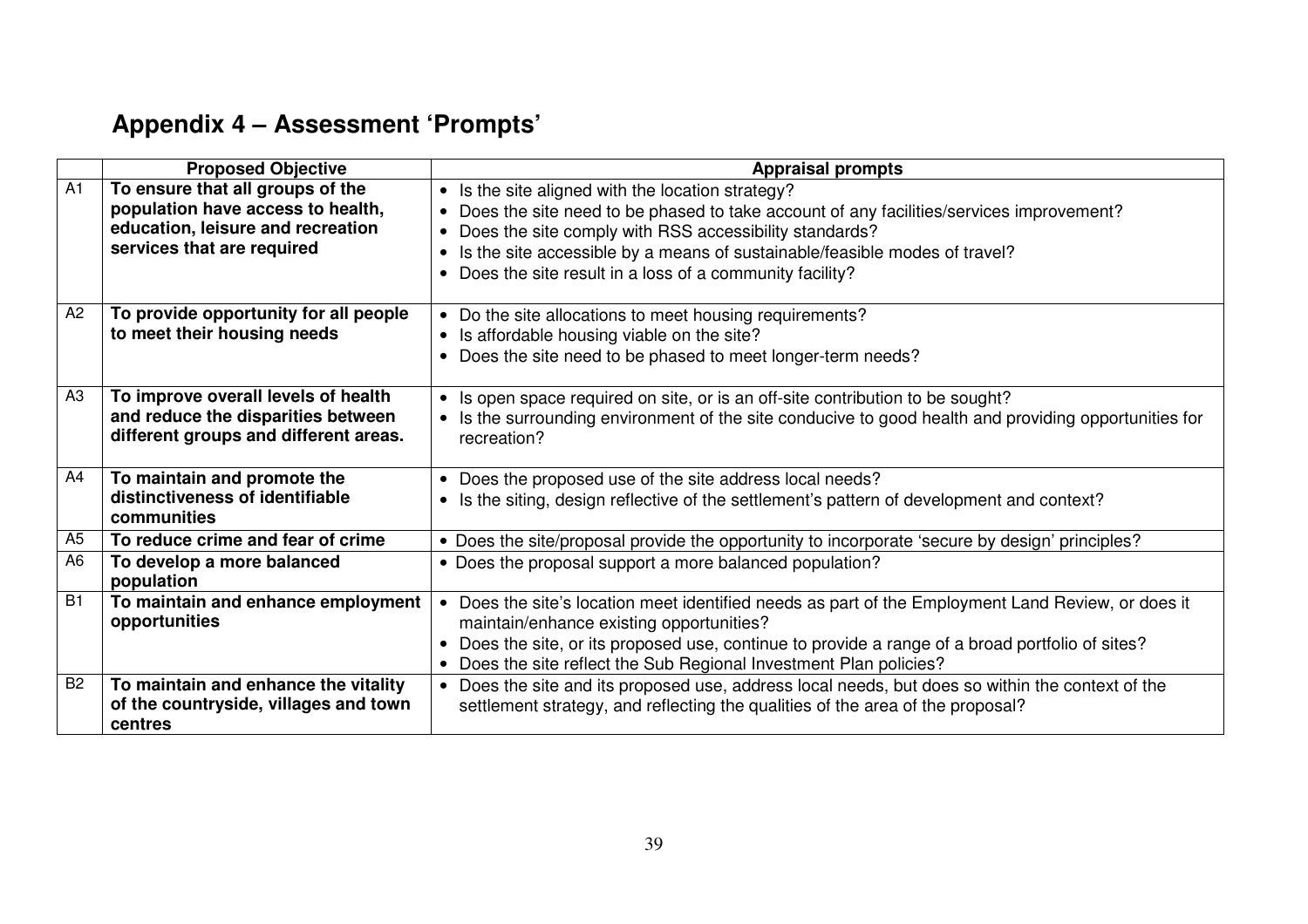|                | <b>Proposed Objective</b>                                                                                                                                                  | <b>Appraisal prompts</b>                                                                                                                                                                                                                                                                                                                                                                                                                                                        |
|----------------|----------------------------------------------------------------------------------------------------------------------------------------------------------------------------|---------------------------------------------------------------------------------------------------------------------------------------------------------------------------------------------------------------------------------------------------------------------------------------------------------------------------------------------------------------------------------------------------------------------------------------------------------------------------------|
| B <sub>3</sub> | To retain and enhance the factors<br>which are conducive to wealth<br>creation, including personal creativity<br>and attractiveness to investors                           | • Is the site and use:<br>• Appropriate to the location?<br>• Is of high quality, and of a design that reflects the characteristics of the surrounding built<br>environment?<br>• Accessible through sustainable transport modes?                                                                                                                                                                                                                                               |
| <b>B4</b>      | To diversify the local economy                                                                                                                                             | Will the proposals:<br>$\bullet$<br>Deliver diversified employment opportunities?<br>$\bullet$<br>Promote diversity in the skills base?<br>$\bullet$                                                                                                                                                                                                                                                                                                                            |
| C <sub>1</sub> | To protect and enhance biodiversity<br>and geodiversity.                                                                                                                   | Does the site and the proposed use have an adverse effect on designated sites, can this be<br>$\bullet$<br>avoided, or mitigated?<br>Does the site maximise opportunities to enhance green infrastructure?<br>Does the site maximise opportunities for habitat connectivity and /or improvement?<br>$\bullet$                                                                                                                                                                   |
| C <sub>2</sub> | To maintain and enhance the quality<br>and character of the landscape,<br>including the special qualities of<br>remoteness and tranquillity                                | • Will the proposal impact have an unacceptable impact upon the character of landscape in terms of<br>visual impact, noise and activity?                                                                                                                                                                                                                                                                                                                                        |
| C <sub>3</sub> | Reduce long distance commuting and<br>congestion by reducing the need to<br>travel.                                                                                        | Does the location of the site promote and provide opportunities for sustainable access to and from<br>$\bullet$<br>the site?                                                                                                                                                                                                                                                                                                                                                    |
| C <sub>4</sub> | To ensure future development is<br>resilient to climate change such as<br>development is not vulnerable to<br>flooding, or will increase the risk of<br>flooding elsewhere | • Has the sequential approach to site selection been applied to all the sites?<br>• Will the scheme/proposal result in increased flooding elsewhere?                                                                                                                                                                                                                                                                                                                            |
| C <sub>5</sub> | To preserve and where appropriate<br>enhance the historical and cultural<br>environment.                                                                                   | • Does the development reflect detailed design and development acknowledging the context and<br>character of the place, and setting of any interest of acknowledged importance, such as:<br>• Protection of archaeological sites and monuments?<br>Preserving / enhancing Conservation Areas and Listed buildings?<br>$\bullet$<br>• Consider impact on Conservation Areas, Listed Buildings, Scheduled Ancient Monuments and<br>Historic Parks and Gardens and their settings? |